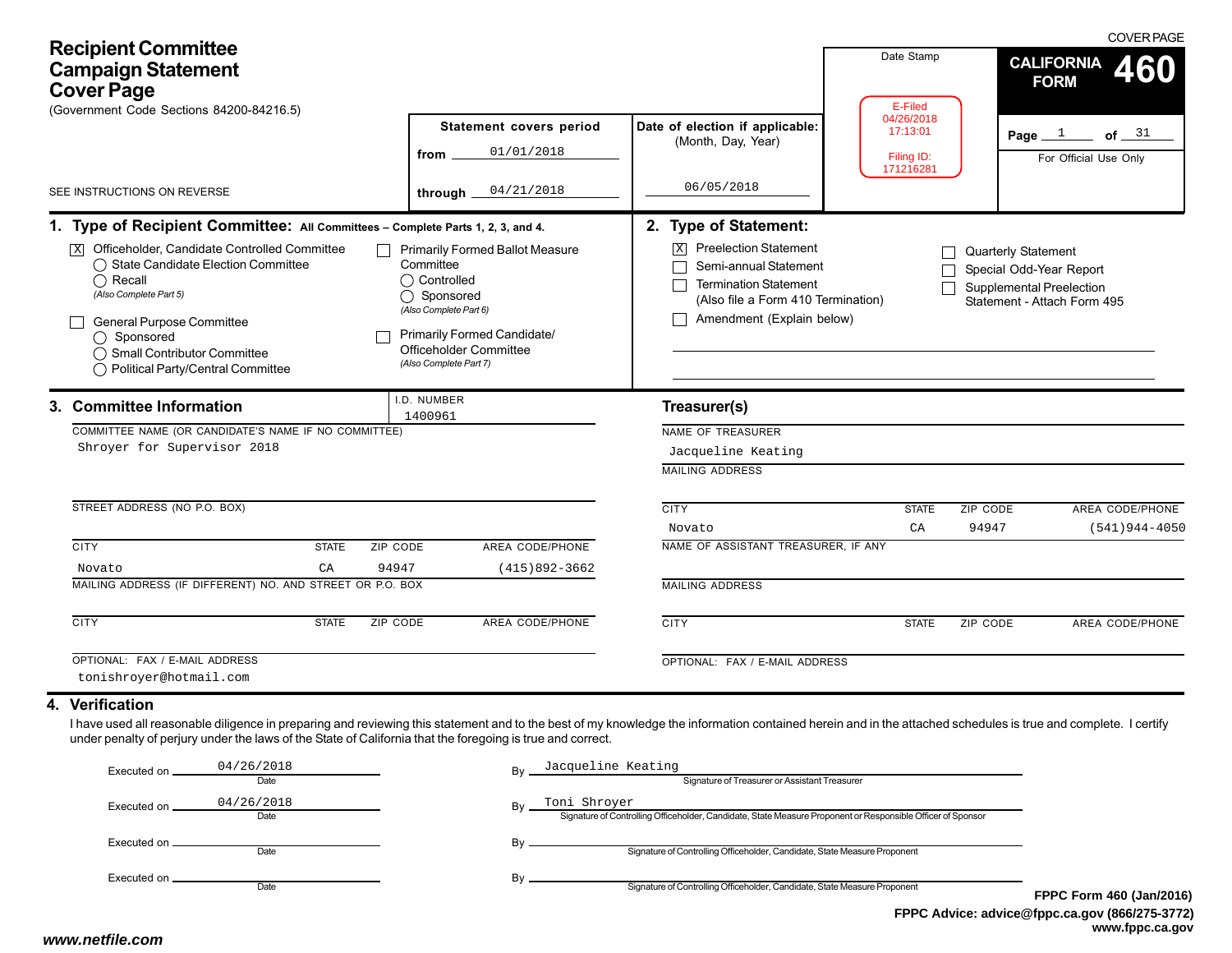## **Recipient Committee Campaign Statement Cover Page — Part 2**

### **5. Officeholder or Candidate Controlled Committee**

| NAME OF OFFICEHOLDER OR CANDIDATE |  |
|-----------------------------------|--|
|                                   |  |

#### Toni Shroyer

| OFFICE SOUGHT OR HELD (INCLUDE LOCATION AND DISTRICT NUMBER IF APPLICABLE)   |  |  |  |  |  |  |  |  |  |
|------------------------------------------------------------------------------|--|--|--|--|--|--|--|--|--|
| Board of Supervisors: County of Marin District 5                             |  |  |  |  |  |  |  |  |  |
| RESIDENTIAL/BUSINESS ADDRESS (NO. AND STREET)<br>7IP<br><b>STATE</b><br>CITY |  |  |  |  |  |  |  |  |  |
| 94947<br>СA<br>Novato                                                        |  |  |  |  |  |  |  |  |  |

**Related Committees Not Included in this Statement:** *List any committees not included in this statement that are controlled by you or are primarily formed to receive contributions or make expenditures on behalf of your candidacy.*

| <b>COMMITTEE NAME</b>    |                              |          | I.D. NUMBER |                       |
|--------------------------|------------------------------|----------|-------------|-----------------------|
|                          |                              |          |             |                       |
| <b>NAME OF TREASURER</b> |                              |          |             | CONTROLLED COMMITTEE? |
|                          |                              |          | <b>YES</b>  | <b>NO</b>             |
| <b>COMMITTEE ADDRESS</b> | STREET ADDRESS (NO P.O. BOX) |          |             |                       |
|                          |                              |          |             |                       |
| <b>CITY</b>              | <b>STATE</b>                 | ZIP CODE |             | AREA CODE/PHONE       |
|                          |                              |          |             |                       |
| <b>COMMITTEE NAME</b>    |                              |          | I.D. NUMBER |                       |
|                          |                              |          |             |                       |
|                          |                              |          |             |                       |
| <b>NAME OF TREASURER</b> |                              |          |             | CONTROLLED COMMITTEE? |
|                          |                              |          | <b>YES</b>  | NO.                   |
| <b>COMMITTEE ADDRESS</b> | STREET ADDRESS (NO P.O. BOX) |          |             |                       |
|                          |                              |          |             |                       |
| <b>CITY</b>              | <b>STATE</b>                 | ZIP CODE |             | AREA CODE/PHONE       |

## **6. Primarily Formed Ballot Measure Committee**

NAME OF BALLOT MEASURE

| <b>BALLOT NO. OR LETTER</b> | <b>JURISDICTION</b> | <b>SUPPORT</b><br><b>OPPOSE</b> |
|-----------------------------|---------------------|---------------------------------|
|-----------------------------|---------------------|---------------------------------|

**Identify the controlling officeholder, candidate, or state measure proponent, if any.**

NAME OF OFFICEHOLDER, CANDIDATE, OR PROPONENT

| OFFICE SOUGHT OR HELD | <b>I DISTRICT NO. IF ANY</b> |
|-----------------------|------------------------------|
|                       |                              |

#### **7. Primarily Formed Candidate/Officeholder Committee** *List names of officeholder(s) or candidate(s) for which this committee is primarily formed.*

| NAME OF OFFICEHOLDER OR CANDIDATE | OFFICE SOUGHT OR HELD | <b>SUPPORT</b><br><b>OPPOSE</b> |
|-----------------------------------|-----------------------|---------------------------------|
| NAME OF OFFICEHOLDER OR CANDIDATE | OFFICE SOUGHT OR HELD | <b>SUPPORT</b><br><b>OPPOSE</b> |
| NAME OF OFFICEHOLDER OR CANDIDATE | OFFICE SOUGHT OR HELD | <b>SUPPORT</b><br><b>OPPOSE</b> |
| NAME OF OFFICEHOLDER OR CANDIDATE | OFFICE SOUGHT OR HELD | <b>SUPPORT</b><br><b>OPPOSE</b> |

*Attach continuation sheets if necessary*

COVER PAGE - PART 2

**460**

Page <u>2</u> of 31

**CALIFORNIA FORM**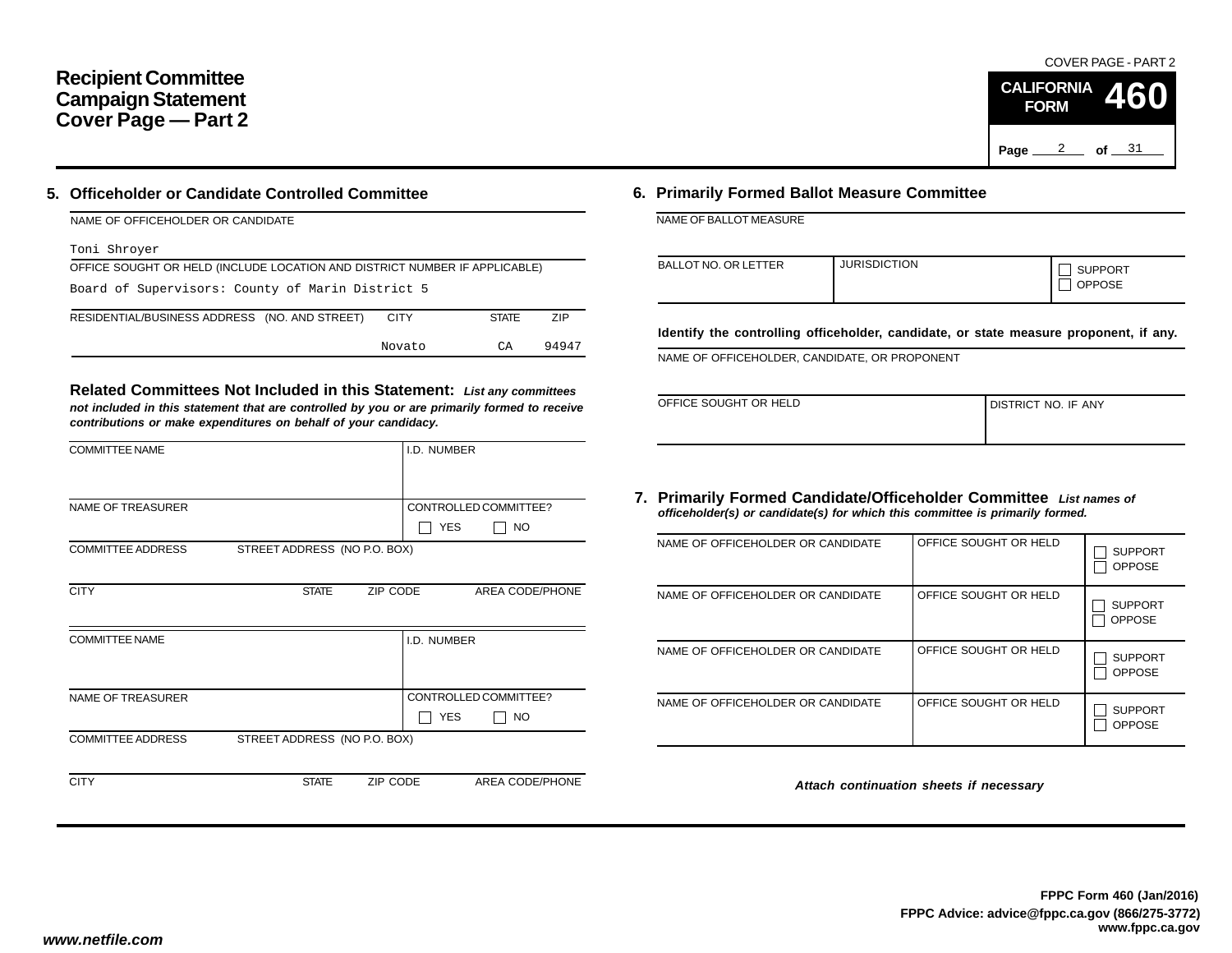| <b>Campaign Disclosure Statement</b>                                       | Amounts may be rounded<br>to whole dollars. |                                                                   |  |                                                                                        | SUMMARY PAGE |                               |                                                                                                                                                                                                                                                                                                                     |  |  |
|----------------------------------------------------------------------------|---------------------------------------------|-------------------------------------------------------------------|--|----------------------------------------------------------------------------------------|--------------|-------------------------------|---------------------------------------------------------------------------------------------------------------------------------------------------------------------------------------------------------------------------------------------------------------------------------------------------------------------|--|--|
| <b>Summary Page</b>                                                        |                                             |                                                                   |  |                                                                                        |              | Statement covers period       | CALIFORNIA 460                                                                                                                                                                                                                                                                                                      |  |  |
|                                                                            |                                             |                                                                   |  |                                                                                        | from _       | 01/01/2018                    | <b>FORM</b>                                                                                                                                                                                                                                                                                                         |  |  |
| SEE INSTRUCTIONS ON REVERSE                                                |                                             |                                                                   |  |                                                                                        | through.     | 04/21/2018                    | Page $3$ of $31$                                                                                                                                                                                                                                                                                                    |  |  |
| NAME OF FILER                                                              |                                             |                                                                   |  |                                                                                        |              |                               | I.D. NUMBER                                                                                                                                                                                                                                                                                                         |  |  |
| Shroyer for Supervisor 2018                                                |                                             |                                                                   |  |                                                                                        |              |                               | 1400961                                                                                                                                                                                                                                                                                                             |  |  |
| <b>Contributions Received</b>                                              |                                             | <b>Column A</b><br>TOTAL THIS PERIOD<br>(FROM ATTACHED SCHEDULES) |  | <b>Column B</b><br><b>CALENDAR YEAR</b><br>TOTAL TO DATE                               |              | <b>General Elections</b>      | <b>Calendar Year Summary for Candidates</b><br>Running in Both the State Primary and                                                                                                                                                                                                                                |  |  |
|                                                                            |                                             |                                                                   |  | 28,846.64<br>$\mathbb{S}$                                                              |              |                               |                                                                                                                                                                                                                                                                                                                     |  |  |
|                                                                            |                                             | 0.00                                                              |  |                                                                                        | 0.00         |                               | $1/1$ through $6/30$<br>7/1 to Date                                                                                                                                                                                                                                                                                 |  |  |
|                                                                            |                                             | 28,846.64                                                         |  | $\frac{28,846.64}{28}$                                                                 |              | 20. Contributions<br>Received | $\frac{1}{2}$ $\frac{1}{2}$ $\frac{1}{2}$ $\frac{1}{2}$ $\frac{1}{2}$ $\frac{1}{2}$ $\frac{1}{2}$ $\frac{1}{2}$ $\frac{1}{2}$ $\frac{1}{2}$ $\frac{1}{2}$ $\frac{1}{2}$ $\frac{1}{2}$ $\frac{1}{2}$ $\frac{1}{2}$ $\frac{1}{2}$ $\frac{1}{2}$ $\frac{1}{2}$ $\frac{1}{2}$ $\frac{1}{2}$ $\frac{1}{2}$ $\frac{1}{2}$ |  |  |
|                                                                            |                                             | 1,838.23                                                          |  | 1,838.23                                                                               |              | 21. Expenditures              |                                                                                                                                                                                                                                                                                                                     |  |  |
|                                                                            |                                             |                                                                   |  | 30,684.87<br>$\mathbb{S}$                                                              |              | Made                          |                                                                                                                                                                                                                                                                                                                     |  |  |
| <b>Expenditures Made</b>                                                   |                                             |                                                                   |  |                                                                                        |              |                               | <b>Expenditure Limit Summary for State</b>                                                                                                                                                                                                                                                                          |  |  |
|                                                                            |                                             |                                                                   |  |                                                                                        |              | <b>Candidates</b>             |                                                                                                                                                                                                                                                                                                                     |  |  |
|                                                                            |                                             | $\mathcal{L}=\{1,2,3,4\}$ .<br>0.00                               |  |                                                                                        | 0.00         |                               |                                                                                                                                                                                                                                                                                                                     |  |  |
|                                                                            |                                             |                                                                   |  | \$11,171.53                                                                            |              |                               | 22. Cumulative Expenditures Made*<br>(If Subject to Voluntary Expenditure Limit)                                                                                                                                                                                                                                    |  |  |
| 9. Accrued Expenses (Unpaid Bills)  Schedule F, Line 3                     |                                             | 0.00<br><u>and the state of the state</u>                         |  |                                                                                        | 0.00         | Date of Election              | <b>Total to Date</b>                                                                                                                                                                                                                                                                                                |  |  |
|                                                                            |                                             | 1,838.23                                                          |  | 1,838.23                                                                               |              | (mm/dd/yy)                    |                                                                                                                                                                                                                                                                                                                     |  |  |
|                                                                            |                                             |                                                                   |  | \$13,009.76                                                                            |              |                               | $\frac{1}{2}$                                                                                                                                                                                                                                                                                                       |  |  |
| <b>Current Cash Statement</b>                                              |                                             |                                                                   |  |                                                                                        |              | $\frac{1}{2}$                 | $\frac{1}{2}$                                                                                                                                                                                                                                                                                                       |  |  |
| 12. Beginning Cash Balance  Previous Summary Page, Line 16 \$ 18 4, 250.00 |                                             |                                                                   |  | To calculate Column B, add                                                             |              |                               |                                                                                                                                                                                                                                                                                                                     |  |  |
|                                                                            |                                             | 28,846.64                                                         |  | amounts in Column A to the                                                             |              |                               |                                                                                                                                                                                                                                                                                                                     |  |  |
|                                                                            |                                             | 0.00                                                              |  | corresponding amounts<br>from Column B of your last                                    |              | reported in Column B.         | *Amounts in this section may be different from amounts                                                                                                                                                                                                                                                              |  |  |
|                                                                            |                                             | 11,171.53                                                         |  | report. Some amounts in<br>Column A may be negative                                    |              |                               |                                                                                                                                                                                                                                                                                                                     |  |  |
| 16. ENDING CASH BALANCE  Add Lines 12 + 13 + 14, then subtract Line 15 \$  |                                             | 21,925.11                                                         |  | figures that should be                                                                 |              |                               |                                                                                                                                                                                                                                                                                                                     |  |  |
| If this is a termination statement, Line 16 must be zero.                  |                                             |                                                                   |  | subtracted from previous<br>period amounts. If this is<br>the first report being filed |              |                               |                                                                                                                                                                                                                                                                                                                     |  |  |
| 17. LOAN GUARANTEES RECEIVED  Schedule B, Part 2                           | \$                                          | 0.00                                                              |  | for this calendar year, only<br>carry over the amounts                                 |              |                               |                                                                                                                                                                                                                                                                                                                     |  |  |
| <b>Cash Equivalents and Outstanding Debts</b>                              |                                             |                                                                   |  | from Lines 2, 7, and 9 (if<br>any).                                                    |              |                               |                                                                                                                                                                                                                                                                                                                     |  |  |
|                                                                            | - \$                                        | 0.00                                                              |  |                                                                                        |              |                               |                                                                                                                                                                                                                                                                                                                     |  |  |
|                                                                            | - \$                                        | 0.00                                                              |  |                                                                                        |              |                               |                                                                                                                                                                                                                                                                                                                     |  |  |
|                                                                            |                                             |                                                                   |  |                                                                                        |              |                               | FPPC Form 460 (Jan/201                                                                                                                                                                                                                                                                                              |  |  |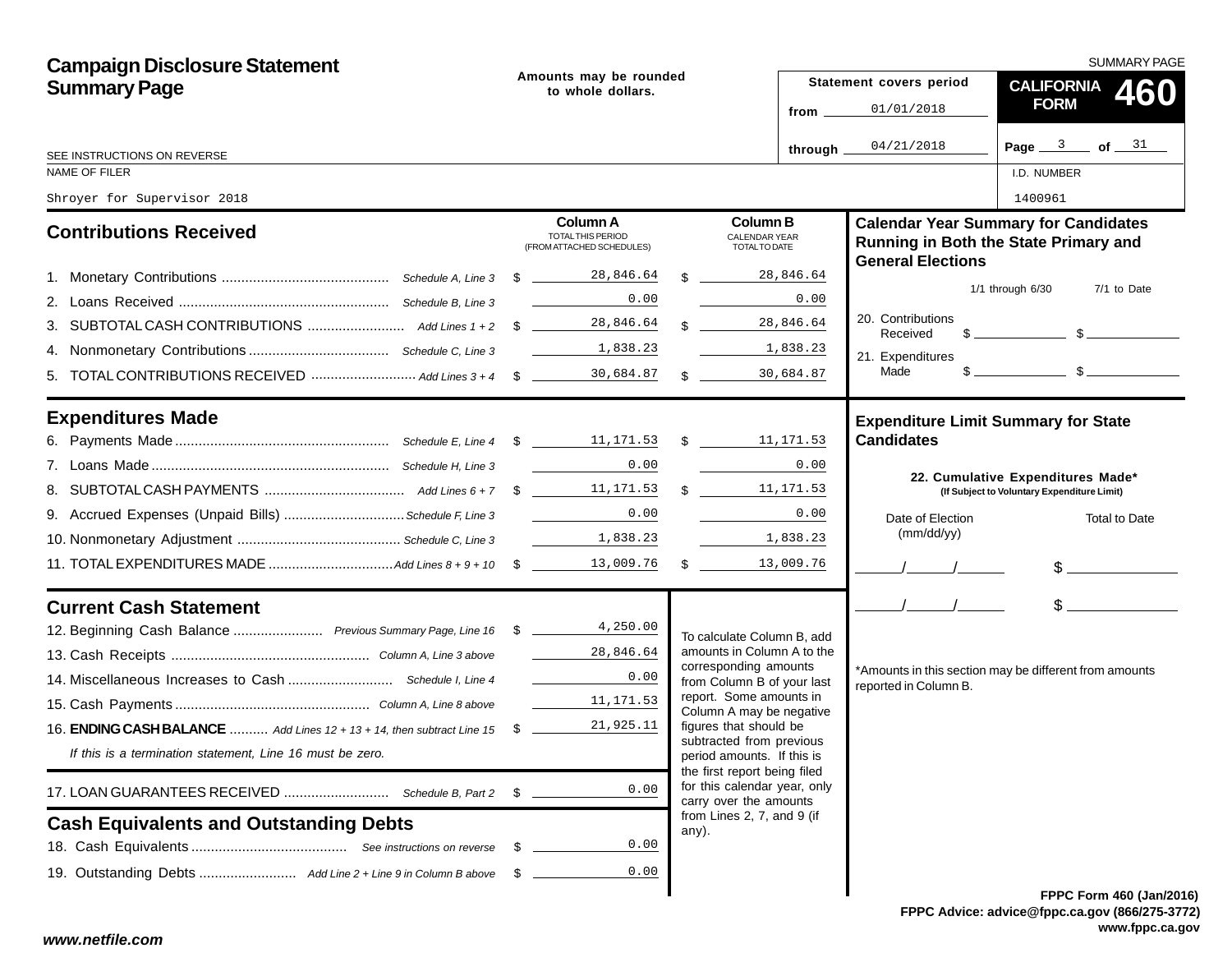| <b>Schedule A</b>                      |                                                                                                                                               |                                                                      |                                                                                                     |                                                 |                                                                         |                                         |                                                    | SCHEDULE A |
|----------------------------------------|-----------------------------------------------------------------------------------------------------------------------------------------------|----------------------------------------------------------------------|-----------------------------------------------------------------------------------------------------|-------------------------------------------------|-------------------------------------------------------------------------|-----------------------------------------|----------------------------------------------------|------------|
| <b>Monetary Contributions Received</b> |                                                                                                                                               |                                                                      | Amounts may be rounded<br>to whole dollars.                                                         | Statement covers period<br>01/01/2018<br>from   |                                                                         | <b>CALIFORNIA</b><br>460<br><b>FORM</b> |                                                    |            |
|                                        | SEE INSTRUCTIONS ON REVERSE                                                                                                                   |                                                                      |                                                                                                     | through $04/21/2018$                            |                                                                         |                                         | Page $4$ of $31$                                   |            |
| NAME OF FILER                          |                                                                                                                                               |                                                                      |                                                                                                     |                                                 |                                                                         | I.D. NUMBER                             |                                                    |            |
|                                        | Shroyer for Supervisor 2018                                                                                                                   |                                                                      |                                                                                                     |                                                 |                                                                         | 1400961                                 |                                                    |            |
| <b>DATE</b><br><b>RECEIVED</b>         | FULL NAME, STREET ADDRESS AND ZIP CODE OF CONTRIBUTOR<br>(IF COMMITTEE, ALSO ENTER I.D. NUMBER)                                               | <b>CONTRIBUTOR</b><br>CODE *                                         | IF AN INDIVIDUAL, ENTER<br>OCCUPATION AND EMPLOYER<br>(IF SELF-EMPLOYED, ENTER NAME<br>OF BUSINESS) | <b>AMOUNT</b><br><b>RECEIVED THIS</b><br>PERIOD | <b>CUMULATIVE TO DATE</b><br><b>CALENDAR YEAR</b><br>(JAN. 1 - DEC. 31) |                                         | PER ELECTION<br>TO DATE<br>(IF REQUIRED)           |            |
| 04/05/2018                             | Blake Andros<br>Novato, CA 94949                                                                                                              | $X$ IND<br>$\Box$ COM<br>∏отн<br>$\Box$ PTY<br>$\square$ scc         | Business Owner<br>Blake's Auto Body                                                                 | 300.00                                          |                                                                         | 300.00                                  |                                                    |            |
| 03/27/2018                             | Martin Baccaglio<br>Cupertino, CA 95014                                                                                                       | $X$ IND<br>$\Box$ COM<br>$\Box$ OTH<br>$\Box$ PTY<br>$\square$ scc   | Investor<br>Self-empl no sep business<br>name                                                       | 500.00                                          |                                                                         | 500.00                                  |                                                    |            |
| 03/01/2018                             | Baird Investment Company<br>Novato, CA 94945                                                                                                  | $\square$ ind<br>$\Box$ COM<br>$X$ OTH<br>$\Box$ PTY<br>$\sqcap$ SCC |                                                                                                     | 500.00                                          |                                                                         | 500.00                                  |                                                    |            |
| 01/20/2018                             | Janice Barry<br>Kentfield, CA 94904                                                                                                           | $X$ IND<br>$\Box$ COM<br>$\Box$ oth<br>$\Box$ PTY<br>$\square$ scc   | Medical Doctor<br>Marin Hills Medical Group                                                         | 150.00                                          |                                                                         | 150.00                                  |                                                    |            |
| 02/13/2018                             | Joan Bennett<br>Greenbrae, CA 94904                                                                                                           | $X$ IND<br>$\sqcap$ COM<br>$\Box$ OTH<br>$\Box$ PTY<br>$\Box$ SCC    | Attorney<br>Self-empl no sep business<br>name                                                       | 500.00                                          |                                                                         | 500.00                                  |                                                    |            |
|                                        |                                                                                                                                               |                                                                      | <b>SUBTOTAL \$</b>                                                                                  | 1,950.00                                        |                                                                         |                                         |                                                    |            |
|                                        | <b>Schedule A Summary</b><br>1. Amount received this period - itemized monetary contributions.                                                |                                                                      |                                                                                                     | 27,078.51                                       |                                                                         | *Contributor Codes<br>IND-Individual    | COM-Recipient Committee<br>(other than PTY or SCC) |            |
|                                        | 2. Amount received this period – unitemized monetary contributions of less than \$100 \$                                                      |                                                                      |                                                                                                     | 1,768.13                                        |                                                                         | PTY - Political Party                   | OTH - Other (e.g., business entity)                |            |
|                                        | 3. Total monetary contributions received this period.<br>(Add Lines 1 and 2. Enter here and on the Summary Page, Column A, Line 1.)  TOTAL \$ |                                                                      |                                                                                                     | 28,846.64                                       |                                                                         |                                         | SCC - Small Contributor Committee                  |            |
|                                        |                                                                                                                                               |                                                                      |                                                                                                     |                                                 |                                                                         |                                         | FPPC Form 460 (Jan/2016                            |            |

## *www.netfile.com*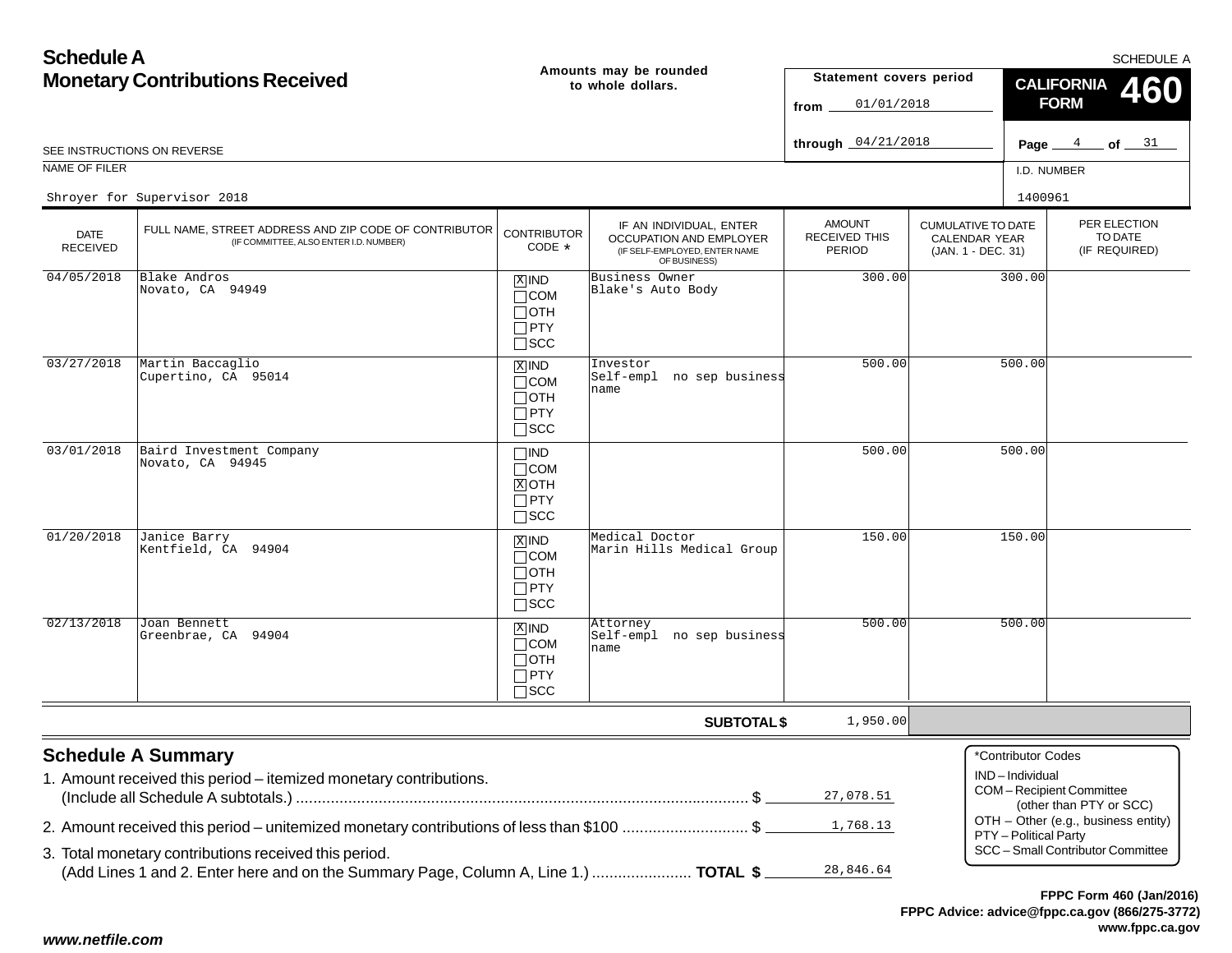|                                |                                                                                                 |                                                                      |                                                                                                     | 04/21/2018<br>through                           |                                                                         | Page $\equiv$ | 5 <b>of</b> $31$                         |
|--------------------------------|-------------------------------------------------------------------------------------------------|----------------------------------------------------------------------|-----------------------------------------------------------------------------------------------------|-------------------------------------------------|-------------------------------------------------------------------------|---------------|------------------------------------------|
| NAME OF FILER                  |                                                                                                 |                                                                      |                                                                                                     |                                                 |                                                                         | I.D. NUMBER   |                                          |
|                                | Shroyer for Supervisor 2018                                                                     |                                                                      |                                                                                                     |                                                 |                                                                         | 1400961       |                                          |
| <b>DATE</b><br><b>RECEIVED</b> | FULL NAME, STREET ADDRESS AND ZIP CODE OF CONTRIBUTOR<br>(IF COMMITTEE, ALSO ENTER I.D. NUMBER) | <b>CONTRIBUTOR</b><br>CODE *                                         | IF AN INDIVIDUAL, ENTER<br>OCCUPATION AND EMPLOYER<br>(IF SELF-EMPLOYED, ENTER NAME<br>OF BUSINESS) | <b>AMOUNT</b><br><b>RECEIVED THIS</b><br>PERIOD | <b>CUMULATIVE TO DATE</b><br><b>CALENDAR YEAR</b><br>(JAN. 1 - DEC. 31) |               | PER ELECTION<br>TO DATE<br>(IF REQUIRED) |
| 02/06/2018                     | Best Collateral<br>Novato, CA 94949                                                             | $\Box$ IND<br>$\Box$ COM<br>$X$ OTH<br>$\Box$ PTY<br>$\Box$ scc      |                                                                                                     | 300.00                                          |                                                                         | 300.00        |                                          |
| 03/09/2018                     | M.D. Bogen<br>Huntington Beach, CA 92647                                                        | $X$ IND<br>$\Box$ COM<br>⊓отн<br>$\Box$ PTY<br>$\square$ scc         | Retired<br>N.A.                                                                                     | 100.00                                          |                                                                         | 100.00        |                                          |
| 02/01/2018                     | Trish Boorstein<br>Novato, CA 94947                                                             | $\overline{X}$ IND<br>$\Box$ COM<br>Потн<br>$\Box$ PTY<br>$\Box$ scc | Retired<br>N.A.                                                                                     | 100.00                                          |                                                                         | 100.00        |                                          |
| 03/10/2018                     | Joan Boyajian<br>Novato, CA 94945                                                               | $X$ IND<br>$\Box$ COM<br>$\Box$ OTH<br>$\Box$ PTY<br>$\square$ scc   | Property Manager<br>Self-empl no sep business<br>name                                               | 100.00                                          |                                                                         | 100.00        |                                          |
| 03/19/2018                     | Ms. Melissa Bradley<br>San Rafael, CA 94901                                                     | $X$ IND<br>$\Box$ COM<br>$\Box$ OTH<br>$\Box$ PTY<br>$\square$ SCC   | Owner<br>Melissa Bradley Real<br>Estate                                                             | 1,000.00                                        |                                                                         | 1,000.00      |                                          |
|                                |                                                                                                 |                                                                      | <b>SUBTOTAL \$</b>                                                                                  | 1,600.00                                        |                                                                         |               |                                          |

SCHEDULE A (CONT.)

**460**

**CALIFORNIA FORM**

**Statement covers period**

01/01/2018

**from**

## **Schedule A (Continuation Sheet) Monetary Contributions Received**

**Amounts may be rounded to whole dollars.**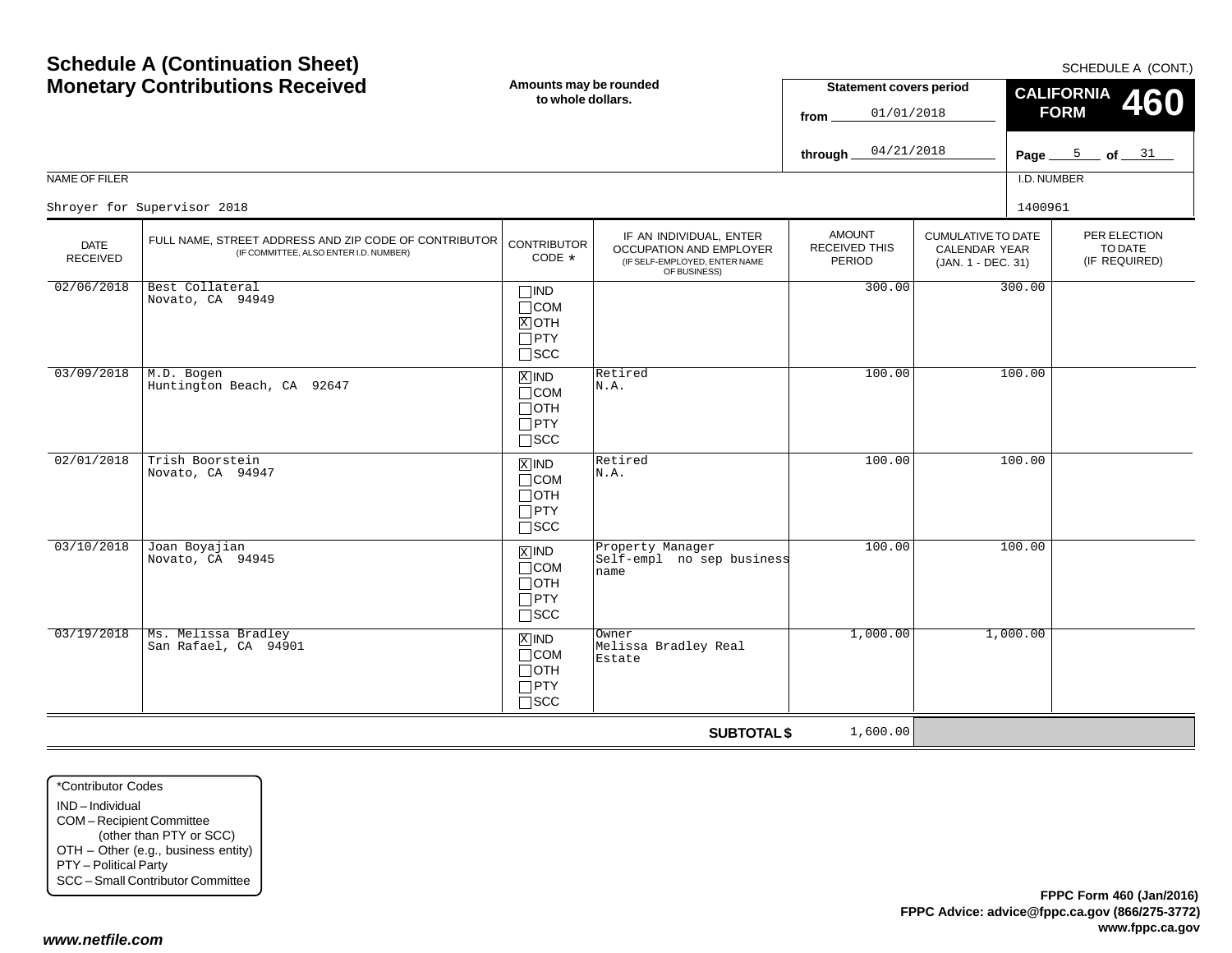| <b>Monetary Contributions Received</b><br>Amounts may be rounded<br>to whole dollars. |                                                                                                 | <b>Statement covers period</b><br>01/01/2018<br>from               |                                                                                                     | <b>CALIFORNIA</b><br>460<br><b>FORM</b>  |                                                                  |             |                                          |
|---------------------------------------------------------------------------------------|-------------------------------------------------------------------------------------------------|--------------------------------------------------------------------|-----------------------------------------------------------------------------------------------------|------------------------------------------|------------------------------------------------------------------|-------------|------------------------------------------|
|                                                                                       |                                                                                                 |                                                                    |                                                                                                     | 04/21/2018<br>through                    |                                                                  | Page_       | $6$ of $31$                              |
| NAME OF FILER                                                                         |                                                                                                 |                                                                    |                                                                                                     |                                          |                                                                  | I.D. NUMBER |                                          |
|                                                                                       | Shroyer for Supervisor 2018                                                                     |                                                                    |                                                                                                     |                                          |                                                                  | 1400961     |                                          |
| <b>DATE</b><br>RECEIVED                                                               | FULL NAME, STREET ADDRESS AND ZIP CODE OF CONTRIBUTOR<br>(IF COMMITTEE, ALSO ENTER I.D. NUMBER) | <b>CONTRIBUTOR</b><br>$CODE *$                                     | IF AN INDIVIDUAL, ENTER<br>OCCUPATION AND EMPLOYER<br>(IF SELF-EMPLOYED, ENTER NAME<br>OF BUSINESS) | <b>AMOUNT</b><br>RECEIVED THIS<br>PERIOD | <b>CUMULATIVE TO DATE</b><br>CALENDAR YEAR<br>(JAN. 1 - DEC. 31) |             | PER ELECTION<br>TO DATE<br>(IF REQUIRED) |
| 04/18/2018                                                                            | Ellen Breazeale<br>Novato, CA 94947                                                             | $X$ IND<br>$\Box$ COM<br>$\Box$ OTH<br>$\Box$ PTY<br>$\Box$ scc    | Retired<br>N.A.                                                                                     | 258.03                                   |                                                                  | 258.03      |                                          |
| 02/01/2018                                                                            | James J. Breheney<br>Novato, CA 94945                                                           | $X$ IND<br>$\Box$ COM<br>$\Box$ OTH<br>$\Box$ PTY<br>$\square$ SCC | Retired<br>N.A.                                                                                     | 100.00                                   |                                                                  | 100.00      |                                          |
| 04/12/2018                                                                            | William Brennan<br>Novato, CA 94945                                                             | $X$ IND<br>$\Box$ COM<br>$\Box$ OTH<br>$\Box$ PTY<br>$\square$ scc | Retired<br>N.A.                                                                                     | 103.39                                   |                                                                  | 203.39      |                                          |
| 01/19/2018                                                                            | William Brennan<br>Novato, CA 94945                                                             | $X$ IND<br>$\Box$ COM<br>$\Box$ oth<br>$\Box$ PTY<br>$\Box$ SCC    | Retired<br>N.A.                                                                                     | 100.00                                   |                                                                  | 203.39      |                                          |
| 02/13/2018                                                                            | Harry Brophy<br>Novato, CA 94947                                                                | $X$ IND<br>$\Box$ COM<br>$\Box$ oth<br>$\Box$ PTY<br>$\square$ SCC | Retired<br>N.A.                                                                                     | 100.00                                   |                                                                  | 100.00      |                                          |

**SUBTOTAL \$**

661.42

**Schedule A (Continuation Sheet)**

#### SCHEDULE A (CONT.)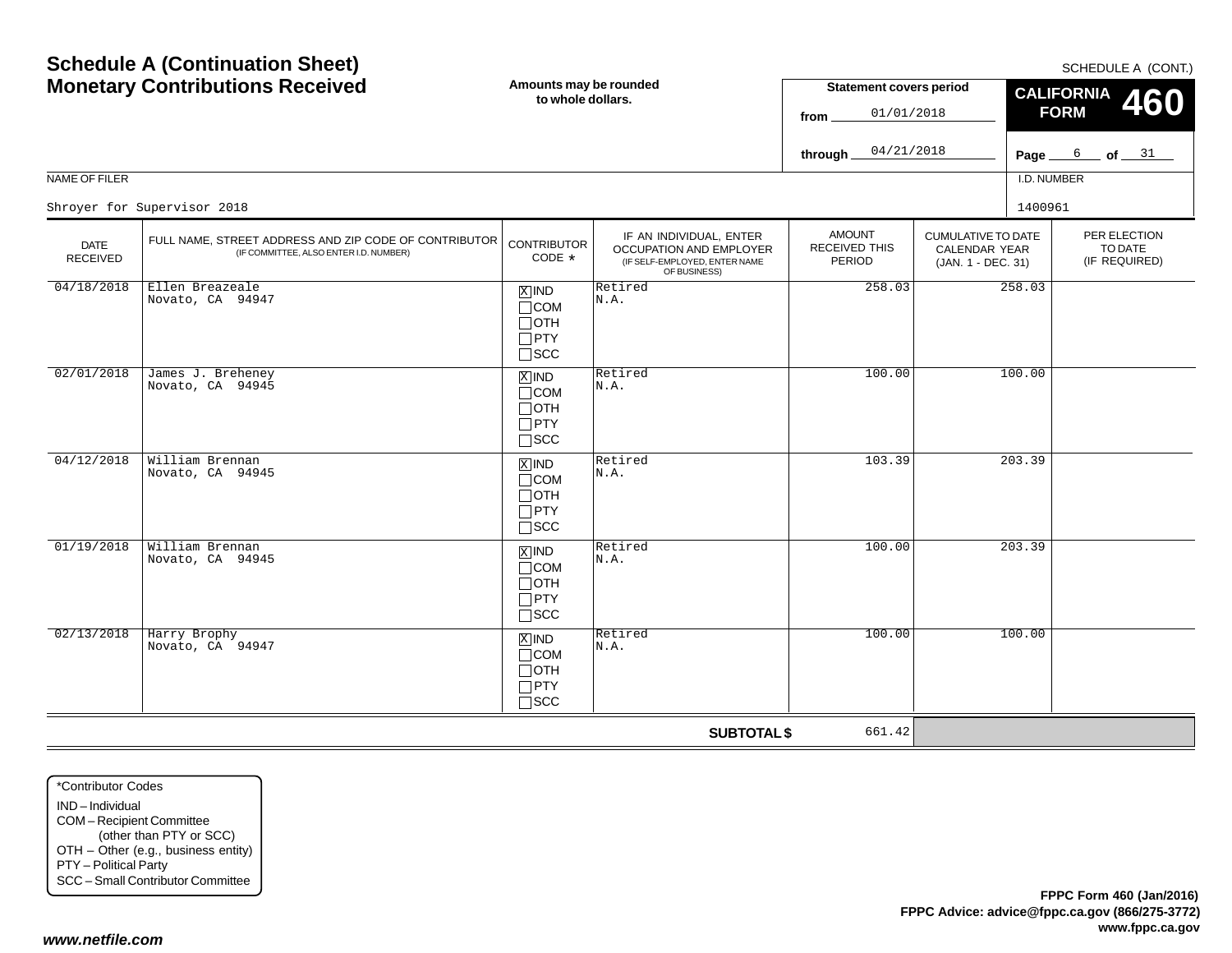| Schedule A (Continuation Sheet) |                                                                                                 |                                                                               |                                                                                                     | SCHEDULE A (CONT.)                              |                                                                         |                                                |                                          |  |
|---------------------------------|-------------------------------------------------------------------------------------------------|-------------------------------------------------------------------------------|-----------------------------------------------------------------------------------------------------|-------------------------------------------------|-------------------------------------------------------------------------|------------------------------------------------|------------------------------------------|--|
|                                 | <b>Monetary Contributions Received</b>                                                          |                                                                               | Amounts may be rounded<br>to whole dollars.                                                         |                                                 | <b>Statement covers period</b><br>01/01/2018                            | <b>CALIFORNIA</b><br><b>460</b><br><b>FORM</b> |                                          |  |
|                                 |                                                                                                 |                                                                               |                                                                                                     | 04/21/2018<br>through.                          |                                                                         |                                                | Page $\frac{7}{2}$ of $\frac{31}{2}$     |  |
| NAME OF FILER                   |                                                                                                 |                                                                               |                                                                                                     |                                                 |                                                                         | I.D. NUMBER                                    |                                          |  |
|                                 | Shroyer for Supervisor 2018                                                                     |                                                                               |                                                                                                     |                                                 |                                                                         | 1400961                                        |                                          |  |
| <b>DATE</b><br><b>RECEIVED</b>  | FULL NAME, STREET ADDRESS AND ZIP CODE OF CONTRIBUTOR<br>(IF COMMITTEE, ALSO ENTER I.D. NUMBER) | <b>CONTRIBUTOR</b><br>CODE *                                                  | IF AN INDIVIDUAL, ENTER<br>OCCUPATION AND EMPLOYER<br>(IF SELF-EMPLOYED, ENTER NAME<br>OF BUSINESS) | <b>AMOUNT</b><br>RECEIVED THIS<br><b>PERIOD</b> | <b>CUMULATIVE TO DATE</b><br><b>CALENDAR YEAR</b><br>(JAN. 1 - DEC. 31) |                                                | PER ELECTION<br>TO DATE<br>(IF REQUIRED) |  |
| 01/12/2018                      | Matt Brown<br>San Anselmo, CA 94979                                                             | $X$ IND<br>$\Box$ COM<br>$\Box$ OTH<br>$\Box$ PTY<br>$\Box$ scc               | Broker<br>Meridian Commercial                                                                       | 2,000.00                                        |                                                                         | 2,000.00                                       |                                          |  |
| 04/06/2018                      | Niz Brown<br>Larkspur, CA 94939                                                                 | $\overline{X}$ IND<br>$\Box$ COM<br>$\Box$ OTH<br>$\Box$ PTY<br>$\square$ SCC | Real Estate<br>Niz Inc Realty                                                                       | 500.00                                          |                                                                         | 500.00                                         |                                          |  |
| 02/21/2018                      | Peggy Brown<br>Novato, CA 94945                                                                 | $\overline{X}$ IND<br>$\Box$ COM<br>$\Box$ OTH<br>$\Box$ PTY<br>$\Box$ scc    | Retired<br>N.A.                                                                                     | 500.00                                          |                                                                         | 500.00                                         |                                          |  |
| 04/12/2018                      | Robert Burke<br>Novato, CA 94945                                                                | $X$ IND<br>$\Box$ COM<br>$\Box$ OTH<br>$\Box$ PTY<br>$\square$ SCC            | Retired<br>N.A.                                                                                     | 100.00                                          |                                                                         | 100.00                                         |                                          |  |
| 01/20/2018                      | Robert Caro<br>Novato, CA 94945                                                                 | $X$ IND<br>$\Box$ COM<br>$\Box$ OTH<br>$\Box$ PTY<br>$\Box$ SCC               | Retired<br>N.A.                                                                                     | 200.00                                          |                                                                         | 200.00                                         |                                          |  |
|                                 |                                                                                                 |                                                                               | <b>SUBTOTAL \$</b>                                                                                  | 3,300.00                                        |                                                                         |                                                |                                          |  |

\*Contributor CodesIND – IndividualCOM – Recipient Committee (other than PTY or SCC) OTH – Other (e.g., business entity) PTY – Political Party SCC – Small Contributor Committee

**Schedule A (Continuation Sheet)**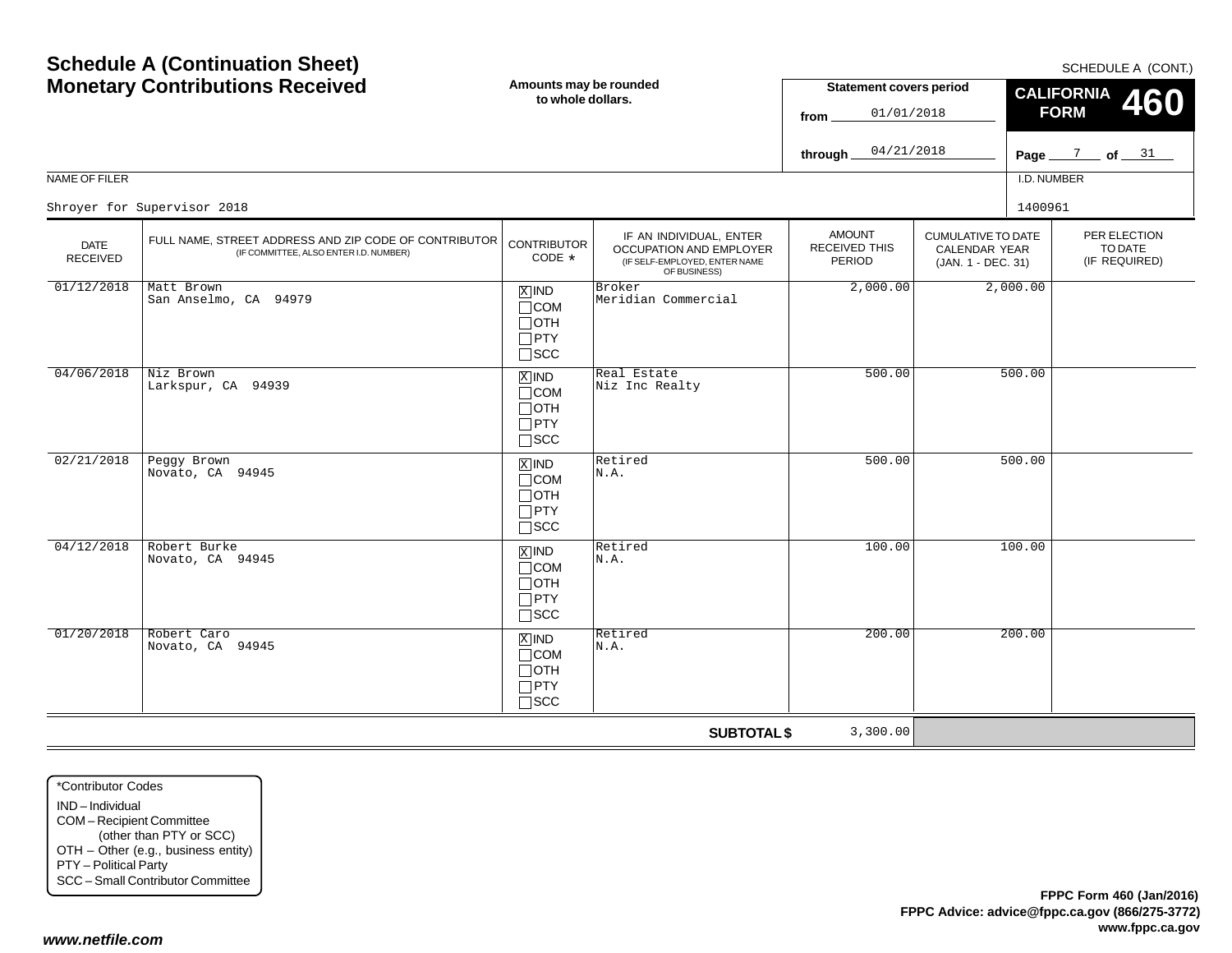SCHEDULE A (CONT)

| <b>Monetary Contributions Received</b> |                                                                                                 | Amounts may be rounded<br>to whole dollars.                                   |                                                                                                     | <b>Statement covers period</b><br>01/01/2018<br>from |                                                                  | <b>CALIFORNIA</b><br>460<br><b>FORM</b> |                                          |
|----------------------------------------|-------------------------------------------------------------------------------------------------|-------------------------------------------------------------------------------|-----------------------------------------------------------------------------------------------------|------------------------------------------------------|------------------------------------------------------------------|-----------------------------------------|------------------------------------------|
|                                        |                                                                                                 |                                                                               |                                                                                                     | 04/21/2018<br>through                                |                                                                  |                                         | Page $\frac{8}{2}$ of $\frac{31}{2}$     |
| NAME OF FILER                          |                                                                                                 |                                                                               |                                                                                                     |                                                      |                                                                  | I.D. NUMBER                             |                                          |
|                                        | Shroyer for Supervisor 2018                                                                     |                                                                               |                                                                                                     |                                                      |                                                                  | 1400961                                 |                                          |
| <b>DATE</b><br><b>RECEIVED</b>         | FULL NAME, STREET ADDRESS AND ZIP CODE OF CONTRIBUTOR<br>(IF COMMITTEE, ALSO ENTER I.D. NUMBER) | <b>CONTRIBUTOR</b><br>CODE *                                                  | IF AN INDIVIDUAL, ENTER<br>OCCUPATION AND EMPLOYER<br>(IF SELF-EMPLOYED, ENTER NAME<br>OF BUSINESS) | <b>AMOUNT</b><br><b>RECEIVED THIS</b><br>PERIOD      | <b>CUMULATIVE TO DATE</b><br>CALENDAR YEAR<br>(JAN. 1 - DEC. 31) |                                         | PER ELECTION<br>TO DATE<br>(IF REQUIRED) |
| 02/22/2018                             | Christian Chase<br>Novato, CA 94945                                                             | $X$ IND<br>$\Box$ COM<br>$\Box$ OTH<br>$\Box$ PTY<br>$\square$ SCC            | Sales<br>Edwards Search Group                                                                       | 103.39                                               |                                                                  | 103.39                                  |                                          |
| 02/20/2018                             | Nancy Cherney<br>Novato, CA 94947                                                               | $\overline{X}$ IND<br>$\Box$ COM<br>$\Box$ OTH<br>$\Box$ PTY<br>$\square$ SCC | Retired<br>N.A.                                                                                     | 500.00                                               |                                                                  | 500.00                                  |                                          |
| 01/30/2018                             | Colleen Cornell<br>Novato, CA 94947                                                             | $X$ IND<br>$\Box$ COM<br>$\Box$ OTH<br>$\Box$ PTY<br>$\square$ SCC            | Realtor<br>Bradley Real Estate                                                                      | 100.00                                               |                                                                  | 100.00                                  |                                          |
| 04/20/2018                             | Lawrence Coyne<br>Novato, CA 94947                                                              | $\overline{X}$ IND<br>$\Box$ COM<br>$\Box$ OTH<br>$\Box$ PTY<br>$\Box$ SCC    | Retired<br>N.A.                                                                                     | 150.00                                               |                                                                  | 150.00                                  |                                          |
| 01/30/2018                             | Alice Demuskin<br>Novato, CA 94945                                                              | $X$ IND<br>$\Box$ COM<br>$\Box$ OTH<br>$\Box$ PTY<br>$\Box$ scc               | Homemaker<br>N.A.                                                                                   | 250.00                                               |                                                                  | 250.00                                  |                                          |
|                                        |                                                                                                 |                                                                               | <b>SUBTOTAL \$</b>                                                                                  | 1,103.39                                             |                                                                  |                                         |                                          |

\*Contributor CodesIND – Individual COM – Recipient Committee (other than PTY or SCC) OTH – Other (e.g., business entity) PTY – Political Party SCC – Small Contributor Committee

**Schedule A (Continuation Sheet)**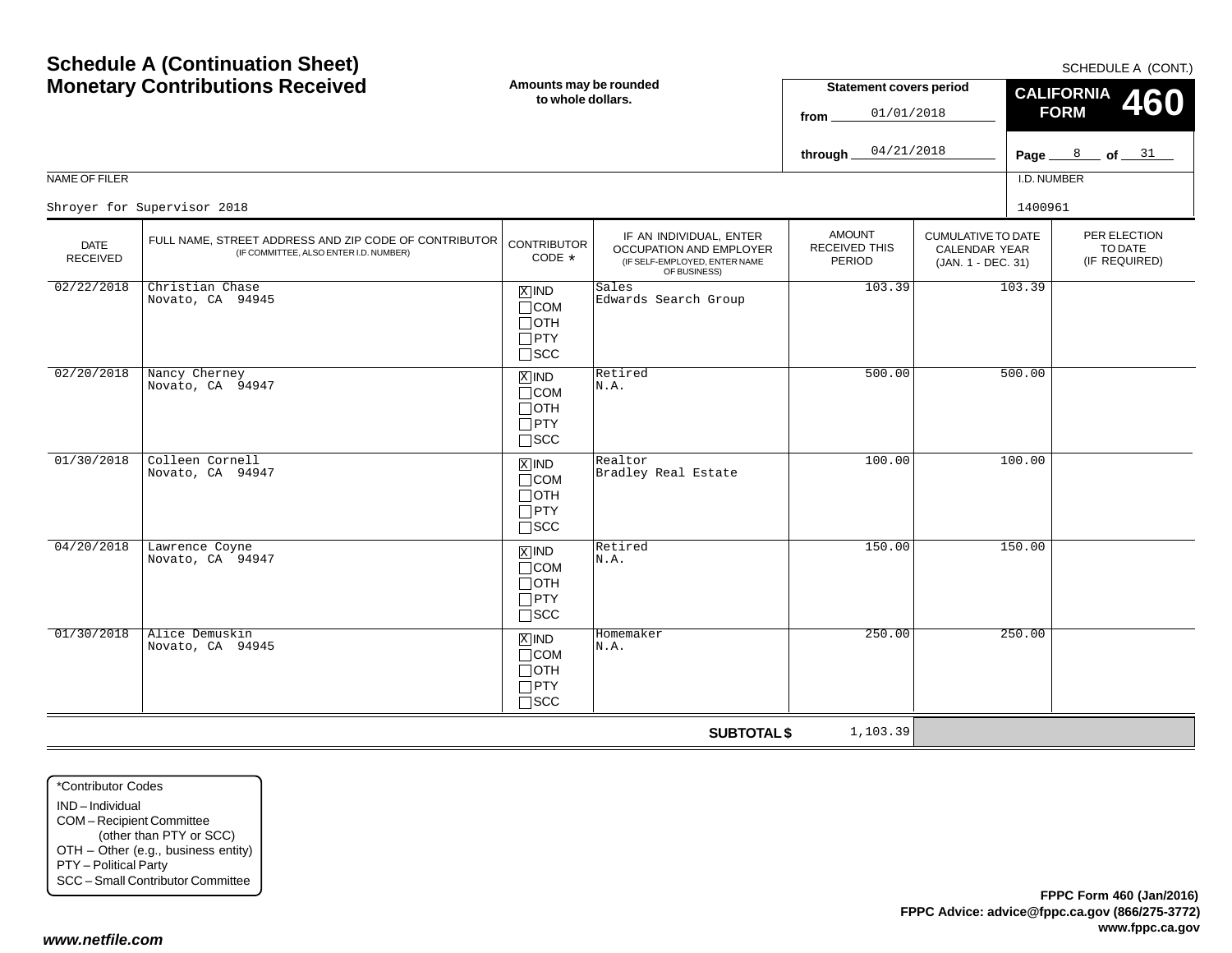|                                |                                                                                                 |                                                                                                                                       |                                                                     | 04/21/2018<br>through_                          |                                                                         | Page $9$ of $31$ |                                        |
|--------------------------------|-------------------------------------------------------------------------------------------------|---------------------------------------------------------------------------------------------------------------------------------------|---------------------------------------------------------------------|-------------------------------------------------|-------------------------------------------------------------------------|------------------|----------------------------------------|
| NAME OF FILER                  |                                                                                                 |                                                                                                                                       |                                                                     |                                                 |                                                                         | I.D. NUMBER      |                                        |
|                                | Shroyer for Supervisor 2018                                                                     |                                                                                                                                       |                                                                     |                                                 |                                                                         | 1400961          |                                        |
| <b>DATE</b><br><b>RECEIVED</b> | FULL NAME, STREET ADDRESS AND ZIP CODE OF CONTRIBUTOR<br>(IF COMMITTEE, ALSO ENTER I.D. NUMBER) | IF AN INDIVIDUAL, ENTER<br><b>CONTRIBUTOR</b><br>OCCUPATION AND EMPLOYER<br>$CODE *$<br>(IF SELF-EMPLOYED, ENTER NAME<br>OF BUSINESS) |                                                                     | <b>AMOUNT</b><br><b>RECEIVED THIS</b><br>PERIOD | <b>CUMULATIVE TO DATE</b><br><b>CALENDAR YEAR</b><br>(JAN. 1 - DEC. 31) |                  | PER ELECTIC<br>TO DATE<br>(IF REQUIRE) |
| 01/14/2018                     | Martha Dixon<br>Novato, CA 94945                                                                | $X$ IND<br>$\Box$ COM<br>$\Box$ OTH<br>$\Box$ PTY<br>$\Box$ scc                                                                       | Retired<br>N.A.                                                     | 100.00                                          |                                                                         | 100.00           |                                        |
| 02/01/2018                     | Jerolyn Dolan<br>Novato, CA 94945                                                               | $\overline{X}$ IND<br>$\Box$ COM<br>$\Box$ OTH<br>$\Box$ PTY<br>$\square$ SCC                                                         | Certified Public<br>Accountant<br>Self-empl no sep business<br>name | 100.00                                          |                                                                         | 100.00           |                                        |
| 03/03/2018                     | Pam Drew<br>Novato, CA 94947                                                                    | $X$ IND<br>$\Box$ COM<br>$\Box$ OTH<br>$\Box$ PTY<br>$\Box$ SCC                                                                       | City Councilmember<br>Novato City Council                           | 200.00                                          |                                                                         | 200.00           |                                        |
| 01/26/2018                     | Albert F. Dugan Jr<br>Novato, CA 94947                                                          | $\overline{X}$ IND<br>$\Box$ COM<br>$\Box$ OTH<br>$\Box$ PTY<br>$\Box$ scc                                                            | Retired<br>N.A.                                                     | 150.00                                          |                                                                         | 150.00           |                                        |
| 03/29/2018                     | Pat Eklund<br>Novato, CA 94949                                                                  | $X$ IND<br>$\Box$ COM<br>$\Box$ OTH<br>$\Box$ PTY                                                                                     | City Councilmember<br>Novato City Council                           | 200.00                                          |                                                                         | 200.00           |                                        |

SCC

**Amounts may be rounded to whole dollars.**

## **Schedule A (Continuation Sheet) Monetary Contributions Received**

SCHEDULE A (CONT.)

PER ELECTIONTO DATE(IF REQUIRED)

**460**

**CALIFORNIA FORM**

**Statement covers period**

01/01/2018

**from**

**SUBTOTAL \$**

750.00

\*Contributor CodesIND – IndividualCOM – Recipient Committee (other than PTY or SCC) OTH – Other (e.g., business entity) PTY – Political Party SCC – Small Contributor Committee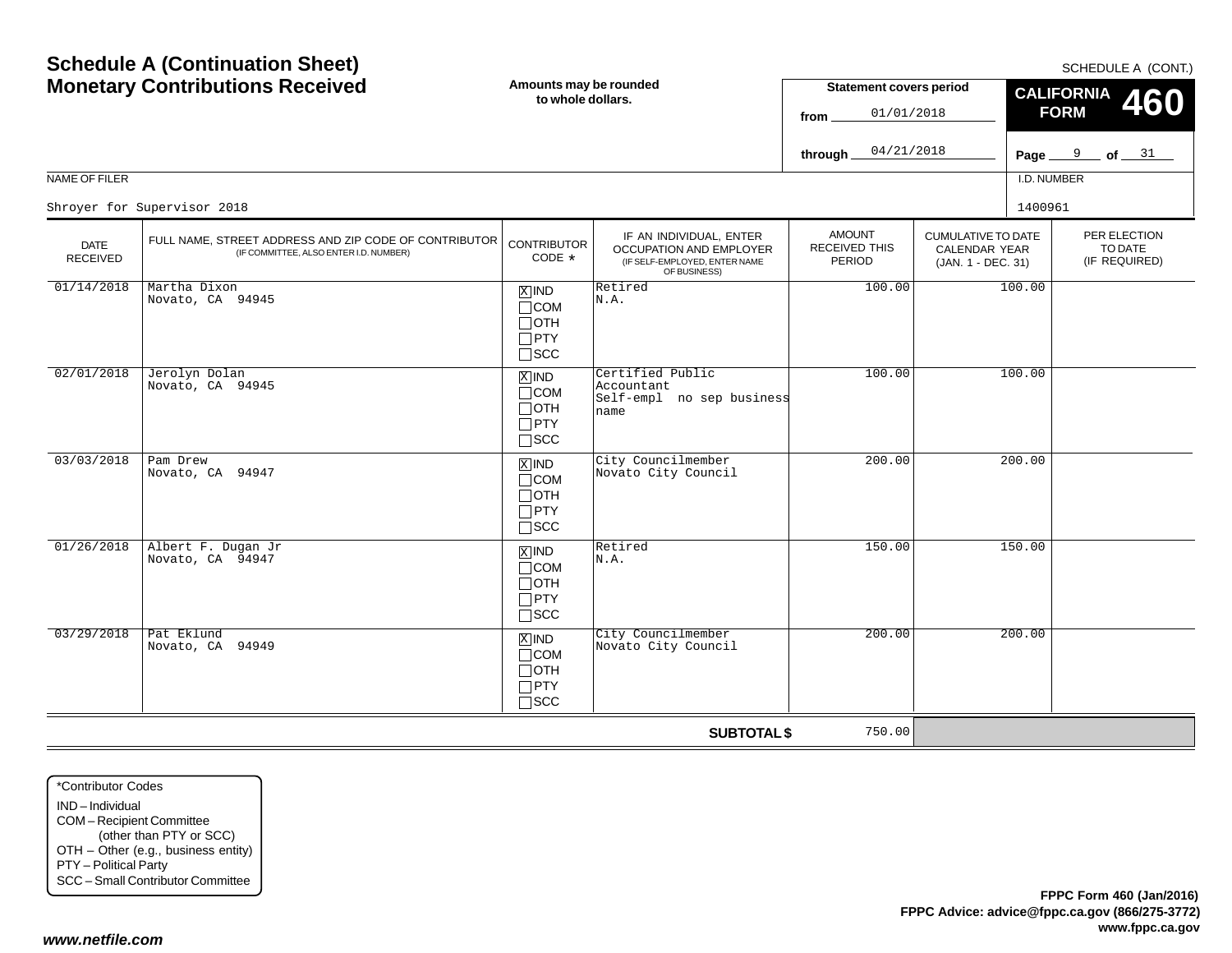#### NAME OF FILERI.D. NUMBERPER ELECTION (IF REQUIRED) CUMULATIVE TO DATECALENDAR YEAR (JAN. 1 - DEC. 31) AMOUNTRECEIVED THISPERIODIF AN INDIVIDUAL, ENTER OCCUPATION AND EMPLOYER (IF SELF-EMPLOYED, ENTER NAME OF BUSINESS) DATE RECEIVED**SUBTOTAL \$** FULL NAME, STREET ADDRESS AND ZIP CODE OF CONTRIBUTOR (IF COMMITTEE, ALSO ENTER I.D. NUMBER) **CONTRIBUTOR** CODE\*\*Contributor Codes $\mathbb{Z}$  IND  $\mathbb{R}$  Retired  $\Box$ COM  $\Box$ OTH PTY  $\Box$ scc xiind COM  $\Box$ OTH  $\Box$ PTY SCC  $\mathbb{Z}$  IND  $\mathbb{R}$  Retired COM OTH PTY  $\Box$ SCC IND  $\Box$ COM OTH  $\Box$ PTY SCC IND $\Box$ COM OTH PTY  $\Box$ SCC Shroyer for Supervisor 20188 a 1400961 and the set of the set of the set of the set of the set of the set of the set of the set of the set of the set of the set of the set of the set of the set of the set of the set of the set of the set of the set 01/23/2018 Susan Faresh Novato, CA 94947N.A.200.00 200.00 02/02/2018 Margo Forbes Novato, CA 94945 Psychotherapist Self-empl no sep businessname200.00 200.00 02/10/2018 Ken Fowler Novato, CA 94945N.A.100.00 100.00 01/27/2018 Willard L. Frederickson II Davis, CA 95618erickson II (ENNE) Medical Doctor (Kaiser Permanente 1,000.00 1,000.00 1,000.00 1,000.00 m<br>B COM (Kaiser Permanente ) 04/12/2018 Linda Giudice Novato, CA 94947 $\begin{array}{|c|c|c|c|}\n\hline\n\text{X} & \text{ND} & \text{Retired} & & & & 100.00 & & 100.00 \\
\hline\nN. A. & & & & & & \end{array}$ 1,600.00

**Amounts may be rounded to whole dollars.**

IND – IndividualCOM – Recipient Committee (other than PTY or SCC) OTH – Other (e.g., business entity) PTY – Political Party SCC – Small Contributor Committee

## **Schedule A (Continuation Sheet) Monetary Contributions Received**

SCHEDULE A (CONT.)

TO DATE

**460**

Page <u>\_\_\_\_10 \_\_</u> of <u>\_\_\_31</u>

**CALIFORNIA FORM**

**Statement covers period**

01/01/2018

04/21/2018

**from**

**through**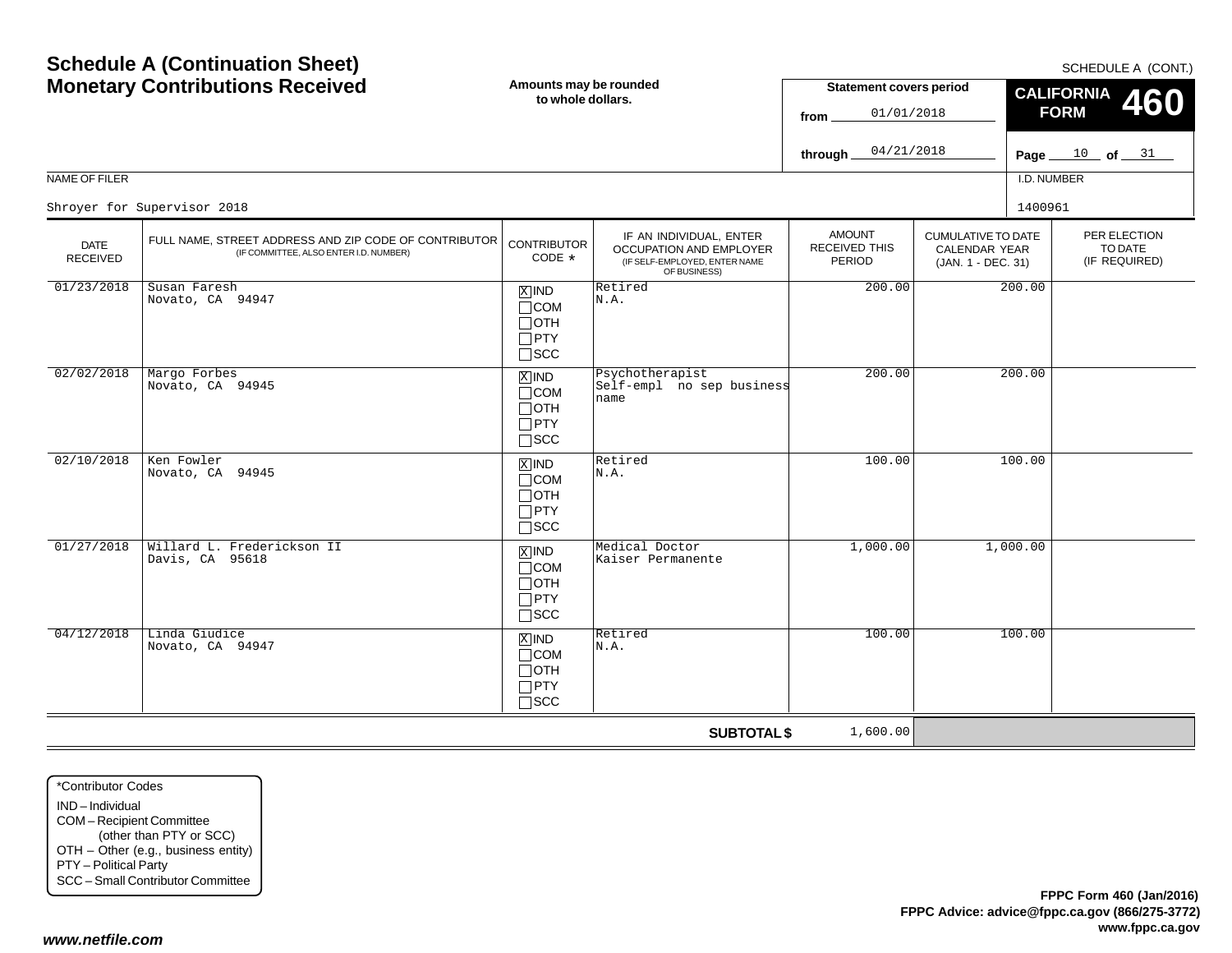#### **Page of**  11 <sup>31</sup> NAME OF FILERI.D. NUMBER**fromthrough FORM**PER ELECTIONTO DATE (IF REQUIRED) CUMULATIVE TO DATECALENDAR YEAR (JAN. 1 - DEC. 31) AMOUNTRECEIVED THISPERIODIF AN INDIVIDUAL, ENTER OCCUPATION AND EMPLOYER (IF SELF-EMPLOYED, ENTER NAME OF BUSINESS) DATE RECEIVED**SUBTOTAL \$** FULL NAME, STREET ADDRESS AND ZIP CODE OF CONTRIBUTOR (IF COMMITTEE, ALSO ENTER I.D. NUMBER) **CONTRIBUTOR** CODE\*IND  $\Box$ COM OTHPTY SCC  $\Box$ IND COM  $\mathrm{N}$ OTH  $\sqcap$  PTY SCC **X**IND Manager<br>Reserved MCACP  $\Box$ COM OTH PTY  $\Box$ SCC IND  $\Box$ COM OTH  $\Box$ PTY SCC IND  $\Box$ COM OTH PTY  $\Box$ SCC 01/01/201804/21/2018Shroyer for Supervisor 20188 a 1400961 and the set of the set of the set of the set of the set of the set of the set of the set of the set of the set of the set of the set of the set of the set of the set of the set of the set of the set of the set 03/01/2018 William Gleason Kentfield, CA 94904 $\begin{array}{c|c|c|c|c} \hline \mathbb{X} & \mathsf{IND} & \mathsf{Retired} \ \hline \mathsf{CCOM} & \mathsf{N.A.} \end{array}$  100.00 100.00 01/30/2018 GMS Advisors LLC Novato, CA 949491,000.00 1,000.00 04/05/2018 Laura Goff Novato, CA 94949MCACP150.00 150.00 04/20/2018 Barrie Graham Novato, CA 94947 $\begin{array}{c|c|c|c|c} \hline \mathbb{X} & \mathbb{N} & \mathbb{R} & \mathbb{R}^{\mathsf{etired}} & & & & 100.00 \ \hline \mathbb{T} & & \mathbb{N} & \mathbb{A} & \mathbb{N} \end{array}$ 03/17/2018 Philip Groat Novato, CA 94947 $\begin{array}{|c|c|c|c|}\n\hline\n\text{X} & \text{ND} & \text{Retired} & & & & 103.39 \\
\hline\n\text{COM} & \text{N.A.} & & & & & \n\end{array}$ 1,453.39

SCHEDULE A (CONT.)

**460**

**CALIFORNIA**

**Statement covers period**

## **Schedule A (Continuation Sheet) Monetary Contributions Received**

**to whole dollars.**

**Amounts may be rounded**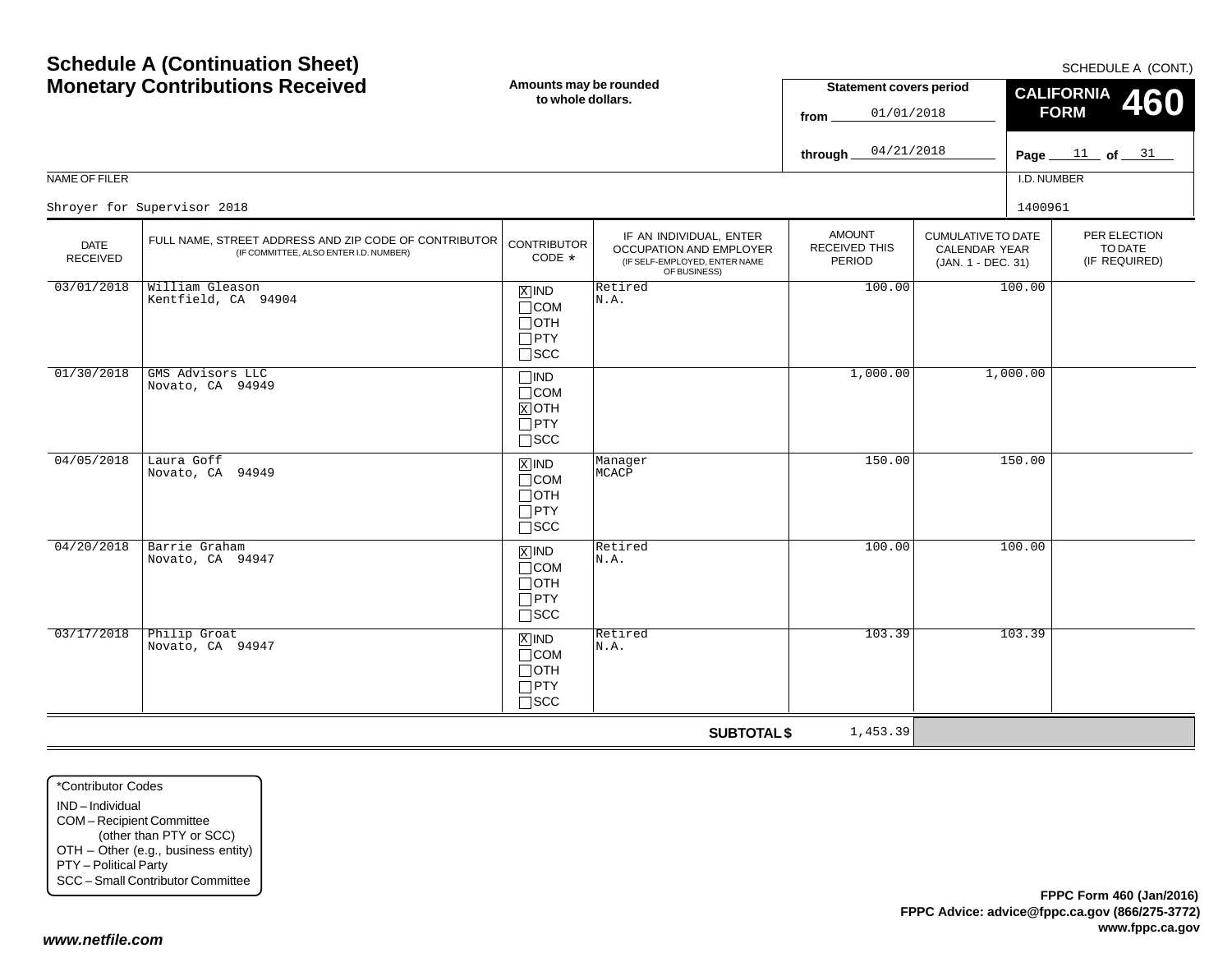#### Page <u>\_\_\_\_12 \_\_</u> of <u>\_\_\_\_31</u> NAME OF FILERI.D. NUMBER**through** CUMULATIVE TO DATECALENDAR YEAR (JAN. 1 - DEC. 31) AMOUNTRECEIVED THISPERIODIF AN INDIVIDUAL, ENTER OCCUPATION AND EMPLOYER (IF SELF-EMPLOYED, ENTER NAME OF BUSINESS) DATE RECEIVED**SUBTOTAL \$** FULL NAME, STREET ADDRESS AND ZIP CODE OF CONTRIBUTOR (IF COMMITTEE, ALSO ENTER I.D. NUMBER) **CONTRIBUTOR** CODE\* $\mathbb{Z}$  IND  $\mathbb{R}$  Retired  $\Box$ COM  $\Box$ OTH PTY  $\Box$ scc xiind COM  $\Box$ OTH  $\Box$ PTY SCC  $\mathbb{Z}$  IND  $\mathbb{R}$  Retired  $\Box$ COM OTH PTY  $\Box$ SCC IND  $\Box$ COM OTH  $\Box$ PTY SCC IND  $\Box$ COM OTH PTY  $\Box$ SCC 04/21/2018Shroyer for Supervisor 20188 a 1400961 and the set of the set of the set of the set of the set of the set of the set of the set of the set of the set of the set of the set of the set of the set of the set of the set of the set of the set of the set 02/10/2018 Richard Guiterrez Novato, CA 94947N.A.100.00 100.00 03/18/2018 Charles Hardeman Novato, CA 94947 Retired N.A.103.39 103.39 02/20/2018 Jo Heffelfinger Novato, CA 94947N.A.100.00 100.00 03/01/2018 Marie Hoch Novato, CA 94949 $\begin{array}{|l|c|c|c|}\hline \mathbb{X} & \mathbb{X} & \mathbb{R}\ \hline \mathbb{X} & \mathbb{X} & \mathbb{R}\ \hline \mathbb{X} & \mathbb{X} & \mathbb{R}\ \hline \mathbb{X} & \mathbb{X} & \mathbb{R}\ \hline \mathbb{X} & \mathbb{X} & \mathbb{X} & \mathbb{R}\ \hline \mathbb{X} & \mathbb{X} & \mathbb{X} & \mathbb{R}\ \hline \mathbb{X} & \mathbb{X} & \mathbb{X} & \mathbb{X} & \mathbb{R}\ \hline \end{array} \quad \begin{array}{|l$ 02/22/2018 Sue Hval Gulfport, FL 33707 $\begin{array}{|c|c|c|c|}\n\hline\n\text{X} & \text{ND} & \text{Retired} & & & & 100.00 & & 100.00 \\
\hline\nN. \text{COM} & N.A. & & & & & & \end{array}$ 1,403.39

\*Contributor CodesIND – IndividualCOM – Recipient Committee (other than PTY or SCC) OTH – Other (e.g., business entity) PTY – Political Party SCC – Small Contributor Committee

## **Schedule A (Continuation Sheet) Monetary Contributions Received**

**Amounts may be rounded to whole dollars.**

SCHEDULE A (CONT.)

PER ELECTIONTO DATE(IF REQUIRED)

**460**

**CALIFORNIA FORM**

**Statement covers period**

01/01/2018

**from**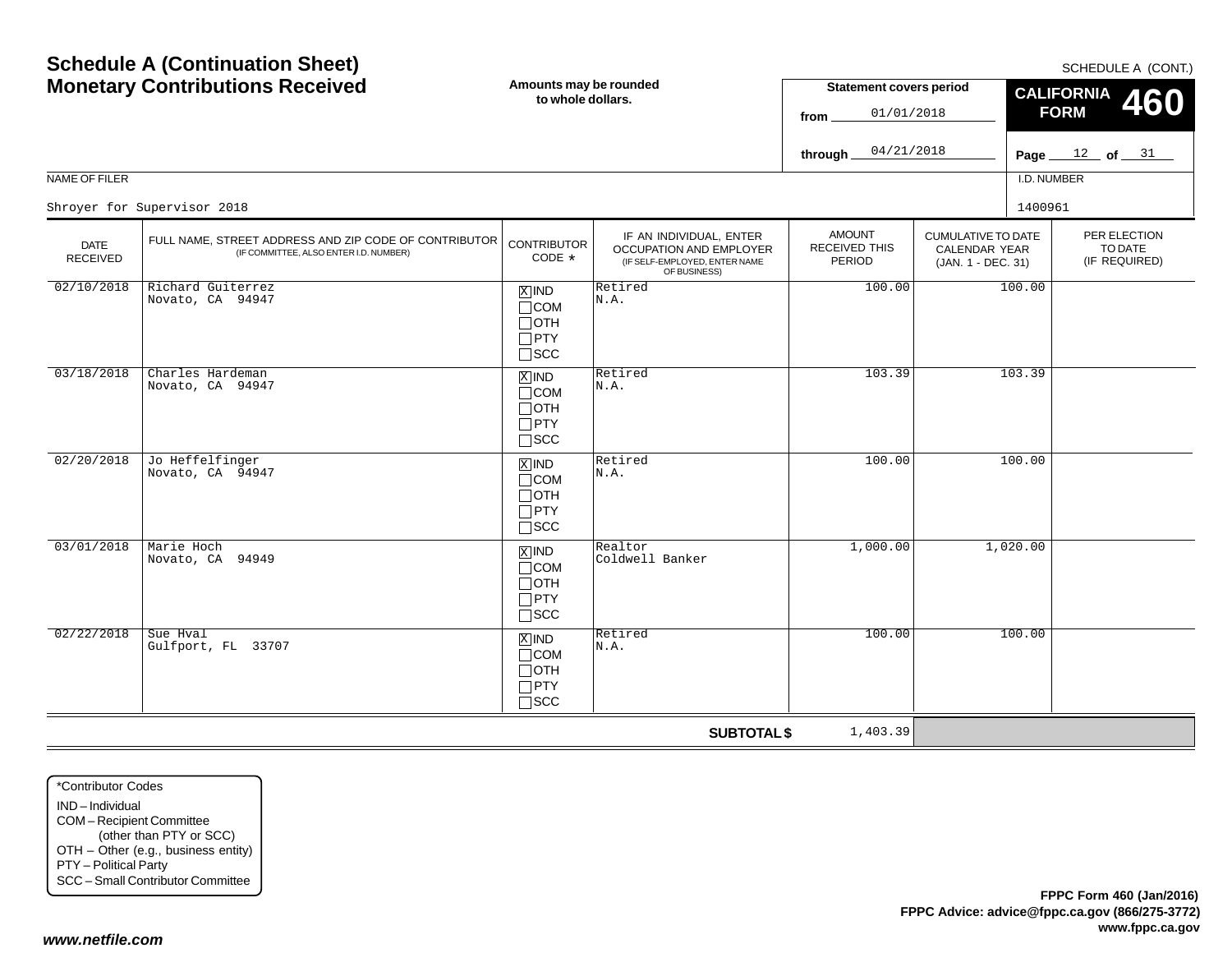| 01/12/2018                        | Nick Javaras                        |  |  |  |  |  |
|-----------------------------------|-------------------------------------|--|--|--|--|--|
|                                   | Corte Madera, CA 94925              |  |  |  |  |  |
|                                   |                                     |  |  |  |  |  |
|                                   |                                     |  |  |  |  |  |
|                                   |                                     |  |  |  |  |  |
|                                   |                                     |  |  |  |  |  |
| 02/10/2018                        | Nikki Keating                       |  |  |  |  |  |
|                                   | Medford, OR 97504                   |  |  |  |  |  |
|                                   |                                     |  |  |  |  |  |
|                                   |                                     |  |  |  |  |  |
|                                   |                                     |  |  |  |  |  |
|                                   |                                     |  |  |  |  |  |
|                                   |                                     |  |  |  |  |  |
|                                   |                                     |  |  |  |  |  |
|                                   |                                     |  |  |  |  |  |
|                                   |                                     |  |  |  |  |  |
|                                   |                                     |  |  |  |  |  |
|                                   |                                     |  |  |  |  |  |
| *Contributor Codes                |                                     |  |  |  |  |  |
| IND-Individual                    |                                     |  |  |  |  |  |
| COM-Recipient Committee           |                                     |  |  |  |  |  |
|                                   | (other than PTY or SCC)             |  |  |  |  |  |
|                                   |                                     |  |  |  |  |  |
|                                   | OTH - Other (e.g., business entity) |  |  |  |  |  |
| PTY - Political Party             |                                     |  |  |  |  |  |
| SCC - Small Contributor Committee |                                     |  |  |  |  |  |
|                                   |                                     |  |  |  |  |  |

*www.netfile.com*

Page <u>\_\_\_\_13 \_</u>\_ of <u>\_\_\_31</u> NAME OF FILERI.D. NUMBER**through** PER ELECTIONTO DATE (IF REQUIRED) CUMULATIVE TO DATECALENDAR YEAR (JAN. 1 - DEC. 31) AMOUNTRECEIVED THISPERIODIF AN INDIVIDUAL, ENTER OCCUPATION AND EMPLOYER (IF SELF-EMPLOYED, ENTER NAME OF BUSINESS) DATE RECEIVED FULL NAME, STREET ADDRESS AND ZIP CODE OF CONTRIBUTOR (IF COMMITTEE, ALSO ENTER I.D. NUMBER) **CONTRIBUTOR** CODE\*IND X $\Box$ COM OTH PTY SCC  $\overline{\text{X}}$  IND  $\begin{bmatrix} \text{CCO} \\ \text{SDO} \end{bmatrix}$ COM  $\Box$ OTH  $\Box$ PTY SCC  $\mathbb{Z}$  IND  $\mathbb{R}$  Retired COM OTH PTY  $\Box$ SCC IND  $\Box$ COM OTH  $\Box$ PTY SCC  $|\overline{X}|$  IND  $\Box$ COM OTH PTY 04/21/2018Shroyer for Supervisor 20188 a 1400961 and the set of the set of the set of the set of the set of the set of the set of the set of the set of the set of the set of the set of the set of the set of the set of the set of the set of the set of the set  $03/12/2018$  John Isaacs Novato, CA 94947Real Estate<br>Isaacs Properties s 100.00 100.00 02/13/2018 JJ Jackson Novato, CA 94947SPO Partners & Co100.00 100.00 02/10/2018 Jean James Novato, CA 94945N.A.100.00 100.00 Investor<br>Self-empl no sep business name150.00 150.00 4 MIND School Office Manager 1,000.00 1,000.00<br>St. Mary's School 1,000.00

 $\Box$ SCC

**Amounts may be rounded to whole dollars.**

## **Schedule A (Continuation Sheet) Monetary Contributions Received**

SCHEDULE A (CONT.)

**460**

**CALIFORNIA FORM**

**Statement covers period**

01/01/2018

**from**

**SUBTOTAL \$**

1,450.00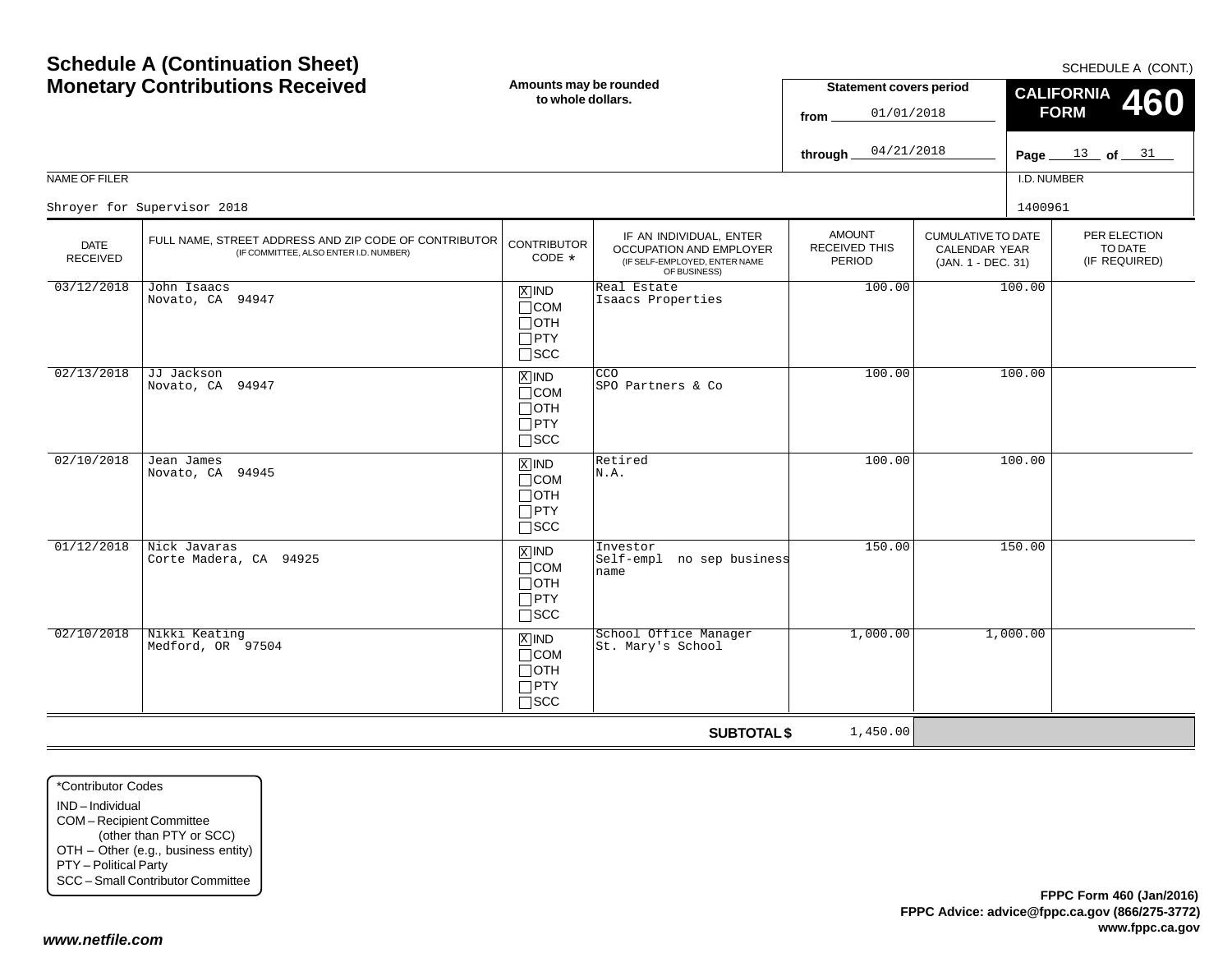| <b>MONEGRY CONTRIBUTIONS RECEIVED</b> |                                                                                                 | to whole dollars.                                                              |                                                                                                     | <b>Statement Covers period</b><br>01/01/2018<br>from. |                                                                         | CALIFORNIA 460<br><b>FORM</b>            |  |
|---------------------------------------|-------------------------------------------------------------------------------------------------|--------------------------------------------------------------------------------|-----------------------------------------------------------------------------------------------------|-------------------------------------------------------|-------------------------------------------------------------------------|------------------------------------------|--|
|                                       |                                                                                                 |                                                                                |                                                                                                     | 04/21/2018<br>through_                                |                                                                         | Page $14$ of $31$                        |  |
| NAME OF FILER                         |                                                                                                 |                                                                                |                                                                                                     |                                                       |                                                                         | I.D. NUMBER                              |  |
|                                       | Shroyer for Supervisor 2018                                                                     |                                                                                |                                                                                                     |                                                       |                                                                         | 1400961                                  |  |
| <b>DATE</b><br>RECEIVED               | FULL NAME, STREET ADDRESS AND ZIP CODE OF CONTRIBUTOR<br>(IF COMMITTEE, ALSO ENTER I.D. NUMBER) | <b>CONTRIBUTOR</b><br>CODE *                                                   | IF AN INDIVIDUAL, ENTER<br>OCCUPATION AND EMPLOYER<br>(IF SELF-EMPLOYED, ENTER NAME<br>OF BUSINESS) | <b>AMOUNT</b><br>RECEIVED THIS<br>PERIOD              | <b>CUMULATIVE TO DATE</b><br><b>CALENDAR YEAR</b><br>(JAN. 1 - DEC. 31) | PER ELECTION<br>TO DATE<br>(IF REQUIRED) |  |
| 02/06/2018                            | Christina Kelly<br>Novato, CA 94945                                                             | $\boxed{\text{X}}$ IND<br>$\Box$ COM<br>$\Box$ OTH<br>$\Box$ PTY<br>$\Box$ scc | Retired<br>N.A.                                                                                     | 100.00                                                | 100.00                                                                  |                                          |  |
| 04/12/2018                            | Russell Ketron<br>Novato, CA 94947                                                              | $\overline{X}$ IND<br>$\Box$ COM<br>$\Box$ OTH<br>$\Box$ PTY<br>$\square$ SCC  | Retired<br>N.A.                                                                                     | 100.00                                                | 100.00                                                                  |                                          |  |
| 01/23/2018                            | Susan Kirsch<br>Mill Valley, CA 94941                                                           | $\overline{X}$ IND<br>$\Box$ COM<br>$\Box$ OTH<br>$\Box$ PTY<br>$\Box$ scc     | Retired<br>N.A.                                                                                     | 100.00                                                | 100.00                                                                  |                                          |  |
| 01/19/2018                            | E.O. Laico<br>Novato, CA 94947                                                                  | $\overline{X}$ IND<br>$\Box$ COM<br>$\Box$ OTH<br>$\Box$ PTY<br>$\square$ SCC  | Realtor<br>Bradley Real Estate                                                                      | 100.00                                                | 100.00                                                                  |                                          |  |
| 02/22/2018                            | Steven Landman<br>Novato, CA 94945                                                              | $X$ IND<br>$\Box$ COM<br>$\Box$ OTH<br>$\Box$ PTY<br>$\square$ SCC             | Retired<br>N.A.                                                                                     | 100.00                                                | 100.00                                                                  |                                          |  |
|                                       |                                                                                                 |                                                                                | <b>SUBTOTAL \$</b>                                                                                  | 500.00                                                |                                                                         |                                          |  |

**Amounts may be rounded**

\*Contributor CodesIND – IndividualCOM – Recipient Committee (other than PTY or SCC) OTH – Other (e.g., business entity) PTY – Political Party SCC – Small Contributor Committee

SCHEDULE A (CONT.)

**Statement covers period**

## **Schedule A (Continuation Sheet) Monetary Contributions Received**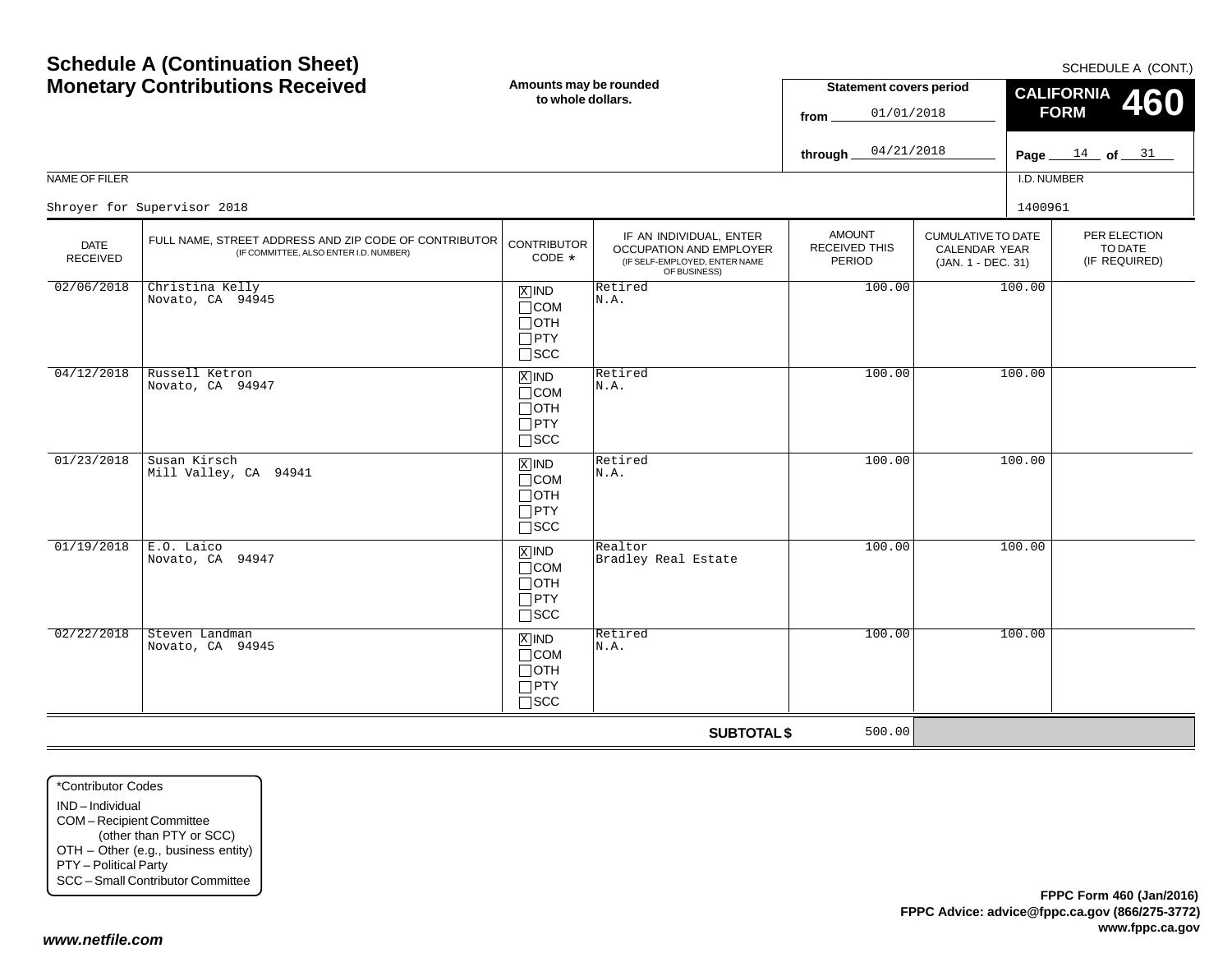\*Contributor CodesIND – IndividualCOM – Recipient Committee (other than PTY or SCC) OTH – Other (e.g., business entity) PTY – Political Party SCC – Small Contributor Committee

 Tina G. McMillan Novato, CA 94947

*www.netfile.com*

03/26/2018

Page <u>\_\_\_\_15 \_</u>\_ of <u>\_\_\_\_31</u> NAME OF FILERI.D. NUMBER**through** PER ELECTION (IF REQUIRED) CUMULATIVE TO DATECALENDAR YEAR (JAN. 1 - DEC. 31) AMOUNTRECEIVED THISPERIODIF AN INDIVIDUAL, ENTER OCCUPATION AND EMPLOYER (IF SELF-EMPLOYED, ENTER NAME OF BUSINESS) DATE RECEIVEDFULL NAME, STREET ADDRESS AND ZIP CODE OF CONTRIBUTOR (IF COMMITTEE, ALSO ENTER I.D. NUMBER) **CONTRIBUTOR** CODE\*IND X $\Box$ COM  $\Box$ OTH PTY  $\Box$ scc xiind COM  $\Box$ OTH  $\Box$ PTY SCC IND COM OTH PTY  $\Box$ SCC IND  $\Box$ COM OTH  $\Box$ PTY  $\Box$ SCC 04/21/2018Shroyer for Supervisor 20188 a 1400961 and the set of the set of the set of the set of the set of the set of the set of the set of the set of the set of the set of the set of the set of the set of the set of the set of the set of the set of the set 01/18/2018 Julia Lavaroni Novato, CA 94947 Senior Program Manager Adobe Systems Inc.nager 100.00 100.00 02/02/2018 Claudine Le Moal Novato, CA 94947 Retired N.A.100.00 100.00 01/20/2018 Laurie Masterson Larkspur, CA 94939 $\begin{array}{|c|c|c|c|}\hline \boxtimes {\sf IND} & {\sf Mother} & & & 100.00 & & 100.00 \ \hline \text{COM} & {\sf N.A.} & & & & \hline \end{array}$ 04/16/2018 David McLaughlin Novato, CA 94945 $\begin{array}{|c|c|c|c|}\n\hline\n\text{X} & \text{IND} & \text{Retired} \\
\hline\n\text{ICOM} & \text{N.A.} & & & & & & & & & 103.39 \\
\hline\n\end{array}$ 

> IND $\Box$ COM OTH PTY  $\Box$ SCC

# **Schedule A (Continuation Sheet) Monetary Contributions Received**

**Amounts may be rounded to whole dollars.**

#### SCHEDULE A (CONT.)

TO DATE

**460**

**CALIFORNIA FORM**

**Statement covers period**

01/01/2018

**from**

**SUBTOTAL \$**

919.14

X Psychotherapist 515.75 515.75 515.75 515.75 515.75 515.75 515.75 515.75 515.75 515.75 515.75 515.75 515.75 515.75 515.75 515.75 515.75 515.75 515.75 515.75 515.75 515.75 515.75 515.75 515.75 515.75 515.75 515.75 515.75 5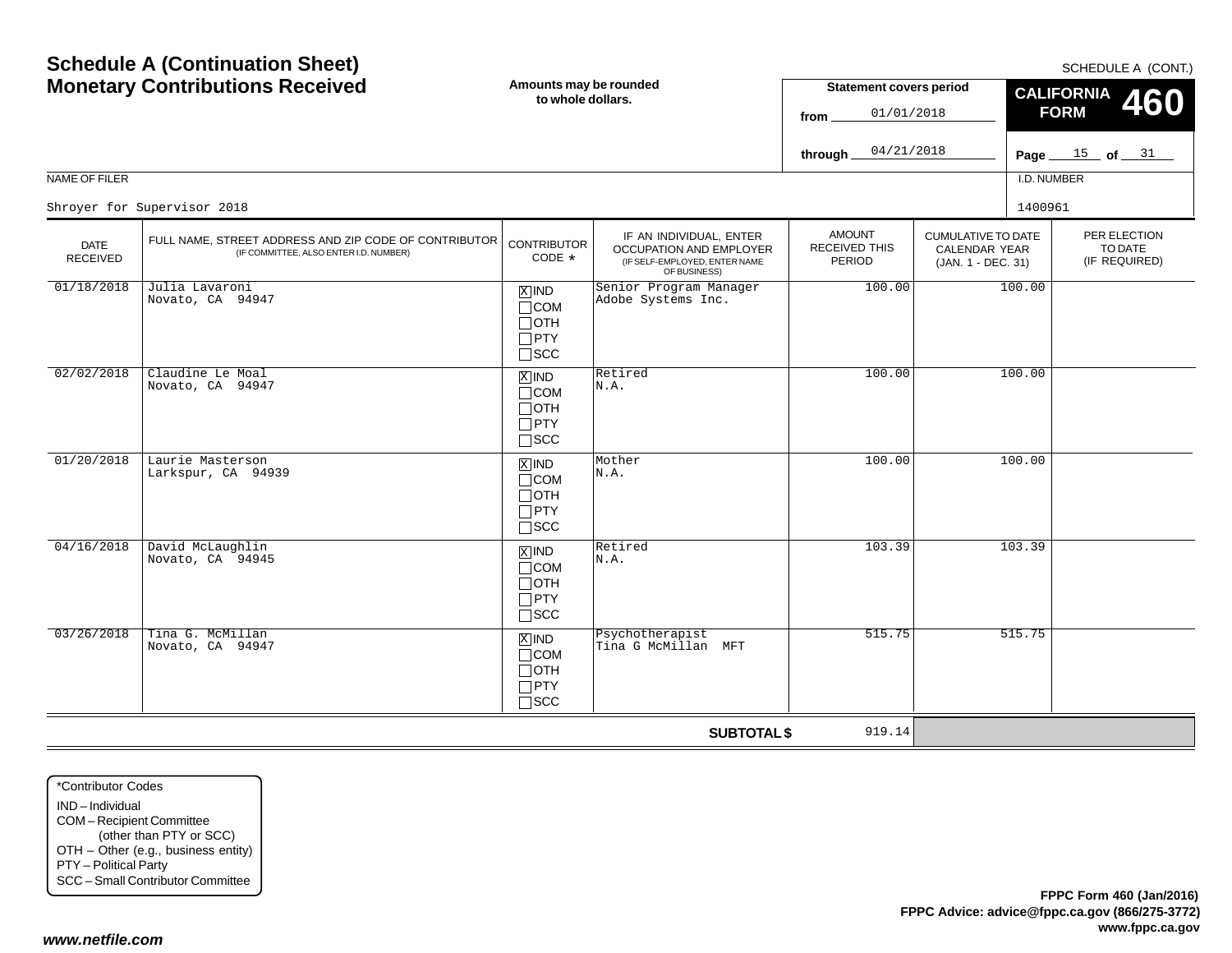|                                | <b>MONGLAM Y CONTRIBUTIONS INCLUSTED</b>                                                        | to whole dollars.                                                                 |                                                                                                            | <b>URIGHTUR COVULD PUTION</b><br>01/01/2018<br>from $\_$ |                                                                  | <b>CALIFORNIA</b> 460<br><b>FORM</b>     |  |  |
|--------------------------------|-------------------------------------------------------------------------------------------------|-----------------------------------------------------------------------------------|------------------------------------------------------------------------------------------------------------|----------------------------------------------------------|------------------------------------------------------------------|------------------------------------------|--|--|
|                                |                                                                                                 |                                                                                   |                                                                                                            | 04/21/2018<br>through_                                   |                                                                  | Page $16$ of $31$                        |  |  |
| NAME OF FILER                  |                                                                                                 |                                                                                   |                                                                                                            |                                                          |                                                                  | I.D. NUMBER                              |  |  |
|                                | Shroyer for Supervisor 2018                                                                     |                                                                                   |                                                                                                            |                                                          |                                                                  | 1400961                                  |  |  |
| <b>DATE</b><br><b>RECEIVED</b> | FULL NAME, STREET ADDRESS AND ZIP CODE OF CONTRIBUTOR<br>(IF COMMITTEE, ALSO ENTER I.D. NUMBER) | <b>CONTRIBUTOR</b><br>CODE *                                                      | IF AN INDIVIDUAL, ENTER<br><b>OCCUPATION AND EMPLOYER</b><br>(IF SELF-EMPLOYED, ENTER NAME<br>OF BUSINESS) | <b>AMOUNT</b><br>RECEIVED THIS<br>PERIOD                 | <b>CUMULATIVE TO DATE</b><br>CALENDAR YEAR<br>(JAN. 1 - DEC. 31) | PER ELECTION<br>TO DATE<br>(IF REQUIRED) |  |  |
| 01/19/2018                     | Joe McNern<br>Novato, CA 94947                                                                  | $X$ IND<br>$\Box$ COM<br>$\Box$ OTH<br>$\Box$ PTY<br>$\square$ SCC                | Retired<br>N.A.                                                                                            | 100.00                                                   | 100.00                                                           |                                          |  |  |
| 02/20/2018                     | Aniko Mieritz<br>Novato, CA 94947                                                               | $X$ IND<br>$\Box$ COM<br>$\Box$ OTH<br>$\Box$ PTY<br>$\square$ SCC                | Homemaker<br>N.A.                                                                                          | 200.00                                                   | 200.00                                                           |                                          |  |  |
| 03/12/2018                     | William Monnett<br>Sausalito, CA 94965                                                          | $X$ IND<br>$\Box$ COM<br>$\Box$ OTH<br>$\Box$ PTY<br>$\Box$ scc                   | Retired<br>N.A.                                                                                            | 200.00                                                   | 200.00                                                           |                                          |  |  |
| 02/12/2018                     | Steven Montoya<br>Novato, CA 94947                                                              | $\boxed{\text{X}}$ IND<br>$\Box$ COM<br>$\Box$ OTH<br>$\Box$ PTY<br>$\square$ SCC | Computer Technician<br>Self-empl no sep business<br>name                                                   | 100.00                                                   | 100.00                                                           |                                          |  |  |
| 02/02/2018                     | Robert A. Moore<br>Belvedere Tiburon, CA 94920                                                  | $X$ IND<br>$\Box$ COM<br>$\Box$ OTH<br>$\Box$ PTY<br>$\square$ SCC                | Retired<br>N.A.                                                                                            | 100.00                                                   | 100.00                                                           |                                          |  |  |
|                                |                                                                                                 |                                                                                   | <b>SUBTOTAL \$</b>                                                                                         | 700.00                                                   |                                                                  |                                          |  |  |

#### SCHEDULE A (CONT.)

**CALIFORNIA**

**Statement covers period**

 $\Gamma$ 

## **Schedule A (Continuation Sheet) Monetary Contributions Received**

**Amounts may be rounded**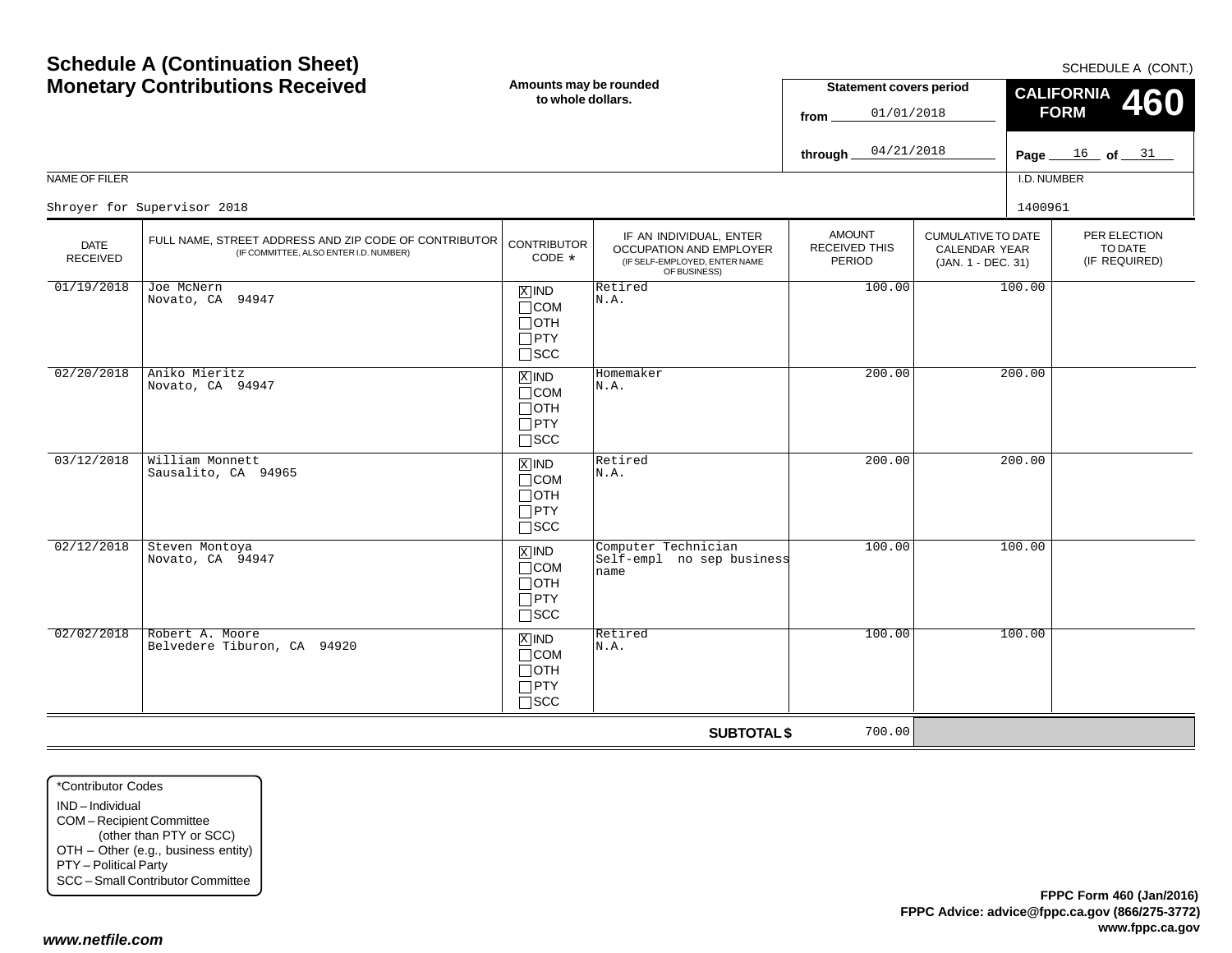Page <u>\_\_\_ 17 \_</u> of <u>\_\_\_ 31</u> NAME OF FILERI.D. NUMBERCUMULATIVE TO DATECALENDAR YEAR (JAN. 1 - DEC. 31) AMOUNTRECEIVED THISPERIODIF AN INDIVIDUAL, ENTER OCCUPATION AND EMPLOYER (IF SELF-EMPLOYED, ENTER NAME OF BUSINESS) DATE RECEIVED**SUBTOTAL \$** FULL NAME, STREET ADDRESS AND ZIP CODE OF CONTRIBUTOR (IF COMMITTEE, ALSO ENTER I.D. NUMBER) **CONTRIBUTOR** CODE\*IND  $\Box$ COM  $\Box$ OTH PTY SCC xiind COM  $\Box$ OTH  $\Box$ PTY SCC  $\mathbb{Z}$  IND  $\mathbb{R}$  Retired COM OTH PTY  $\Box$ SCC IND  $\Box$ COM OTH  $\Box$ PTY SCC IND  $\Box$ COM OTH PTY  $\Box$ SCC Shroyer for Supervisor 20188 a 1400961 and the set of the set of the set of the set of the set of the set of the set of the set of the set of the set of the set of the set of the set of the set of the set of the set of the set of the set of the set 03/08/2018 Jody Morales San Rafael, CA 94903 $\begin{array}{c|c|c|c|c} \hline \mathbb{X} & \mathsf{IND} & \mathsf{Retired} & & & & 100.00 & & 100.00 \ \hline \mathsf{TCOM} & & & \mathbb{N} \end{array}$ 03/29/2018 Gary Novak Novato, CA 94945 Parent N.A.250.00 250.00 02/01/2018 Bonnie Padrick Novato, CA 94949N.A.100.00 100.00 04/09/2018 Melissa Perry Novato, CA 94945 $\begin{array}{|c|c|c|c|}\hline \mathbb{X} & \mathbb{N} & \mathbb{S}^{\text{tudent}} \ \hline \mathbb{X} & \mathbb{N} \cdot \mathbb{A} \cdot \mathbb{N} \end{array}$  and  $\begin{array}{|c|c|c|c|}\hline \mathbb{X} & \mathbb{N} \cdot \mathbb{A} \cdot \mathbb{S} & \mathbb{S}^{\text{tudent}} \ \hline \end{array}$  and  $\begin{array}{|c|c|c|c|}\hline \mathbb{X} & \mathbb{X} \cdot \mathbb{S} & \mathbb{S}^{\text{tudent}} \$ 01/19/2018 Antionette Piazza Novato, CA 94947a  $\boxed{\text{X}|\text{ND}}$   $\boxed{\text{Retired}}$  100.00 100.00 650.00

**Amounts may be rounded to whole dollars.**

# **Schedule A (Continuation Sheet) Monetary Contributions Received**

\*Contributor CodesIND – IndividualCOM – Recipient Committee (other than PTY or SCC) OTH – Other (e.g., business entity) PTY – Political Party SCC – Small Contributor Committee

SCHEDULE A (CONT.)

PER ELECTIONTO DATE(IF REQUIRED)

**460**

**CALIFORNIA FORM**

**Statement covers period**

01/01/2018

04/21/2018

**from**

**through**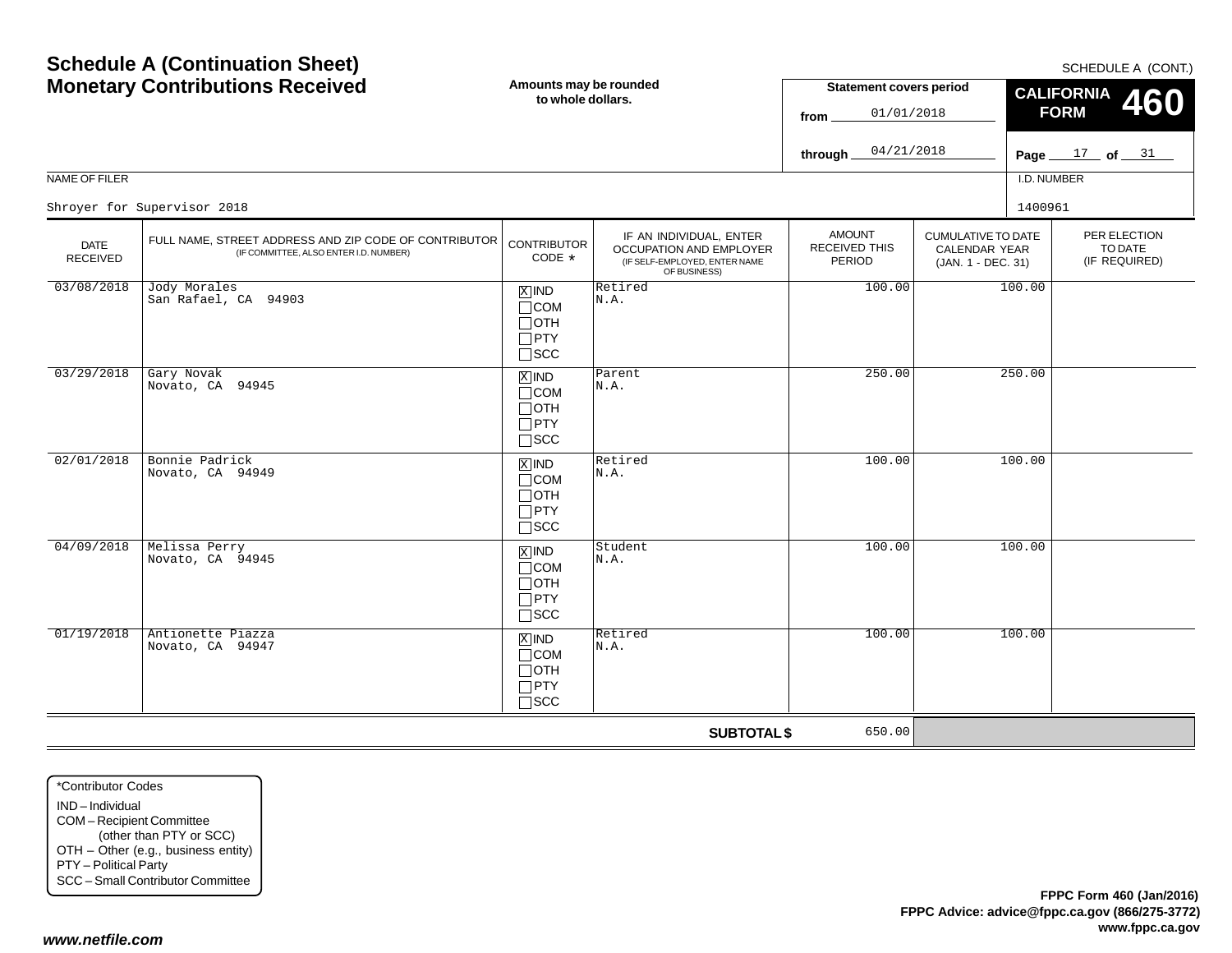| <b>Monetary Contributions Received</b> |                                                                                                 | Amounts may be rounded<br>to whole dollars.                        |                                                                                                     | <b>Statement covers period</b><br>01/01/2018<br>from. |                                                                         | CALIFORNIA 460<br><b>FORM</b> |                                          |  |
|----------------------------------------|-------------------------------------------------------------------------------------------------|--------------------------------------------------------------------|-----------------------------------------------------------------------------------------------------|-------------------------------------------------------|-------------------------------------------------------------------------|-------------------------------|------------------------------------------|--|
|                                        |                                                                                                 |                                                                    |                                                                                                     | 04/21/2018<br>through                                 |                                                                         |                               | Page $18$ of $31$                        |  |
| NAME OF FILER                          |                                                                                                 |                                                                    |                                                                                                     |                                                       |                                                                         | I.D. NUMBER                   |                                          |  |
|                                        | Shroyer for Supervisor 2018                                                                     |                                                                    |                                                                                                     |                                                       |                                                                         | 1400961                       |                                          |  |
| <b>DATE</b><br><b>RECEIVED</b>         | FULL NAME, STREET ADDRESS AND ZIP CODE OF CONTRIBUTOR<br>(IF COMMITTEE, ALSO ENTER I.D. NUMBER) | <b>CONTRIBUTOR</b><br>CODE *                                       | IF AN INDIVIDUAL, ENTER<br>OCCUPATION AND EMPLOYER<br>(IF SELF-EMPLOYED, ENTER NAME<br>OF BUSINESS) | <b>AMOUNT</b><br>RECEIVED THIS<br>PERIOD              | <b>CUMULATIVE TO DATE</b><br><b>CALENDAR YEAR</b><br>(JAN. 1 - DEC. 31) |                               | PER ELECTION<br>TO DATE<br>(IF REQUIRED) |  |
| 02/02/2018                             | Darren Pomponio<br>Novato, CA 94949                                                             | $X$ IND<br>$\Box$ COM<br>$\Box$ OTH<br>$\Box$ PTY<br>$\square$ SCC | Mortgage Broker<br>New American Mortgage                                                            | 250.00                                                |                                                                         | 250.00                        |                                          |  |
| 02/12/2018                             | John Potter<br>Novato, CA 94945                                                                 | $X$ IND<br>$\Box$ COM<br>$\Box$ OTH<br>$\Box$ PTY<br>$\square$ SCC | Retired<br>N.A.                                                                                     | 100.00                                                |                                                                         | 100.00                        |                                          |  |
| 03/09/2018                             | Paul M. Premo<br>Mill Valley, CA 94941                                                          | $X$ IND<br>$\Box$ COM<br>$\Box$ OTH<br>$\Box$ PTY<br>$\square$ SCC | Energy Consultant<br>Self-empl no sep business<br>name                                              | 200.00                                                |                                                                         | 200.00                        |                                          |  |
| 03/10/2018                             | Robert Ratto<br>Novato, CA 94947                                                                | $X$ IND<br>$\Box$ COM<br>$\Box$ OTH<br>$\Box$ PTY<br>$\Box$<br>SCC | Banking<br>Business Exam Resources<br>Inc.                                                          | 103.39                                                |                                                                         | 103.39                        |                                          |  |
| 03/09/2018                             | Redwood Bagel Company<br>Novato, CA 94947                                                       | $\Box$ IND<br>$\Box$ COM<br>$X$ OTH<br>$\Box$ PTY<br>$\Box$ scc    |                                                                                                     | 500.00                                                |                                                                         | 500.00                        |                                          |  |
|                                        |                                                                                                 |                                                                    | <b>SUBTOTAL \$</b>                                                                                  | 1,153.39                                              |                                                                         |                               |                                          |  |

\*Contributor CodesIND – IndividualCOM – Recipient Committee (other than PTY or SCC) OTH – Other (e.g., business entity) PTY – Political Party SCC – Small Contributor Committee

## *www.netfile.com*

SCHEDULE A (CONT.)

## **Schedule A (Continuation Sheet) Monetary Contributions Received**

**Amounts may be rounded**

Г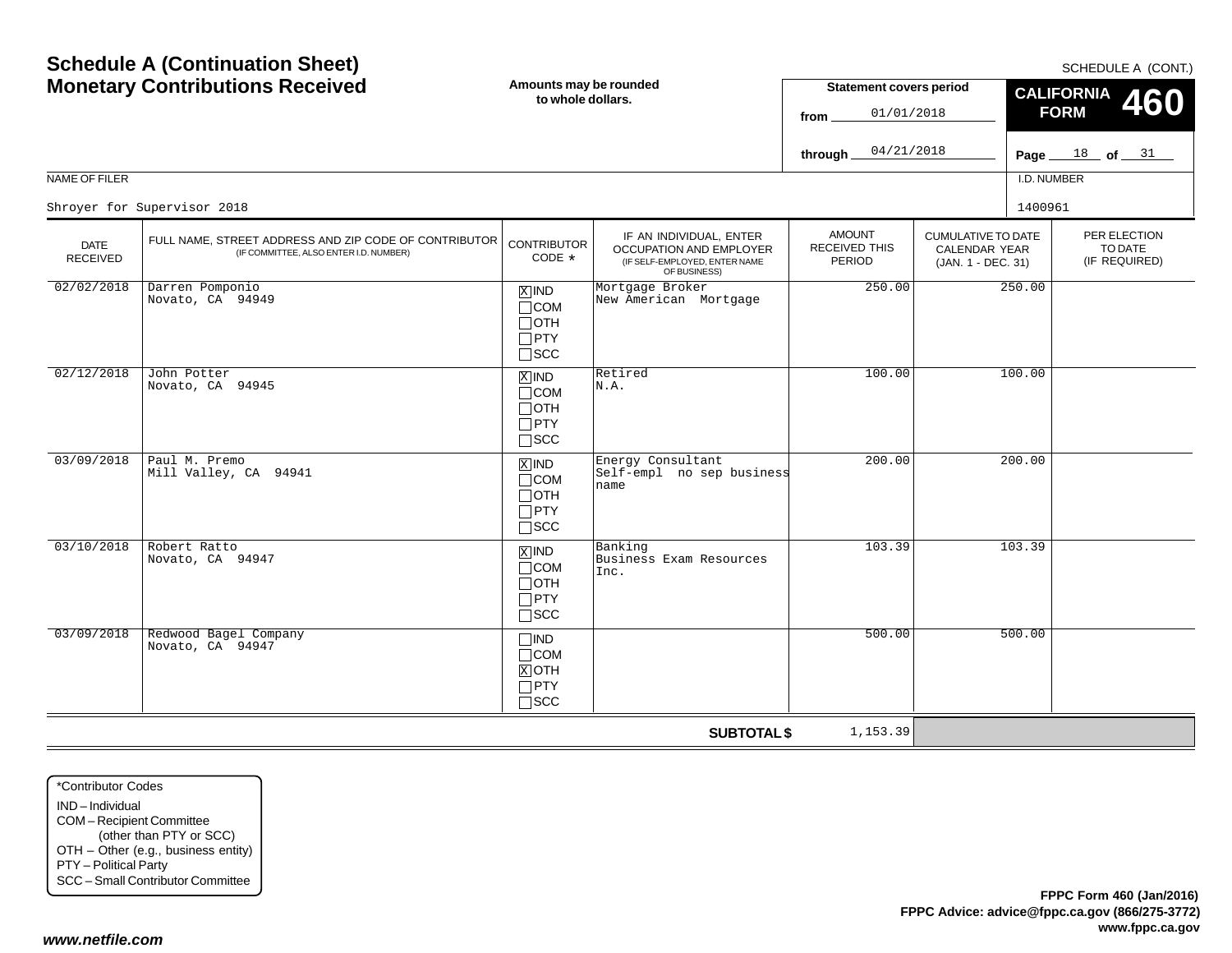#### NAME OF FILER**fromthrough** AMOUNTRECEIVED THISPERIODIF AN INDIVIDUAL, ENTER OCCUPATION AND EMPLOYER (IF SELF-EMPLOYED, ENTER NAME OF BUSINESS) DATE RECEIVEDFULL NAME, STREET ADDRESS AND ZIP CODE OF CONTRIBUTOR (IF COMMITTEE, ALSO ENTER I.D. NUMBER) **CONTRIBUTOR** CODE\*IND  $\Box$ COM  $\Box$ OTH PTY SCC xiind COM  $\Box$ OTH  $\Box$ PTY SCC  $\mathbb{Z}$  IND  $\mathbb{R}$  Retired COM OTH PTY  $\Box$ SCC 01/01/201804/21/2018Shroyer for Supervisor 20188 a 1400961 and the set of the set of the set of the set of the set of the set of the set of the set of the set of the set of the set of the set of the set of the set of the set of the set of the set of the set of the set  $01/26/2018$  Chuck Reite Tiburon, CA 94920 $\begin{array}{|c|c|c|c|}\hline \text{X} & \text{IND} & \text{Retired} \ \hline \text{COM} & \text{N.A.} \ \hline \end{array}$  100.00 100.00 02/22/2018 Noel Roach Novato, CA 94947 Retired N.A.500.0002/10/2018 John Sauve Novato, CA 94949N.A.200.00

**SUBTOTAL \$** IND  $\Box$ COM OTH  $\Box$ PTY SCC IND  $\Box$ COM OTH PTY  $\Box$ SCC 200.00 04/12/2018 James Schneider Mill Valley, CA 94941 $\begin{array}{|c|c|c|c|}\n1 & \text{MID} & \text{Constant} & & & & 100.00 & & & 100.00 \\
\hline\n1 & \text{COM} & \text{DH Associates} & & & & & & \n\end{array}$ 03/19/2018 Leslie Schwarze Novato, CA 94945 $\begin{array}{|c|c|c|c|c|}\n\hline\n\text{X} & \text{ND} & \text{Directory} & & & & & 258.03 \\
\hline\n\text{HOM} & \text{HMH} & & & & & & & & \\
\hline\n\end{array}$ 1,158.03

\*Contributor CodesIND – IndividualCOM – Recipient Committee (other than PTY or SCC) OTH – Other (e.g., business entity) PTY – Political Party SCC – Small Contributor Committee

SCHEDULE A (CONT.)

PER ELECTIONTO DATE(IF REQUIRED)

**460**

Page <u>\_\_\_ 19</u> \_\_ of <u>\_\_\_ 31</u>

I.D. NUMBER

500.00

CUMULATIVE TO DATECALENDAR YEAR(JAN. 1 - DEC. 31)

**CALIFORNIA FORM**

**Statement covers period**

# **Schedule A (Continuation Sheet) Monetary Contributions Received**

**Amounts may be rounded to whole dollars.**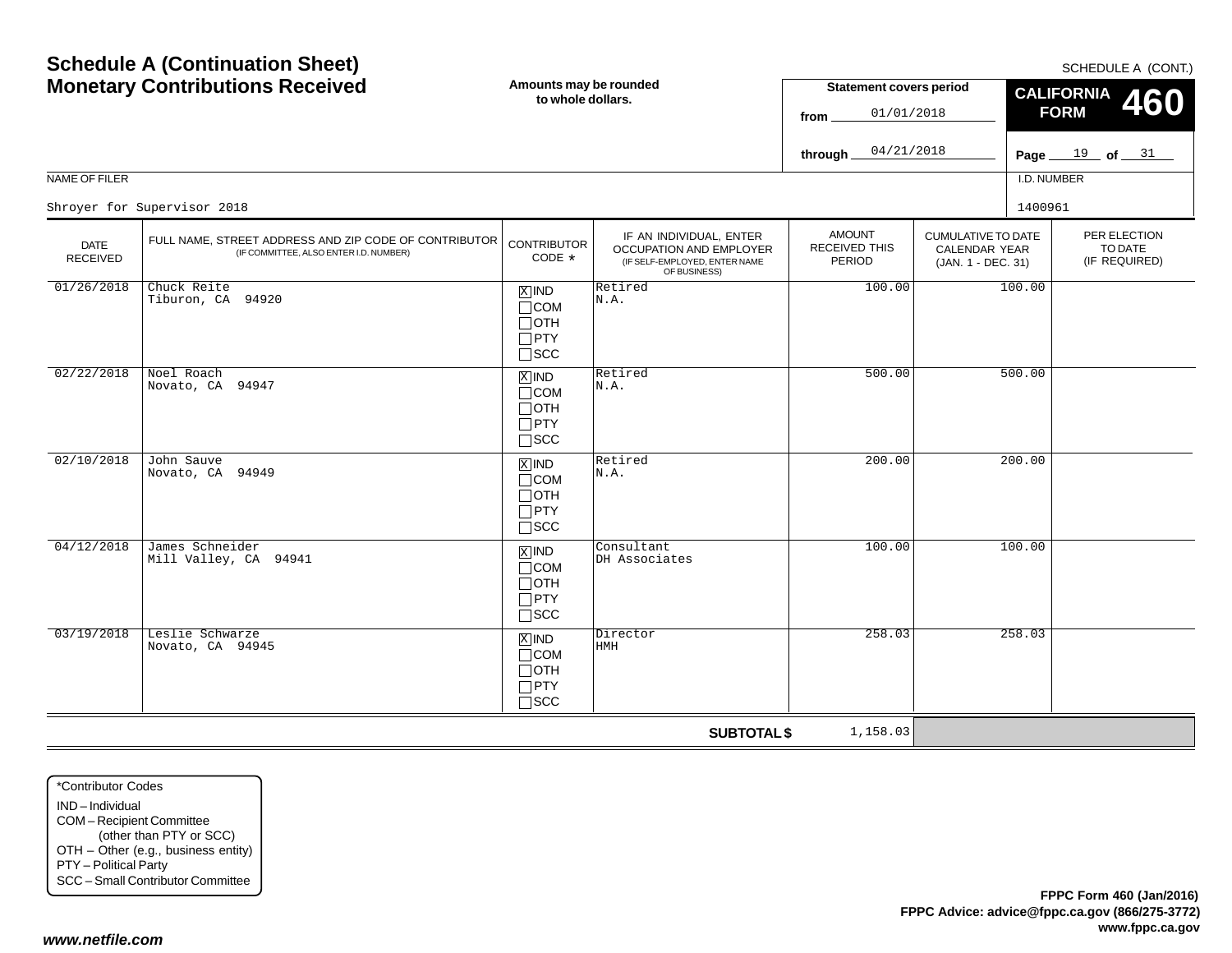| <b>Monetary Contributions Received</b> |                                                                                                 | Amounts may be rounded<br>to whole dollars.                        |                                                                                                     | <b>Statement covers period</b><br>01/01/2018<br>from |                                                                  | <b>CALIFORNIA</b><br><b>460</b><br><b>FORM</b> |                                           |  |
|----------------------------------------|-------------------------------------------------------------------------------------------------|--------------------------------------------------------------------|-----------------------------------------------------------------------------------------------------|------------------------------------------------------|------------------------------------------------------------------|------------------------------------------------|-------------------------------------------|--|
|                                        |                                                                                                 |                                                                    |                                                                                                     | 04/21/2018<br>through_                               |                                                                  |                                                | Page $\frac{20}{100}$ of $\frac{31}{100}$ |  |
| <b>NAME OF FILER</b>                   |                                                                                                 | I.D. NUMBER                                                        |                                                                                                     |                                                      |                                                                  |                                                |                                           |  |
| Shroyer for Supervisor 2018            |                                                                                                 | 1400961                                                            |                                                                                                     |                                                      |                                                                  |                                                |                                           |  |
| <b>DATE</b><br><b>RECEIVED</b>         | FULL NAME, STREET ADDRESS AND ZIP CODE OF CONTRIBUTOR<br>(IF COMMITTEE, ALSO ENTER I.D. NUMBER) | <b>CONTRIBUTOR</b><br>CODE *                                       | IF AN INDIVIDUAL, ENTER<br>OCCUPATION AND EMPLOYER<br>(IF SELF-EMPLOYED, ENTER NAME<br>OF BUSINESS) | <b>AMOUNT</b><br>RECEIVED THIS<br>PERIOD             | <b>CUMULATIVE TO DATE</b><br>CALENDAR YEAR<br>(JAN. 1 - DEC. 31) |                                                | PER ELECTION<br>TO DATE<br>(IF REQUIRED)  |  |
| 03/29/2018                             | Kelli Scott<br>Novato, CA 94947                                                                 | $X$ IND<br>$\Box$ COM<br>$\Box$ OTH<br>$\Box$ PTY<br>$\Box$ SCC    | Retired<br>N.A.                                                                                     | 100.00                                               |                                                                  | 100.00                                         |                                           |  |
| 02/13/2018                             | Phyllis Secosky<br>Belvedere Tiburon, CA 94920                                                  | $X$ IND<br>$\Box$ COM<br>$\Box$ OTH<br>$\Box$ PTY<br>$\Box$ scc    | Retired<br>N.A.                                                                                     | 100.00                                               |                                                                  | 100.00                                         |                                           |  |
| 01/21/2018                             | Toni Shroyer<br>Novato, CA 94947                                                                | $X$ IND<br>$\Box$ COM<br>$\Box$ OTH<br>$\Box$ PTY<br>$\Box$ scc    | Real Estate<br>Bradley Real Estate                                                                  | 10.61                                                |                                                                  | 1,506.62                                       |                                           |  |
| 03/08/2018                             | Gail Skarich<br>Novato, CA 94947                                                                | $X$ IND<br>$\Box$ COM<br>$\Box$ OTH<br>$\Box$ PTY<br>$\square$ SCC | Retired<br>N.A.                                                                                     | 300.00                                               |                                                                  | 300.00                                         |                                           |  |
| 03/08/2018                             | Linda Alden Swanson<br>Larkspur, CA 94939                                                       | $X$ IND<br>$\Box$ COM<br>$\Box$ OTH<br>$\Box$ PTY<br>$\square$ SCC | Attorney<br>Law Office of Linda Alden<br>Swanson                                                    | 100.00                                               |                                                                  | 100.00                                         |                                           |  |

**SUBTOTAL \$**

610.61

SCHEDULE A (CONT.)

# **Schedule A (Continuation Sheet)**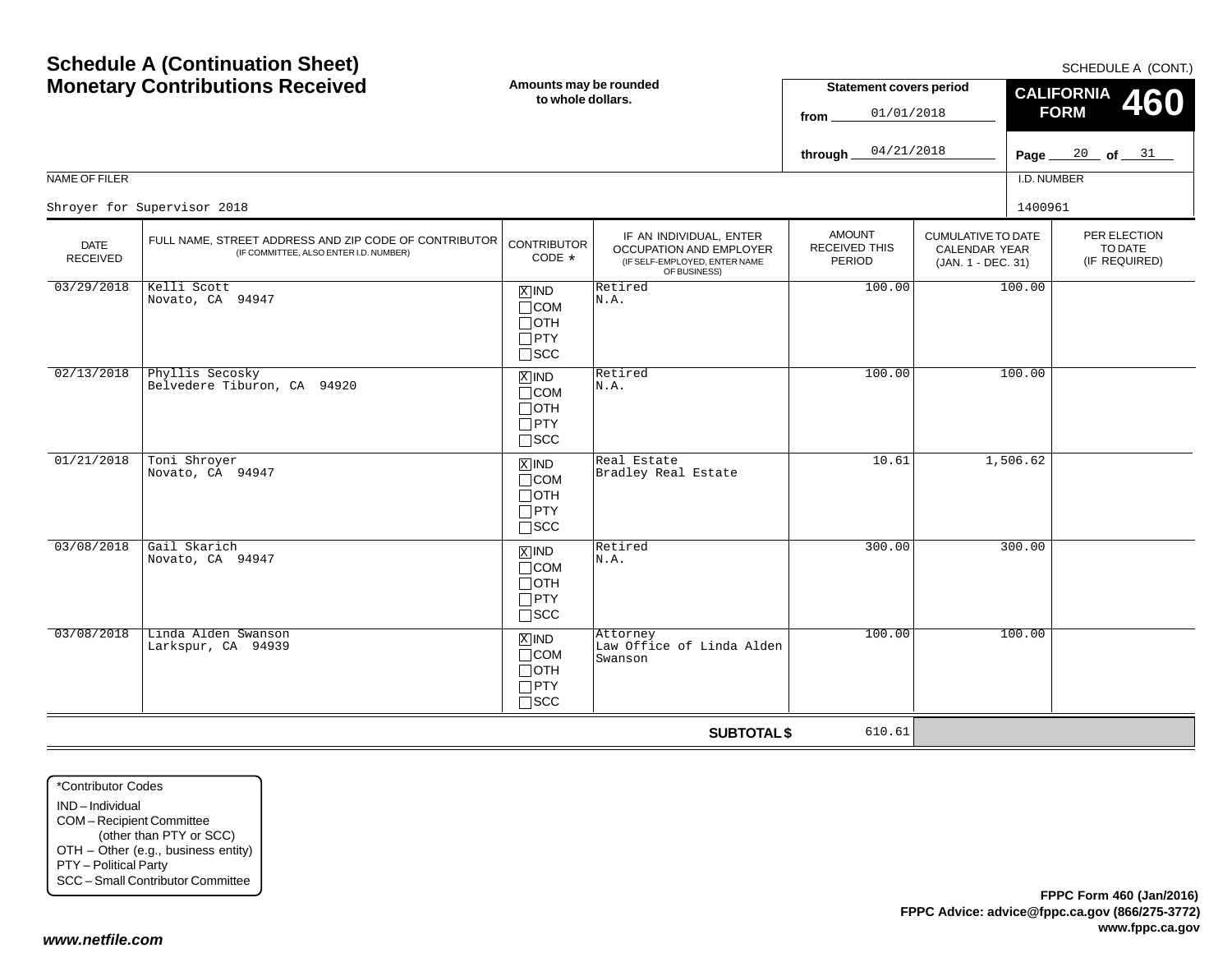| <b>MONETALY CONTINUES</b> RECEIVED |                                                                                                 | Anioanto may be rounded<br>to whole dollars.                                  |                                                                                                     | Statement covers period<br>01/01/2018<br>from<br>04/21/2018<br>through_ |                                                                         | CALIFORNIA 460<br><b>FORM</b><br>Page $21$ of $31$ |                                          |
|------------------------------------|-------------------------------------------------------------------------------------------------|-------------------------------------------------------------------------------|-----------------------------------------------------------------------------------------------------|-------------------------------------------------------------------------|-------------------------------------------------------------------------|----------------------------------------------------|------------------------------------------|
| NAME OF FILER                      |                                                                                                 |                                                                               |                                                                                                     |                                                                         |                                                                         | I.D. NUMBER                                        |                                          |
|                                    | Shroyer for Supervisor 2018                                                                     |                                                                               |                                                                                                     |                                                                         |                                                                         | 1400961                                            |                                          |
| <b>DATE</b><br><b>RECEIVED</b>     | FULL NAME, STREET ADDRESS AND ZIP CODE OF CONTRIBUTOR<br>(IF COMMITTEE, ALSO ENTER I.D. NUMBER) | <b>CONTRIBUTOR</b><br>$CODE *$                                                | IF AN INDIVIDUAL, ENTER<br>OCCUPATION AND EMPLOYER<br>(IF SELF-EMPLOYED, ENTER NAME<br>OF BUSINESS) | <b>AMOUNT</b><br><b>RECEIVED THIS</b><br><b>PERIOD</b>                  | <b>CUMULATIVE TO DATE</b><br><b>CALENDAR YEAR</b><br>(JAN. 1 - DEC. 31) |                                                    | PER ELECTION<br>TO DATE<br>(IF REQUIRED) |
| 02/06/2018                         | Catherine Trahan<br>Corte Madera, CA 94925                                                      | $X$ IND<br>$\Box$ COM<br>$\Box$ OTH<br>$\Box$ PTY<br>$\Box$ scc               | Realtor<br>Bradley Real Estate                                                                      | 1,500.00                                                                |                                                                         | 1,500.00                                           |                                          |
| 02/10/2018                         | Tim Trahan<br>Corte Madera, CA 94925                                                            | $\overline{X}$ IND<br>$\Box$ COM<br>$\Box$ OTH<br>$\Box$ PTY<br>$\square$ scc | Business Owner<br>Trahan Mechanical Inc.                                                            | 1,500.00                                                                | 1,500.00                                                                |                                                    |                                          |
| 03/19/2018                         | John Turner<br>Novato, CA 94947                                                                 | $\overline{X}$ IND<br>$\Box$ COM<br>$\Box$ OTH<br>$\Box$ PTY<br>$\square$ SCC | Chemical Biomolecular<br>Engineer<br>Hutchinson & Co                                                | 500.00                                                                  |                                                                         | 500.00                                             |                                          |
| 01/12/2018                         | Giti Underhill<br>Novato, CA 94947                                                              | $\overline{X}$ IND<br>$\Box$ COM<br>$\Box$ OTH<br>$\Box$ PTY<br>$\square$ SCC | Retired<br>N.A.                                                                                     | 1,000.00                                                                |                                                                         | 1,000.00                                           |                                          |
| 02/02/2018                         | Christopher Valentino<br>Novato, CA 94947                                                       | $X$ IND<br>$\Box$ COM<br>$\Box$ OTH<br>$\Box$ PTY<br>$\square$ SCC            | <b>Business Manager</b><br>Val Res Enterprises                                                      | 100.00                                                                  |                                                                         | 100.00                                             |                                          |

**SUBTOTAL \$**

4,600.00

**Amounts may be rounded to whole dollars.**

**Schedule A (Continuation Sheet) Monetary Contributions Received**

## SCHEDULE A (CONT.)

**Statement covers period**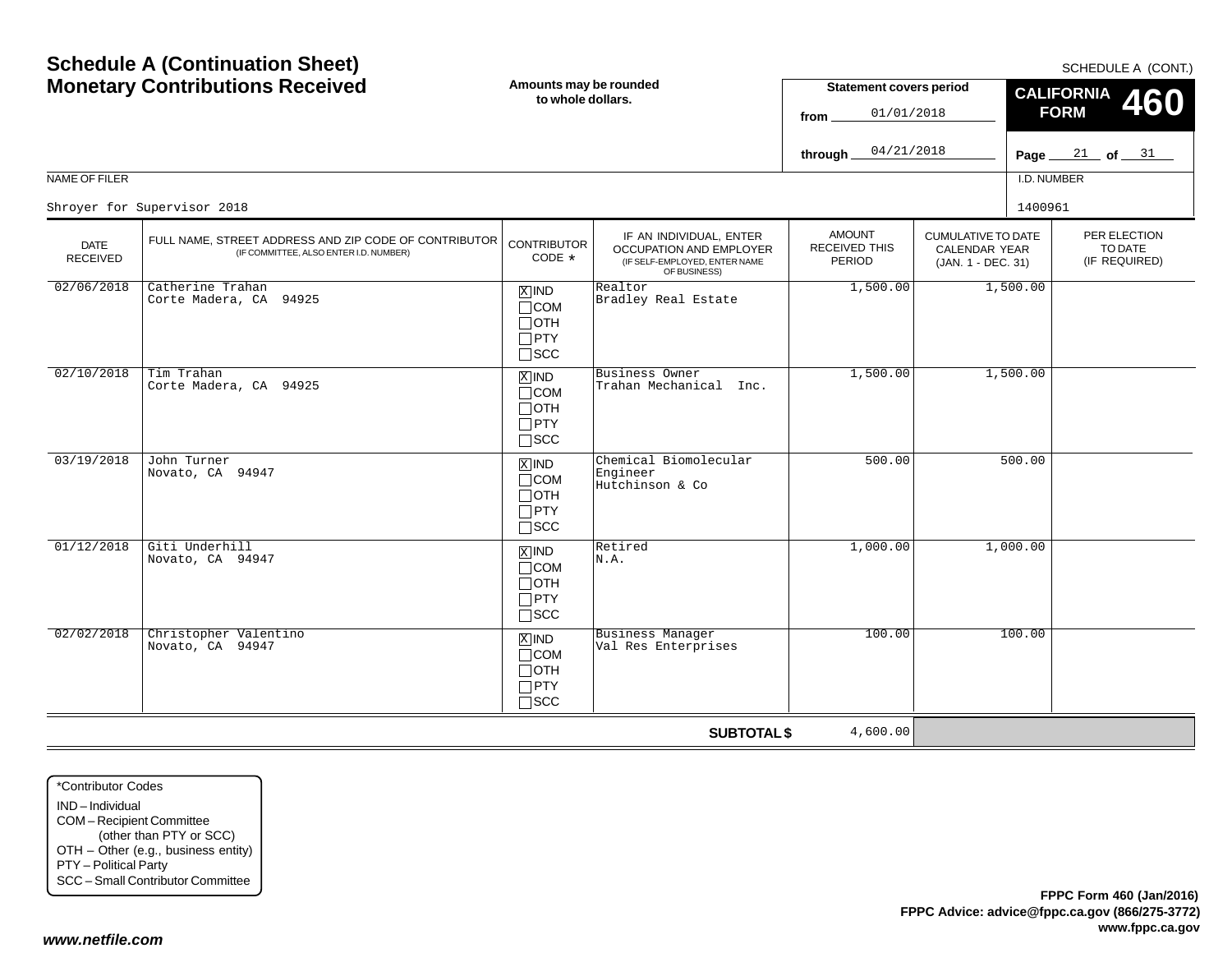#### Page <u>22</u> of 31 NAME OF FILERI.D. NUMBER**fromthrough FORM**CUMULATIVE TO DATECALENDAR YEAR (JAN. 1 - DEC. 31) AMOUNTRECEIVED THISPERIODIF AN INDIVIDUAL, ENTER OCCUPATION AND EMPLOYER (IF SELF-EMPLOYED, ENTER NAME OF BUSINESS) DATE RECEIVEDFULL NAME, STREET ADDRESS AND ZIP CODE OF CONTRIBUTOR (IF COMMITTEE, ALSO ENTER I.D. NUMBER) **CONTRIBUTOR** CODE\*IND  $\Box$ COM  $\Box$ OTH PTY SCC xiind COM  $\Box$ OTH  $\Box$ PTY SCC  $\mathbb{Z}$  IND  $\mathbb{R}$  Retired COM OTH PTY  $\Box$ SCC IND  $\Box$ COM OTH  $\Box$ PTY SCC IND $\Box$ COM OTH PTY  $\Box$ SCC 01/01/201804/21/2018Shroyer for Supervisor 20188 a 1400961 and the set of the set of the set of the set of the set of the set of the set of the set of the set of the set of the set of the set of the set of the set of the set of the set of the set of the set of the set 02/10/2018 Ted Van Midde San Rafael, CA 94901 $\frac{1}{1}$  Sinks and  $\frac{1}{1}$   $\frac{1}{1}$   $\frac{1}{1}$   $\frac{1}{1}$   $\frac{1}{1}$   $\frac{1}{1}$   $\frac{1}{1}$   $\frac{1}{1}$   $\frac{1}{1}$   $\frac{1}{1}$   $\frac{1}{1}$   $\frac{1}{1}$   $\frac{1}{1}$   $\frac{1}{1}$   $\frac{1}{1}$   $\frac{1}{1}$   $\frac{1}{1}$   $\frac{1}{1}$   $\frac{1}{1}$   $\frac{1}{1}$  04/12/2018 Teresa Walsh Novato, CA 94945 Retired N.A.100.00 100.00 02/01/2018 Dennis J. Welsh Novato, CA 94947N.A.100.00 100.00 02/20/2018 Pam Wilde Novato, CA 94947 $\begin{array}{c|c|c|c|c} \hline \mathbb{X} & \mathbb{N} & \mathbb{R} & \mathbb{R}^{\mathsf{etired}} & & & & 100.00 \ \hline \mathbb{T} & & \mathbb{N} & \mathbb{A} & \mathbb{N} \end{array}$ 04/12/2018 John Wilkinson San Rafael, CA 94903Realtor<br>Bradley Real Estate Commercial500.00500.00

**SUBTOTAL \$**

1,315.75

\*Contributor CodesIND – IndividualCOM – Recipient Committee (other than PTY or SCC) OTH – Other (e.g., business entity) PTY – Political Party SCC – Small Contributor Committee

#### *www.netfile.com*

SCHEDULE A (CONT.)

PER ELECTIONTO DATE(IF REQUIRED)

**460**

**CALIFORNIA**

**Statement covers period**

## **Schedule A (Continuation Sheet) Monetary Contributions Received**

**Amounts may be rounded to whole dollars.**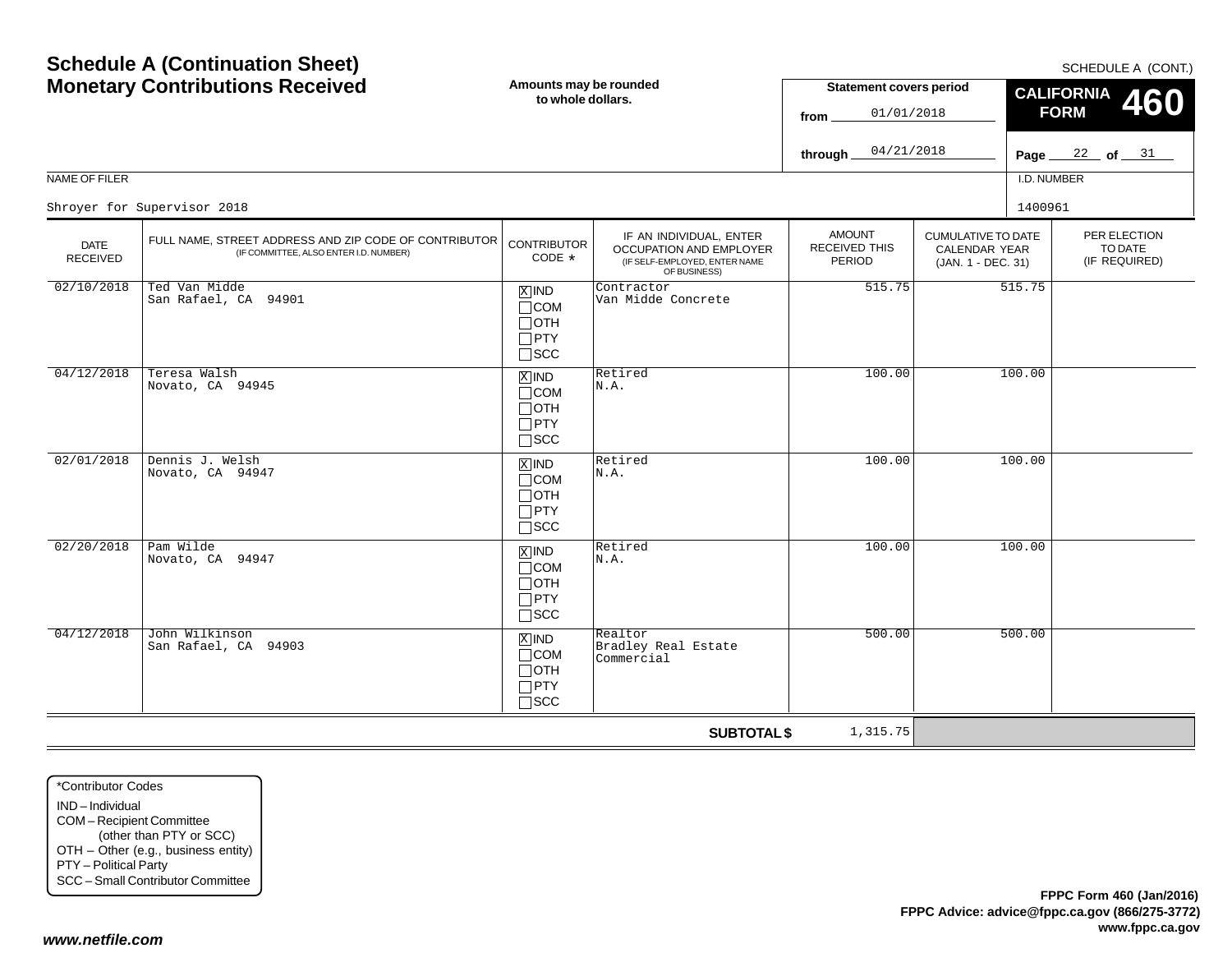SCHEDULE A (CONT)

|                         | <b>Monetary Contributions Received</b>                                                          | Amounts may be rounded<br>to whole dollars.                              |                                                                                                     | <b>Statement covers period</b><br>01/01/2018<br>from<br>04/21/2018<br>through. |                                                           |             | CALIFORNIA 460<br><b>FORM</b><br>Page $\frac{23}{ }$ of $\frac{31}{ }$ |  |
|-------------------------|-------------------------------------------------------------------------------------------------|--------------------------------------------------------------------------|-----------------------------------------------------------------------------------------------------|--------------------------------------------------------------------------------|-----------------------------------------------------------|-------------|------------------------------------------------------------------------|--|
| NAME OF FILER           |                                                                                                 |                                                                          |                                                                                                     |                                                                                |                                                           | I.D. NUMBER |                                                                        |  |
|                         | Shroyer for Supervisor 2018                                                                     |                                                                          |                                                                                                     |                                                                                |                                                           | 1400961     |                                                                        |  |
| <b>DATE</b><br>RECEIVED | FULL NAME, STREET ADDRESS AND ZIP CODE OF CONTRIBUTOR<br>(IF COMMITTEE, ALSO ENTER I.D. NUMBER) | <b>CONTRIBUTOR</b><br>CODE *                                             | IF AN INDIVIDUAL, ENTER<br>OCCUPATION AND EMPLOYER<br>(IF SELF-EMPLOYED, ENTER NAME<br>OF BUSINESS) | <b>AMOUNT</b><br>RECEIVED THIS<br>PERIOD                                       | CUMULATIVE TO DATE<br>CALENDAR YEAR<br>(JAN. 1 - DEC. 31) |             | PER ELECTION<br>TO DATE<br>(IF REQUIRED)                               |  |
| 01/12/2018              | Tina Zwiefelhofer<br>San Anselmo, CA 94960                                                      | $X$ IND<br>$\Box$ COM<br>$\Box$ OTH<br>$\Box$ PTY<br>$\square$ SCC       | Investigator<br>FDIC                                                                                | 200.00                                                                         |                                                           | 200.00      |                                                                        |  |
|                         |                                                                                                 | $\Box$ IND<br>$\Box$ COM<br>$\Box$ OTH<br>$\Box$ PTY<br>$\square$ SCC    |                                                                                                     |                                                                                |                                                           |             |                                                                        |  |
|                         |                                                                                                 | $\square$ IND<br>$\Box$ COM<br>$\Box$ OTH<br>$\Box$ PTY<br>$\square$ scc |                                                                                                     |                                                                                |                                                           |             |                                                                        |  |
|                         |                                                                                                 | $\square$ IND<br>$\Box$ COM<br>$\Box$ OTH<br>$\Box$ PTY<br>$\square$ SCC |                                                                                                     |                                                                                |                                                           |             |                                                                        |  |
|                         |                                                                                                 | $\square$ IND<br>$\Box$ COM<br>$\Box$ OTH<br>$\Box$ PTY<br>$\square$ SCC |                                                                                                     |                                                                                |                                                           |             |                                                                        |  |
|                         |                                                                                                 |                                                                          | <b>SUBTOTAL \$</b>                                                                                  | 200.00                                                                         |                                                           |             |                                                                        |  |

\*Contributor CodesIND – Individual COM – Recipient Committee (other than PTY or SCC) OTH – Other (e.g., business entity) PTY – Political Party SCC – Small Contributor Committee

**Schedule A (Continuation Sheet)**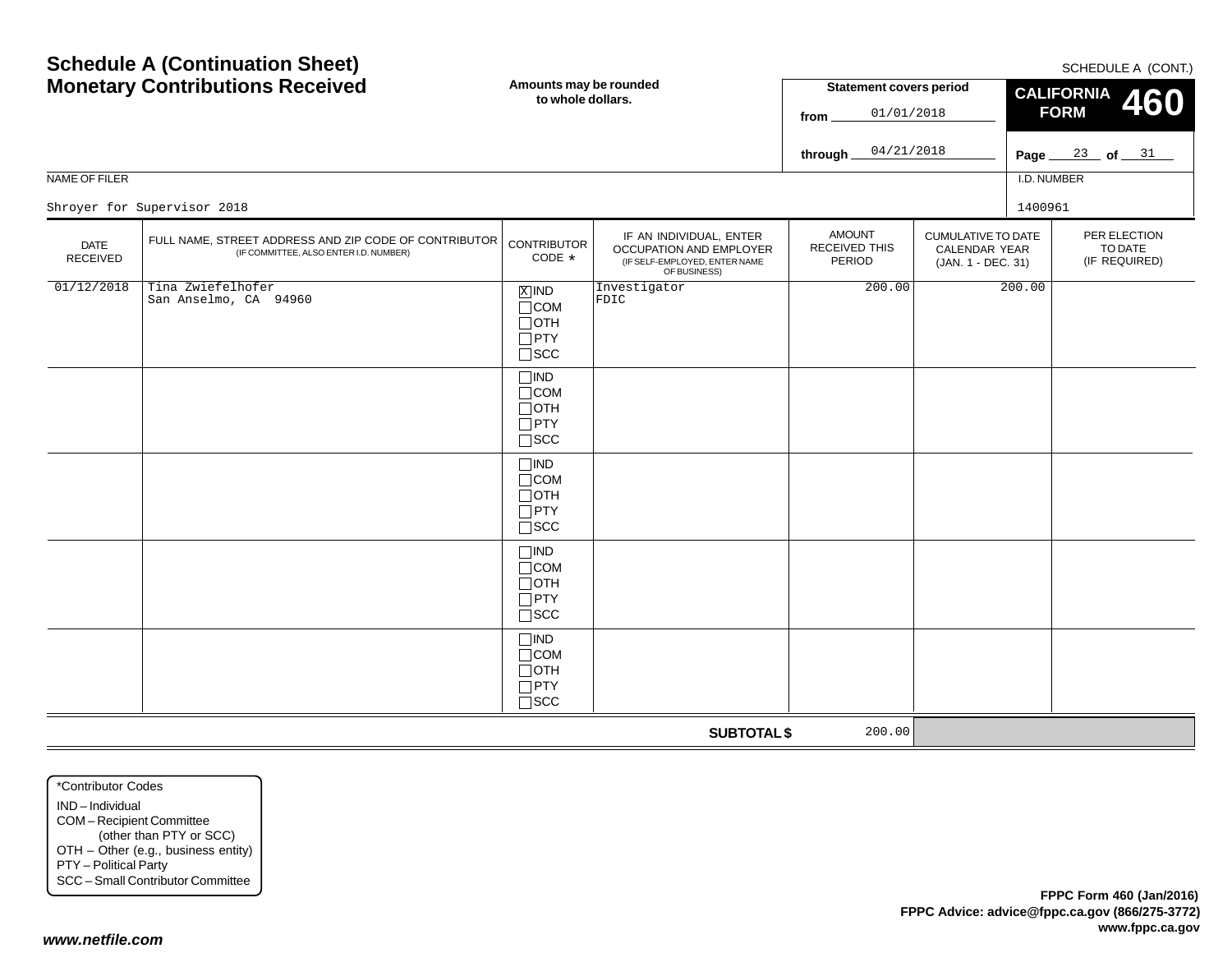| <b>Schedule C</b>                         |                                                                                                    |                                                                            |                                                                                                            |                                                   |                                                      |                                        |                                                                          |                                         | <b>SCHEDULE C</b>                        |
|-------------------------------------------|----------------------------------------------------------------------------------------------------|----------------------------------------------------------------------------|------------------------------------------------------------------------------------------------------------|---------------------------------------------------|------------------------------------------------------|----------------------------------------|--------------------------------------------------------------------------|-----------------------------------------|------------------------------------------|
| <b>Nonmonetary Contributions Received</b> |                                                                                                    | Amounts may be rounded<br>to whole dollars.                                |                                                                                                            |                                                   | <b>Statement covers period</b><br>01/01/2018<br>from |                                        |                                                                          | <b>CALIFORNIA</b><br>460<br><b>FORM</b> |                                          |
|                                           | SEE INSTRUCTIONS ON REVERSE                                                                        |                                                                            |                                                                                                            |                                                   | through_                                             | 04/21/2018                             |                                                                          |                                         | Page $24$ of $31$                        |
| <b>NAME OF FILER</b>                      |                                                                                                    |                                                                            |                                                                                                            |                                                   |                                                      |                                        |                                                                          | I.D. NUMBER                             |                                          |
|                                           | Shroyer for Supervisor 2018                                                                        |                                                                            |                                                                                                            |                                                   |                                                      |                                        |                                                                          | 1400961                                 |                                          |
| <b>DATE</b><br><b>RECEIVED</b>            | FULL NAME, STREET ADDRESS AND<br>ZIP CODE OF CONTRIBUTOR<br>(IF COMMITTEE, ALSO ENTER I.D. NUMBER) | <b>CONTRIBUTOR</b><br>CODE *                                               | IF AN INDIVIDUAL, ENTER<br>OCCUPATION AND EMPLOYER<br>(IF SELF-EMPLOYED, ENTER<br><b>NAME OF BUSINESS)</b> | <b>DESCRIPTION OF</b><br><b>GOODS OR SERVICES</b> |                                                      | AMOUNT/<br><b>FAIR MARKET</b><br>VALUE | <b>CUMULATIVE TO</b><br><b>DATE</b><br>CALENDAR YEAR<br>(JAN 1 - DEC 31) |                                         | PER ELECTION<br>TO DATE<br>(IF REQUIRED) |
| 02/28/2018                                | Marie Hoch<br>Novato, CA 94949                                                                     | $\overline{X}$ IND<br>$\Box$ COM<br>$\Box$ OTH<br>$\Box$ PTY<br>$\Box$ scc | Realtor<br>Coldwell Banker                                                                                 | Event supplies                                    |                                                      | 20.00                                  |                                                                          | 1,020.00                                |                                          |
| 04/05/2018                                | Jim Shroyer<br>Novato, CA 94947                                                                    | $X$ IND<br>$\Box$ COM<br>$\Box$ oth<br>$\Box$ PTY<br>$\Box$ scc            | Mortgage Broker<br>Pristine Properties                                                                     | Sign posts                                        |                                                      | 90.59                                  |                                                                          | 283.02                                  |                                          |
|                                           | 04/07/2018 Jim Shroyer<br>Novato, CA 94947                                                         | $X$ IND<br>$\Box$ COM<br>$\Box$ OTH<br>$\Box$ PTY<br>$\Box$ SCC            | Mortgage Broker<br>Pristine Properties                                                                     | Sign posts & zip<br>ties                          |                                                      | 84.08                                  |                                                                          | 283.02                                  |                                          |
| 04/08/2018                                | Jim Shroyer<br>Novato, CA 94947                                                                    | $X$ IND<br>$\Box$ COM<br>$\Box$ OTH<br>$\Box$ PTY<br>$\Box$ SCC            | Mortgage Broker<br>Pristine Properties                                                                     | Food & Beverage                                   |                                                      | 54.00                                  |                                                                          | 283.02                                  |                                          |
|                                           | Attach additional information on appropriately labeled continuation sheets.                        |                                                                            |                                                                                                            | <b>SUBTOTAL \$</b>                                |                                                      | 248.67                                 |                                                                          |                                         |                                          |

*Attach additional information on appropriately labeled continuation sheets.*

**SUBTOTAL \$**

# **Schedule C Summary**

| Scributible C Sullimary                                                                                  | *Contributor Codes                                                                      |
|----------------------------------------------------------------------------------------------------------|-----------------------------------------------------------------------------------------|
| 1. Amount received this period – itemized nonmonetary contributions.<br>1,799.03                         | IND-Individual<br>COM-Recipient Committee                                               |
| 39.20<br>2. Amount received this period – unitemized nonmonetary contributions of less than \$100 \$     | (other than PTY or SCC)<br>OTH - Other (e.g., business entity)<br>PTY - Political Party |
| 3. Total nonmonetary contributions received this period.                                                 | SCC - Small Contributor Committee                                                       |
| 1,838.23<br>(Add Lines 1 and 2. Enter here and on the Summary Page, Column A, Lines 4 and 10.)  TOTAL \$ |                                                                                         |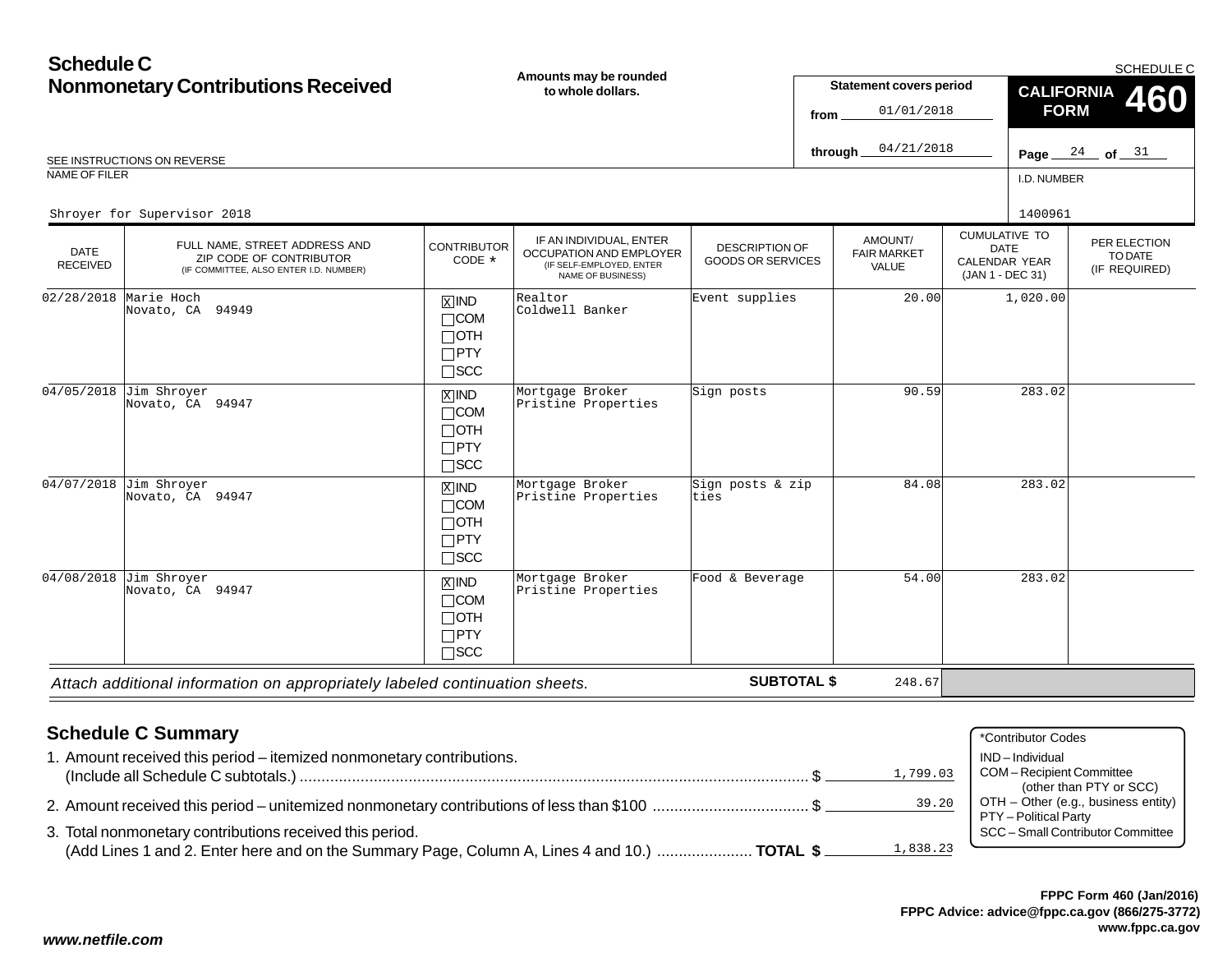|                         | <b>Schedule C (Continuation Sheet)</b>                                                             |                                                                    |                                                                                                     |                                                   |          |                                        |                                                                                 |             | SCHEDULE C (CONT.)                       |
|-------------------------|----------------------------------------------------------------------------------------------------|--------------------------------------------------------------------|-----------------------------------------------------------------------------------------------------|---------------------------------------------------|----------|----------------------------------------|---------------------------------------------------------------------------------|-------------|------------------------------------------|
|                         | <b>Nonmonetary Contributions Received</b>                                                          |                                                                    | Amounts may be rounded<br>to whole dollars.                                                         |                                                   |          | <b>Statement covers period</b>         |                                                                                 |             | CALIFORNIA 460                           |
|                         |                                                                                                    |                                                                    |                                                                                                     |                                                   | from     | 01/01/2018                             |                                                                                 | <b>FORM</b> |                                          |
|                         | SEE INSTRUCTIONS ON REVERSE                                                                        |                                                                    |                                                                                                     |                                                   | through_ | 04/21/2018                             |                                                                                 |             | Page $\frac{25}{ }$ of $\frac{31}{ }$    |
| NAME OF FILER           |                                                                                                    |                                                                    |                                                                                                     |                                                   |          |                                        |                                                                                 | I.D. NUMBER |                                          |
|                         | Shroyer for Supervisor 2018                                                                        |                                                                    |                                                                                                     |                                                   |          |                                        |                                                                                 | 1400961     |                                          |
| <b>DATE</b><br>RECEIVED | FULL NAME, STREET ADDRESS AND<br>ZIP CODE OF CONTRIBUTOR<br>(IF COMMITTEE, ALSO ENTER I.D. NUMBER) | <b>CONTRIBUTOR</b><br>CODE *                                       | IF AN INDIVIDUAL, ENTER<br>OCCUPATION AND EMPLOYER<br>(IF SELF-EMPLOYED, ENTER<br>NAME OF BUSINESS) | <b>DESCRIPTION OF</b><br><b>GOODS OR SERVICES</b> |          | AMOUNT/<br><b>FAIR MARKET</b><br>VALUE | <b>CUMULATIVE TO</b><br><b>DATE</b><br><b>CALENDAR YEAR</b><br>(JAN 1 - DEC 31) |             | PER ELECTION<br>TO DATE<br>(IF REQUIRED) |
| 04/19/2018              | Jim Shroyer<br>Novato, CA 94947                                                                    | $X$ IND<br>$\Box$ COM<br>$\Box$ OTH<br>$\Box$ PTY<br>$\square$ SCC | Mortgage Broker<br>Pristine Properties                                                              | Sign supplies                                     |          | 54.35                                  |                                                                                 | 283.02      |                                          |
| 01/08/2018              | Toni Shroyer<br>Novato, CA 94947                                                                   | $X$ IND<br>$\Box$ COM<br>$\Box$ OTH<br>$\Box$ PTY<br>$\square$ SCC | Real Estate<br>Bradley Real Estate                                                                  | Domain name                                       |          | 22.78                                  |                                                                                 | 1,506.62    |                                          |
|                         | 01/31/2018 Toni Shroyer<br>Novato, CA 94947                                                        | $X$ IND<br>$\Box$ COM<br>$\Box$ OTH<br>$\Box$ PTY<br>$\square$ SCC | Real Estate<br>Bradley Real Estate                                                                  | Postage stamps                                    |          | 20.00                                  |                                                                                 | 1,506.62    |                                          |
|                         | $02/14/2018$ Toni Shroyer<br>Novato, CA 94947                                                      | $X$ IND<br>$\Box$ COM<br>$\Box$ OTH<br>$\Box$ PTY<br>$\Box$ scc    | Real Estate<br>Bradley Real Estate                                                                  | Filing Fee                                        |          | 1,200.00                               |                                                                                 | 1,506.62    |                                          |
| 03/12/2018              | Toni Shroyer<br>Novato, CA 94947                                                                   | $X$ IND<br>$\Box$ COM<br>$\Box$ OTH<br>$\Box$ PTY<br>$\Box$ SCC    | Real Estate<br>Bradley Real Estate                                                                  | Postage stamps                                    |          | 40.00                                  |                                                                                 | 1,506.62    |                                          |

*Attach additional information on appropriately labeled continuation sheets.*

**SUBTOTAL \$**

1,337.13

 $=$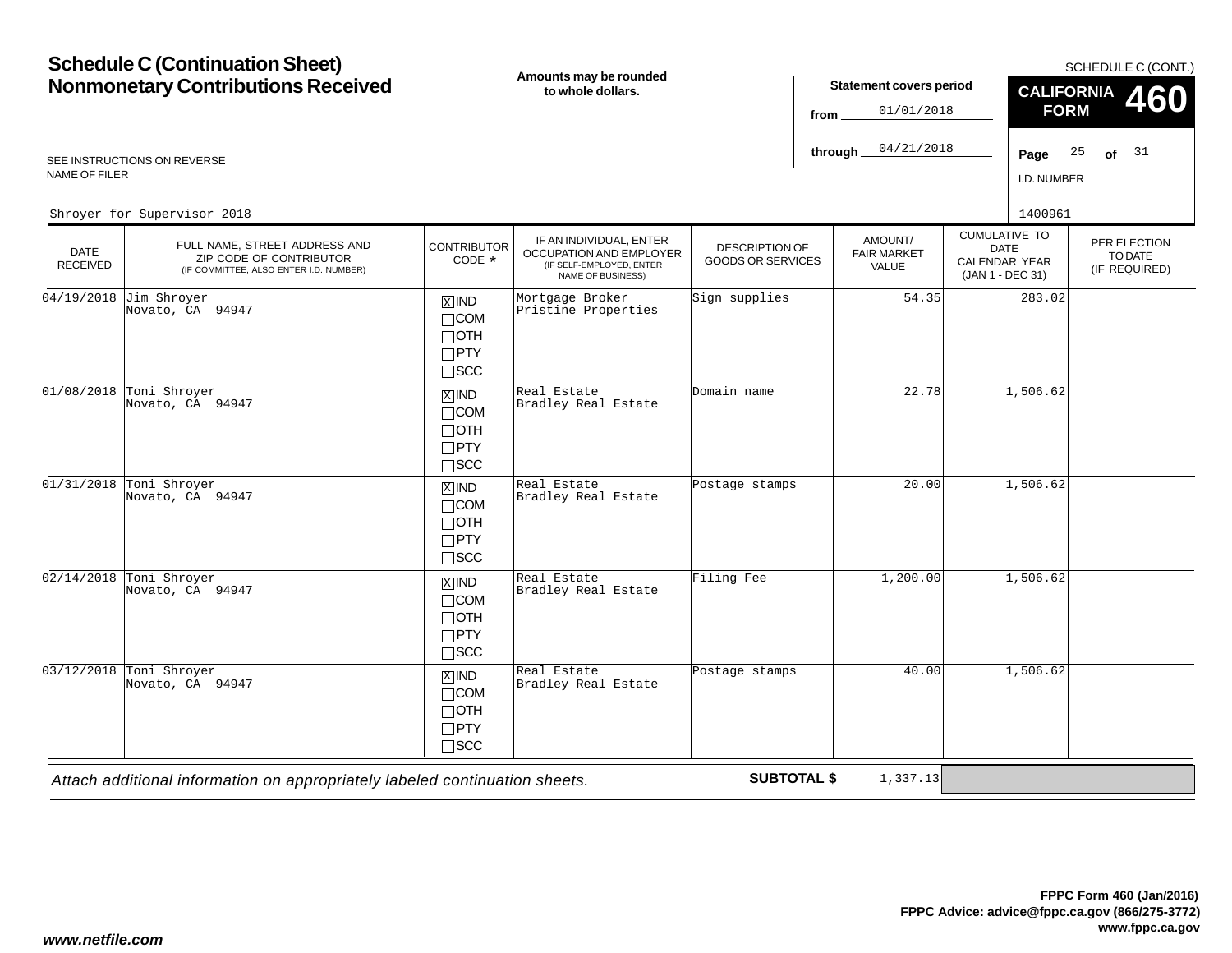|                                | <b>Schedule C (Continuation Sheet)</b>                                                             |                                                                                   |                                                                                                     |                                                   |          |                                        |                                                                          |             | SCHEDULE C (CONT.)                       |
|--------------------------------|----------------------------------------------------------------------------------------------------|-----------------------------------------------------------------------------------|-----------------------------------------------------------------------------------------------------|---------------------------------------------------|----------|----------------------------------------|--------------------------------------------------------------------------|-------------|------------------------------------------|
|                                | <b>Nonmonetary Contributions Received</b>                                                          |                                                                                   | Amounts may be rounded<br>to whole dollars.                                                         |                                                   |          | <b>Statement covers period</b>         |                                                                          |             | CALIFORNIA 460                           |
|                                |                                                                                                    |                                                                                   |                                                                                                     |                                                   | from     | 01/01/2018                             |                                                                          | <b>FORM</b> |                                          |
|                                | SEE INSTRUCTIONS ON REVERSE                                                                        |                                                                                   |                                                                                                     |                                                   | through_ | 04/21/2018                             |                                                                          |             | Page $26$ of $31$                        |
| NAME OF FILER                  |                                                                                                    |                                                                                   |                                                                                                     |                                                   |          |                                        |                                                                          | I.D. NUMBER |                                          |
|                                | Shroyer for Supervisor 2018                                                                        |                                                                                   |                                                                                                     |                                                   |          |                                        |                                                                          | 1400961     |                                          |
| <b>DATE</b><br><b>RECEIVED</b> | FULL NAME, STREET ADDRESS AND<br>ZIP CODE OF CONTRIBUTOR<br>(IF COMMITTEE, ALSO ENTER I.D. NUMBER) | <b>CONTRIBUTOR</b><br>CODE *                                                      | IF AN INDIVIDUAL, ENTER<br>OCCUPATION AND EMPLOYER<br>(IF SELF-EMPLOYED, ENTER<br>NAME OF BUSINESS) | <b>DESCRIPTION OF</b><br><b>GOODS OR SERVICES</b> |          | AMOUNT/<br><b>FAIR MARKET</b><br>VALUE | <b>CUMULATIVE TO</b><br><b>DATE</b><br>CALENDAR YEAR<br>(JAN 1 - DEC 31) |             | PER ELECTION<br>TO DATE<br>(IF REQUIRED) |
| 03/28/2018                     | Toni Shroyer<br>Novato, CA 94947                                                                   | $\boxed{\text{X}}$ IND<br>$\Box$ COM<br>$\Box$ OTH<br>$\Box$ PTY<br>$\square$ SCC | Real Estate<br>Bradley Real Estate                                                                  | Constant Contact<br>Email blast                   |          | 20.00                                  |                                                                          | 1,506.62    |                                          |
| 03/29/2018                     | Toni Shroyer<br>Novato, CA 94947                                                                   | $\overline{X}$ IND<br>$\Box$ COM<br>$\Box$ OTH<br>$\Box$ PTY<br>$\square$ SCC     | Real Estate<br>Bradley Real Estate                                                                  | Facebook Ads                                      |          | 30.00                                  |                                                                          | 1,506.62    |                                          |
| 04/02/2018                     | Toni Shroyer<br>Novato, CA 94947                                                                   | $X$ IND<br>$\Box$ COM<br>$\Box$ OTH<br>$\Box$ PTY<br>$\square$ SCC                | Real Estate<br>Bradley Real Estate                                                                  | Facebook Ads                                      |          | 30.00                                  |                                                                          | 1,506.62    |                                          |
| 04/05/2018                     | Toni Shroyer<br>Novato, CA 94947                                                                   | $X$ IND<br>$\Box$ COM<br>$\Box$ OTH<br>$\Box$ PTY<br>$\square$ SCC                | Real Estate<br>Bradley Real Estate                                                                  | Donorbox<br>Processing fees                       |          | 23.23                                  |                                                                          | 1,506.62    |                                          |
|                                | $04/10/2018$ Toni Shroyer<br>Novato, CA 94947                                                      | $X$ IND<br>$\Box$ COM<br>$\Box$ OTH<br>$\Box$ PTY<br>$\Box$ scc                   | Real Estate<br>Bradley Real Estate                                                                  | Facebook Ads                                      |          | 110.00                                 |                                                                          | 1,506.62    |                                          |

*Attach additional information on appropriately labeled continuation sheets.*

**SUBTOTAL \$**

213.23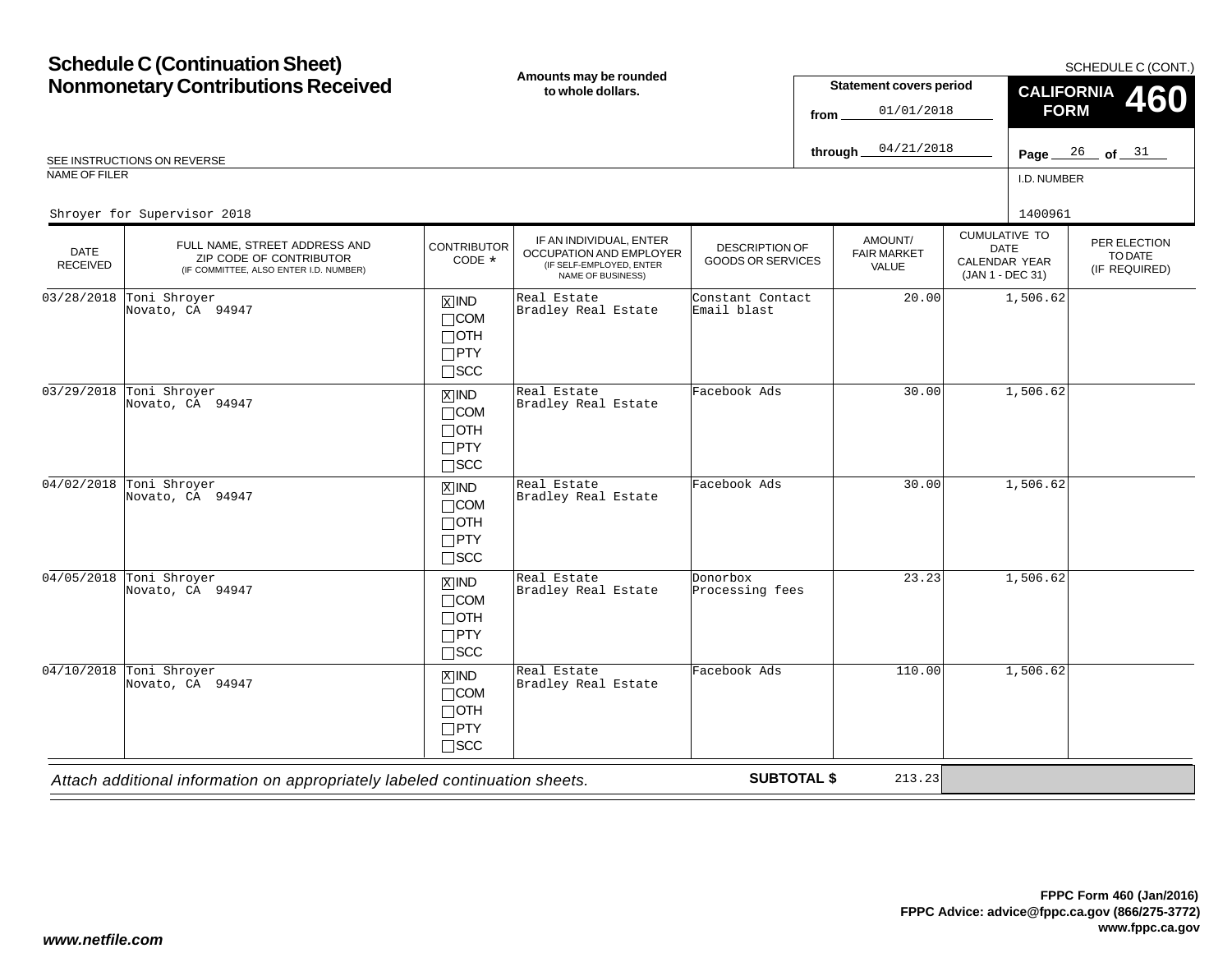|                             |                        |                         | SCHEDULE E                     |
|-----------------------------|------------------------|-------------------------|--------------------------------|
| <b>Schedule E</b>           | Amounts may be rounded | Statement covers period | CALIFORNIA 460                 |
| <b>Payments Made</b>        | to whole dollars.      | 01/01/2018<br>from      | <b>FORM</b>                    |
| SEE INSTRUCTIONS ON REVERSE |                        | 04/21/2018<br>through   | Page $27$<br>of $\frac{31}{2}$ |
| NAME OF FILER               |                        |                         | I.D. NUMBER                    |
| Shroyer for Supervisor 2018 |                        |                         | 1400961                        |

**CODES:** If one of the following codes accurately describes the payment, you may enter the code. Otherwise, describe the payment.

| <b>CMP</b> | campaign paraphernalia/misc.                                  | <b>MBR</b> | member communications                        |      | RAD radio airtime and production costs                    |
|------------|---------------------------------------------------------------|------------|----------------------------------------------|------|-----------------------------------------------------------|
| CNS        | campaign consultants                                          | MTG        | meetings and appearances                     | RFD. | returned contributions                                    |
| CTB        | contribution (explain nonmonetary)*                           | OFC        | office expenses                              |      | SAL campaign workers' salaries                            |
|            | CVC civic donations                                           | PET        | petition circulating                         | TEL. | t.v. or cable airtime and production costs                |
| FIL        | candidate filing/ballot fees                                  | PHO.       | phone banks                                  |      | TRC candidate travel, lodging, and meals                  |
| <b>FND</b> | fundraising events                                            | POL        | polling and survey research                  |      | TRS staff/spouse travel, lodging, and meals               |
| IND.       | independent expenditure supporting/opposing others (explain)* |            | POS postage, delivery and messenger services | TSF  | transfer between committees of the same candidate/sponsor |
| LEG        | legal defense                                                 | PRO        | professional services (legal, accounting)    |      | VOT voter registration                                    |
| LIT.       | campaign literature and mailings                              |            | print ads                                    |      | WEB information technology costs (internet, e-mail)       |

| NAME AND ADDRESS OF PAYEE<br>(IF COMMITTEE, ALSO ENTER I.D. NUMBER)                                  | CODE           | OR | DESCRIPTION OF PAYMENT |                    | AMOUNT PAID |
|------------------------------------------------------------------------------------------------------|----------------|----|------------------------|--------------------|-------------|
| Centric Signs<br>Novato, CA 94945                                                                    | $\texttt{CMP}$ |    |                        |                    | 1,432.20    |
| Delivery Today<br>Santa Rosa, CA 95403                                                               | POS            |    |                        |                    | 125.00      |
| Delphi<br>Santa Rosa, CA 95404                                                                       | LIT            |    |                        |                    | 268.30      |
| * Payments that are contributions or independent expenditures must also be summarized on Schedule D. |                |    |                        | <b>SUBTOTAL \$</b> | 1,825.50    |

# **Schedule E Summary**

| 11,049.75 |
|-----------|
|           |
|           |
|           |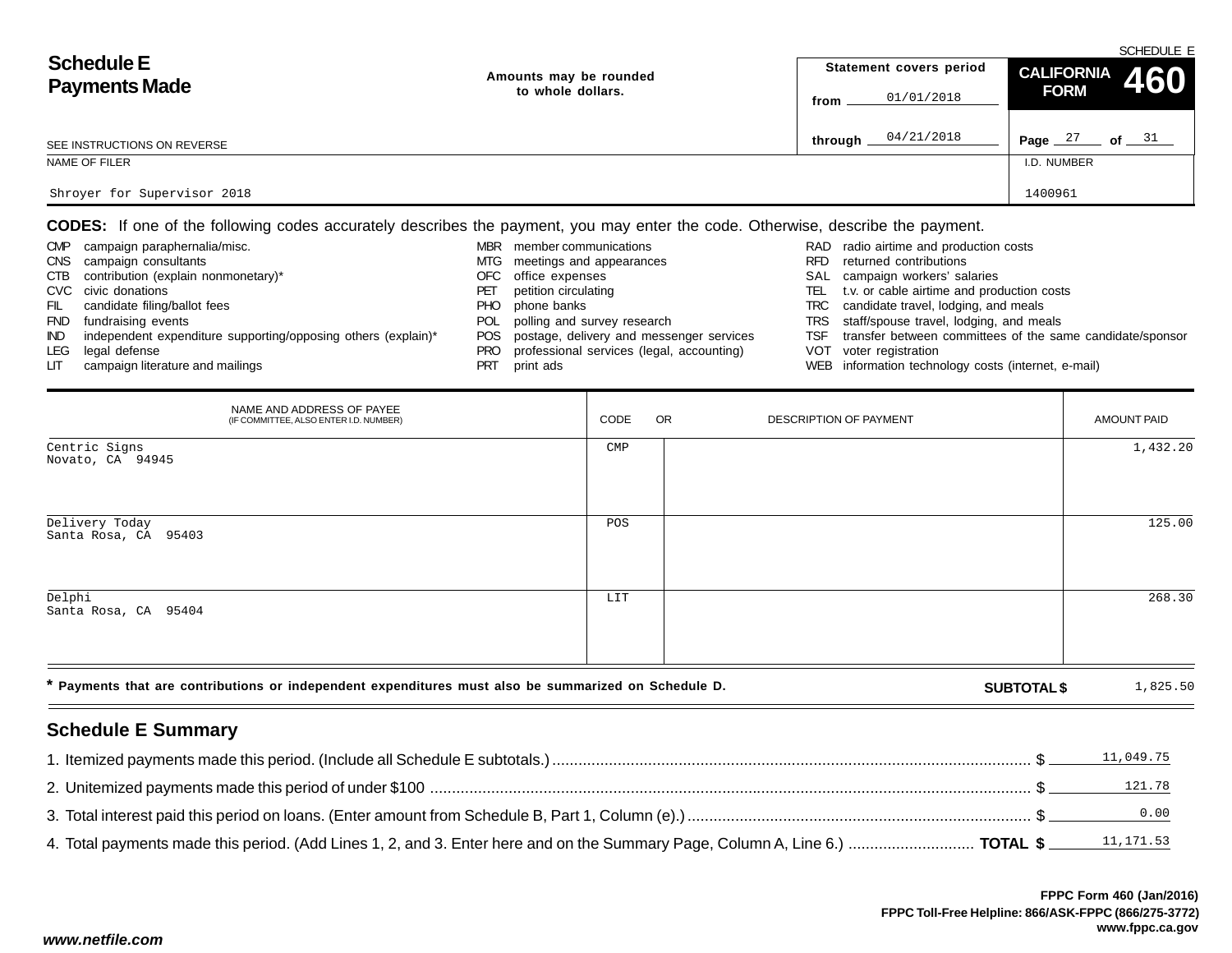| <b>Schedule E</b><br>(Continuation Sheet)<br><b>Payments Made</b>                                                                                     | Amounts may be rounded<br>to whole dollars.                                                                                            | <b>Statement covers period</b><br>01/01/2018<br>from                                                                                                                    | SCHEDULE E (CONT.)<br>CALIFORNIA 460<br><b>FORM</b> |
|-------------------------------------------------------------------------------------------------------------------------------------------------------|----------------------------------------------------------------------------------------------------------------------------------------|-------------------------------------------------------------------------------------------------------------------------------------------------------------------------|-----------------------------------------------------|
| SEE INSTRUCTIONS ON REVERSE                                                                                                                           |                                                                                                                                        | 04/21/2018<br>through                                                                                                                                                   | Page $28$ of $31$                                   |
| NAME OF FILER                                                                                                                                         |                                                                                                                                        |                                                                                                                                                                         | I.D. NUMBER                                         |
| Shroyer for Supervisor 2018                                                                                                                           |                                                                                                                                        |                                                                                                                                                                         | 1400961                                             |
|                                                                                                                                                       | <b>CODES:</b> If one of the following codes accurately describes the payment, you may enter the code. Otherwise, describe the payment. |                                                                                                                                                                         |                                                     |
| campaign paraphernalia/misc.<br><b>CMP</b><br><b>CNS</b><br>campaign consultants<br>contribution (explain nonmonetary)*<br>CTB<br>CVC civic donations | member communications<br><b>MBR</b><br>meetings and appearances<br>MTG.<br>OFC.<br>office expenses<br>petition circulating             | radio airtime and production costs<br>RAD<br>returned contributions<br>RFD.<br>campaign workers' salaries<br>SAL<br>t.v. or cable airtime and production costs<br>TEL 1 |                                                     |

| <b>CMP</b><br>FIL.<br>IND.<br>LEG | campaign paraphernalia/misc.<br>CNS campaign consultants<br>CTB contribution (explain nonmonetary)*<br>CVC civic donations<br>candidate filing/ballot fees<br>FND fundraising events<br>independent expenditure supporting/opposing others (explain)*<br>legal defense | MBR<br>MTG.<br>OFC<br>PET<br>PHO.<br><b>POL</b><br><b>POS</b><br>PRO | member communications<br>meetings and appearances<br>office expenses<br>petition circulating<br>phone banks<br>polling and survey research<br>postage, delivery and messenger services<br>professional services (legal, accounting) | RAD<br><b>RFD</b><br>TSF | radio airtime and production costs<br>returned contributions<br>SAL campaign workers' salaries<br>TEL t.v. or cable airtime and production costs<br>TRC candidate travel, lodging, and meals<br>TRS staff/spouse travel, lodging, and meals<br>transfer between committees of the same candidate/sponsor<br>VOT voter registration |
|-----------------------------------|------------------------------------------------------------------------------------------------------------------------------------------------------------------------------------------------------------------------------------------------------------------------|----------------------------------------------------------------------|-------------------------------------------------------------------------------------------------------------------------------------------------------------------------------------------------------------------------------------|--------------------------|------------------------------------------------------------------------------------------------------------------------------------------------------------------------------------------------------------------------------------------------------------------------------------------------------------------------------------|
| LIT.                              | campaign literature and mailings                                                                                                                                                                                                                                       | -PRT                                                                 | print ads                                                                                                                                                                                                                           |                          | WEB information technology costs (internet, e-mail)                                                                                                                                                                                                                                                                                |

|                                                  | NAME AND ADDRESS OF PAYEE (IF COMMITTEE, ALSO ENTER I.D. NUMBER)                                     | CODE | OR<br>DESCRIPTION OF PAYMENT | <b>AMOUNT PAID</b> |
|--------------------------------------------------|------------------------------------------------------------------------------------------------------|------|------------------------------|--------------------|
| Delphi<br>Santa Rosa, CA 95404                   |                                                                                                      |      | Robo calls                   | 897.10             |
| Delphi<br>Santa Rosa, CA 95404                   |                                                                                                      | CNS  |                              | 1,300.00           |
| Delphi<br>Santa Rosa, CA 95404                   |                                                                                                      | WEB  |                              | 344.54             |
| Delphi<br>Santa Rosa, CA 95404                   |                                                                                                      | WEB  |                              | 573.57             |
| Greater Works Printing<br>Rohnert Park, CA 94928 |                                                                                                      | LIT  |                              | 710.00             |
|                                                  | * Payments that are contributions or independent expenditures must also be summarized on Schedule D. |      | <b>SUBTOTAL \$</b>           | 3,825.21           |

 $\overline{\phantom{a}}$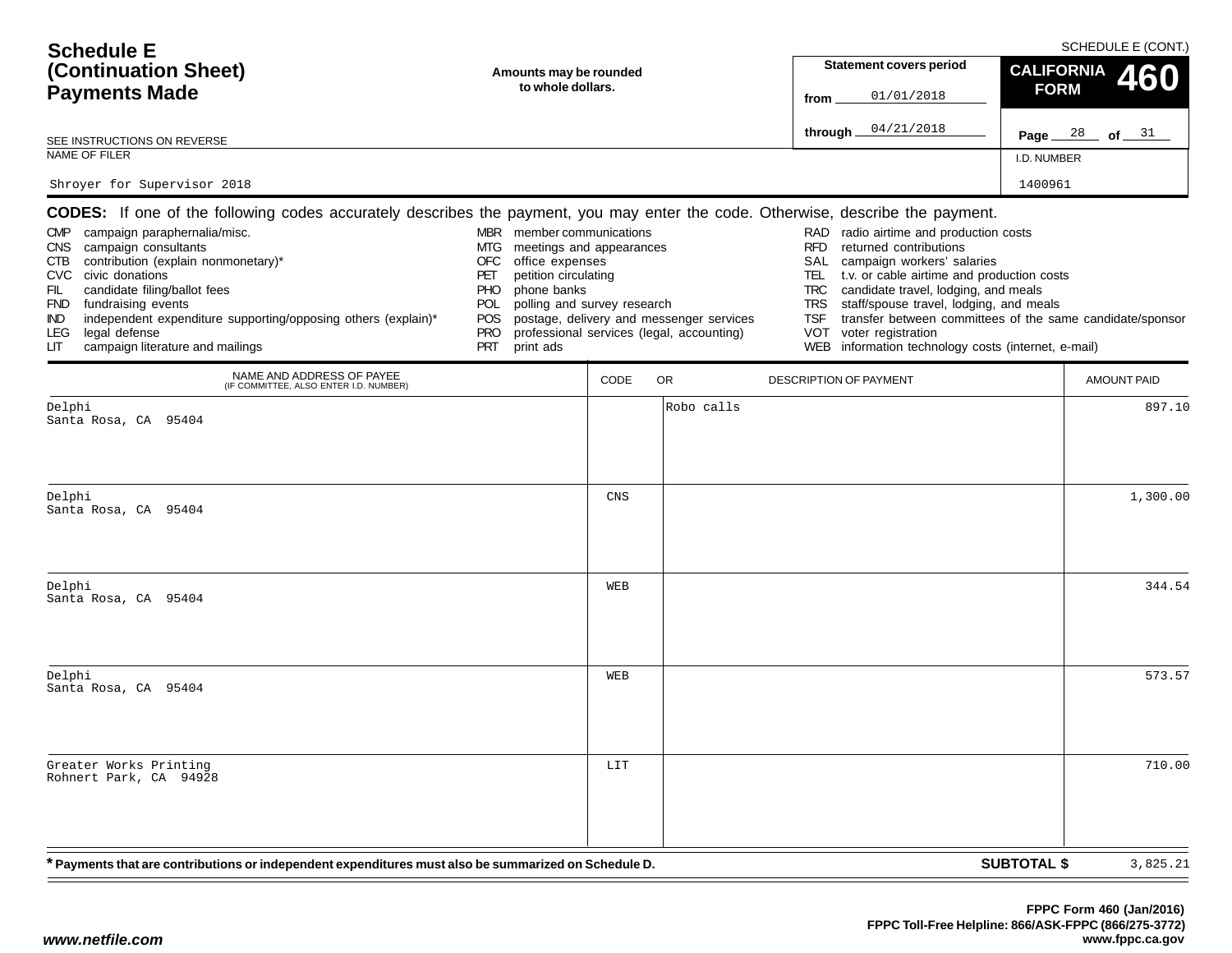| <b>Schedule E</b>                                                                                                                                                                                                                                                                                                                                                                                                                                                                                   |                                                                                                                                                                                                                                                   |                        |                                                                                       |                                                                                   |                                                                                                                                                                                                                                                                                                                                                                       |                    | SCHEDULE E (CONT.) |
|-----------------------------------------------------------------------------------------------------------------------------------------------------------------------------------------------------------------------------------------------------------------------------------------------------------------------------------------------------------------------------------------------------------------------------------------------------------------------------------------------------|---------------------------------------------------------------------------------------------------------------------------------------------------------------------------------------------------------------------------------------------------|------------------------|---------------------------------------------------------------------------------------|-----------------------------------------------------------------------------------|-----------------------------------------------------------------------------------------------------------------------------------------------------------------------------------------------------------------------------------------------------------------------------------------------------------------------------------------------------------------------|--------------------|--------------------|
| (Continuation Sheet)                                                                                                                                                                                                                                                                                                                                                                                                                                                                                |                                                                                                                                                                                                                                                   | Amounts may be rounded |                                                                                       |                                                                                   | <b>Statement covers period</b>                                                                                                                                                                                                                                                                                                                                        | <b>CALIFORNIA</b>  | 60                 |
| <b>Payments Made</b>                                                                                                                                                                                                                                                                                                                                                                                                                                                                                | to whole dollars.                                                                                                                                                                                                                                 |                        |                                                                                       | from                                                                              | 01/01/2018                                                                                                                                                                                                                                                                                                                                                            | <b>FORM</b>        |                    |
| SEE INSTRUCTIONS ON REVERSE                                                                                                                                                                                                                                                                                                                                                                                                                                                                         |                                                                                                                                                                                                                                                   |                        |                                                                                       | through                                                                           | 04/21/2018                                                                                                                                                                                                                                                                                                                                                            |                    | Page $29$ of $31$  |
| NAME OF FILER                                                                                                                                                                                                                                                                                                                                                                                                                                                                                       |                                                                                                                                                                                                                                                   |                        |                                                                                       |                                                                                   |                                                                                                                                                                                                                                                                                                                                                                       | I.D. NUMBER        |                    |
| Shroyer for Supervisor 2018                                                                                                                                                                                                                                                                                                                                                                                                                                                                         |                                                                                                                                                                                                                                                   |                        |                                                                                       |                                                                                   |                                                                                                                                                                                                                                                                                                                                                                       | 1400961            |                    |
| <b>CODES:</b> If one of the following codes accurately describes the payment, you may enter the code. Otherwise, describe the payment.<br>CMP campaign paraphernalia/misc.<br>campaign consultants<br><b>CNS</b><br>contribution (explain nonmonetary)*<br>CTB<br>CVC civic donations<br>FIL<br>candidate filing/ballot fees<br>FND fundraising events<br>independent expenditure supporting/opposing others (explain)*<br>IND.<br>legal defense<br>LEG.<br>campaign literature and mailings<br>LІТ | MBR member communications<br>meetings and appearances<br>MTG.<br>OFC<br>office expenses<br>PET<br>petition circulating<br>phone banks<br><b>PHO</b><br>polling and survey research<br><b>POL</b><br>POS.<br><b>PRO</b><br>print ads<br><b>PRT</b> |                        | postage, delivery and messenger services<br>professional services (legal, accounting) | RAD<br><b>RFD</b><br>SAL<br>TEL.<br><b>TRC</b><br><b>TRS</b><br><b>TSF</b><br>VOT | radio airtime and production costs<br>returned contributions<br>campaign workers' salaries<br>t.v. or cable airtime and production costs<br>candidate travel, lodging, and meals<br>staff/spouse travel, lodging, and meals<br>transfer between committees of the same candidate/sponsor<br>voter registration<br>WEB information technology costs (internet, e-mail) |                    |                    |
| NAME AND ADDRESS OF PAYEE<br>(IF COMMITTEE, ALSO ENTER I.D. NUMBER)                                                                                                                                                                                                                                                                                                                                                                                                                                 |                                                                                                                                                                                                                                                   | CODE                   | <b>OR</b>                                                                             |                                                                                   | DESCRIPTION OF PAYMENT                                                                                                                                                                                                                                                                                                                                                |                    | <b>AMOUNT PAID</b> |
| Greater Works Printing<br>Rohnert Park, CA 94928                                                                                                                                                                                                                                                                                                                                                                                                                                                    |                                                                                                                                                                                                                                                   | LIT                    |                                                                                       |                                                                                   |                                                                                                                                                                                                                                                                                                                                                                       |                    | 90.35              |
| GW2 Printing<br>Santa Rosa, CA 95401                                                                                                                                                                                                                                                                                                                                                                                                                                                                |                                                                                                                                                                                                                                                   | LIT                    |                                                                                       |                                                                                   |                                                                                                                                                                                                                                                                                                                                                                       |                    | 534.44             |
| GW2 Printing<br>Santa Rosa, CA 95401                                                                                                                                                                                                                                                                                                                                                                                                                                                                |                                                                                                                                                                                                                                                   | LIT                    |                                                                                       |                                                                                   |                                                                                                                                                                                                                                                                                                                                                                       |                    | 696.29             |
| GW2 Printing<br>Santa Rosa, CA 95401                                                                                                                                                                                                                                                                                                                                                                                                                                                                |                                                                                                                                                                                                                                                   | LIT                    |                                                                                       |                                                                                   |                                                                                                                                                                                                                                                                                                                                                                       |                    | 869.00             |
| Marin Co. Registrar of Voters<br>San Rafael, CA 94901                                                                                                                                                                                                                                                                                                                                                                                                                                               |                                                                                                                                                                                                                                                   | FIL                    |                                                                                       |                                                                                   |                                                                                                                                                                                                                                                                                                                                                                       |                    | 838.00             |
| * Payments that are contributions or independent expenditures must also be summarized on Schedule D.                                                                                                                                                                                                                                                                                                                                                                                                |                                                                                                                                                                                                                                                   |                        |                                                                                       |                                                                                   |                                                                                                                                                                                                                                                                                                                                                                       | <b>SUBTOTAL \$</b> | 3,028.08           |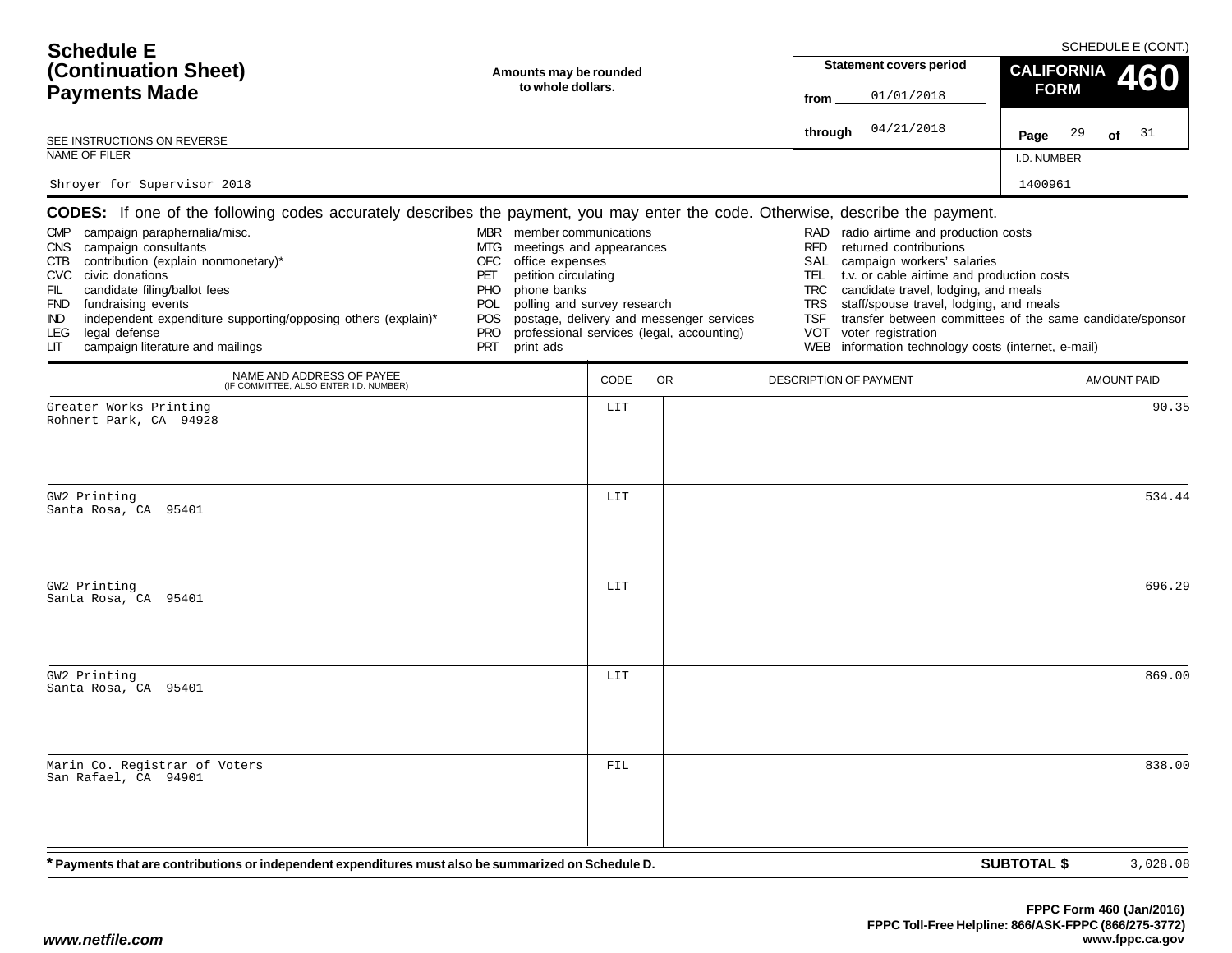| <b>Schedule E</b>                                                                                                                                                                                                                                                                                                                                                                                                                                                                                   |                                                                                                                                                                                                                                                  |                                             |                                                                                       |                                                                                    | <b>Statement covers period</b>                                                                                                                                                                                                                                                                                                                                        |                                  | SCHEDULE E (CONT.) |
|-----------------------------------------------------------------------------------------------------------------------------------------------------------------------------------------------------------------------------------------------------------------------------------------------------------------------------------------------------------------------------------------------------------------------------------------------------------------------------------------------------|--------------------------------------------------------------------------------------------------------------------------------------------------------------------------------------------------------------------------------------------------|---------------------------------------------|---------------------------------------------------------------------------------------|------------------------------------------------------------------------------------|-----------------------------------------------------------------------------------------------------------------------------------------------------------------------------------------------------------------------------------------------------------------------------------------------------------------------------------------------------------------------|----------------------------------|--------------------|
| (Continuation Sheet)<br><b>Payments Made</b>                                                                                                                                                                                                                                                                                                                                                                                                                                                        |                                                                                                                                                                                                                                                  | Amounts may be rounded<br>to whole dollars. |                                                                                       |                                                                                    | 01/01/2018                                                                                                                                                                                                                                                                                                                                                            | <b>CALIFORNIA</b><br><b>FORM</b> | 460                |
| SEE INSTRUCTIONS ON REVERSE                                                                                                                                                                                                                                                                                                                                                                                                                                                                         |                                                                                                                                                                                                                                                  |                                             |                                                                                       | through                                                                            | 04/21/2018                                                                                                                                                                                                                                                                                                                                                            |                                  | Page $30$ of $31$  |
| NAME OF FILER                                                                                                                                                                                                                                                                                                                                                                                                                                                                                       |                                                                                                                                                                                                                                                  |                                             |                                                                                       |                                                                                    |                                                                                                                                                                                                                                                                                                                                                                       | I.D. NUMBER                      |                    |
| Shroyer for Supervisor 2018                                                                                                                                                                                                                                                                                                                                                                                                                                                                         |                                                                                                                                                                                                                                                  |                                             |                                                                                       |                                                                                    |                                                                                                                                                                                                                                                                                                                                                                       | 1400961                          |                    |
| <b>CODES:</b> If one of the following codes accurately describes the payment, you may enter the code. Otherwise, describe the payment.<br>CMP campaign paraphernalia/misc.<br>campaign consultants<br><b>CNS</b><br>contribution (explain nonmonetary)*<br>CTB<br>CVC civic donations<br>FIL<br>candidate filing/ballot fees<br>FND fundraising events<br>independent expenditure supporting/opposing others (explain)*<br>IND.<br>legal defense<br>LEG.<br>campaign literature and mailings<br>LІТ | MBR member communications<br>meetings and appearances<br>MTG.<br>OFC<br>office expenses<br>PET<br>petition circulating<br>phone banks<br><b>PHO</b><br>polling and survey research<br><b>POL</b><br>POS<br><b>PRO</b><br><b>PRT</b><br>print ads |                                             | postage, delivery and messenger services<br>professional services (legal, accounting) | RAD.<br><b>RFD</b><br>SAL<br>TEL.<br><b>TRC</b><br><b>TRS</b><br><b>TSF</b><br>VOT | radio airtime and production costs<br>returned contributions<br>campaign workers' salaries<br>t.v. or cable airtime and production costs<br>candidate travel, lodging, and meals<br>staff/spouse travel, lodging, and meals<br>transfer between committees of the same candidate/sponsor<br>voter registration<br>WEB information technology costs (internet, e-mail) |                                  |                    |
| NAME AND ADDRESS OF PAYEE<br>(IF COMMITTEE, ALSO ENTER I.D. NUMBER)                                                                                                                                                                                                                                                                                                                                                                                                                                 |                                                                                                                                                                                                                                                  | CODE                                        | <b>OR</b>                                                                             | DESCRIPTION OF PAYMENT                                                             |                                                                                                                                                                                                                                                                                                                                                                       |                                  | <b>AMOUNT PAID</b> |
| Nielsen Merksamer<br>Mill Valley, CA 94941                                                                                                                                                                                                                                                                                                                                                                                                                                                          |                                                                                                                                                                                                                                                  | PRO                                         |                                                                                       |                                                                                    |                                                                                                                                                                                                                                                                                                                                                                       |                                  | 382.50             |
| Performance Design Group<br>Sebastopol, CA 95472                                                                                                                                                                                                                                                                                                                                                                                                                                                    |                                                                                                                                                                                                                                                  | WEB                                         |                                                                                       |                                                                                    |                                                                                                                                                                                                                                                                                                                                                                       |                                  | 1,750.00           |
| Stripe<br>San Francisco, CA 94110                                                                                                                                                                                                                                                                                                                                                                                                                                                                   |                                                                                                                                                                                                                                                  | OFC                                         |                                                                                       |                                                                                    |                                                                                                                                                                                                                                                                                                                                                                       |                                  | 1.18               |
| Stripe<br>San Francisco, CA 94110                                                                                                                                                                                                                                                                                                                                                                                                                                                                   |                                                                                                                                                                                                                                                  | OFC                                         |                                                                                       |                                                                                    |                                                                                                                                                                                                                                                                                                                                                                       |                                  | 123.98             |
| Zenith Printing<br>Novato, CA 94945                                                                                                                                                                                                                                                                                                                                                                                                                                                                 |                                                                                                                                                                                                                                                  | $\ensuremath{\mathrm{CMP}}$                 |                                                                                       |                                                                                    |                                                                                                                                                                                                                                                                                                                                                                       |                                  | 113.30             |
| * Payments that are contributions or independent expenditures must also be summarized on Schedule D.                                                                                                                                                                                                                                                                                                                                                                                                |                                                                                                                                                                                                                                                  |                                             |                                                                                       |                                                                                    |                                                                                                                                                                                                                                                                                                                                                                       | <b>SUBTOTAL \$</b>               | 2,370.96           |